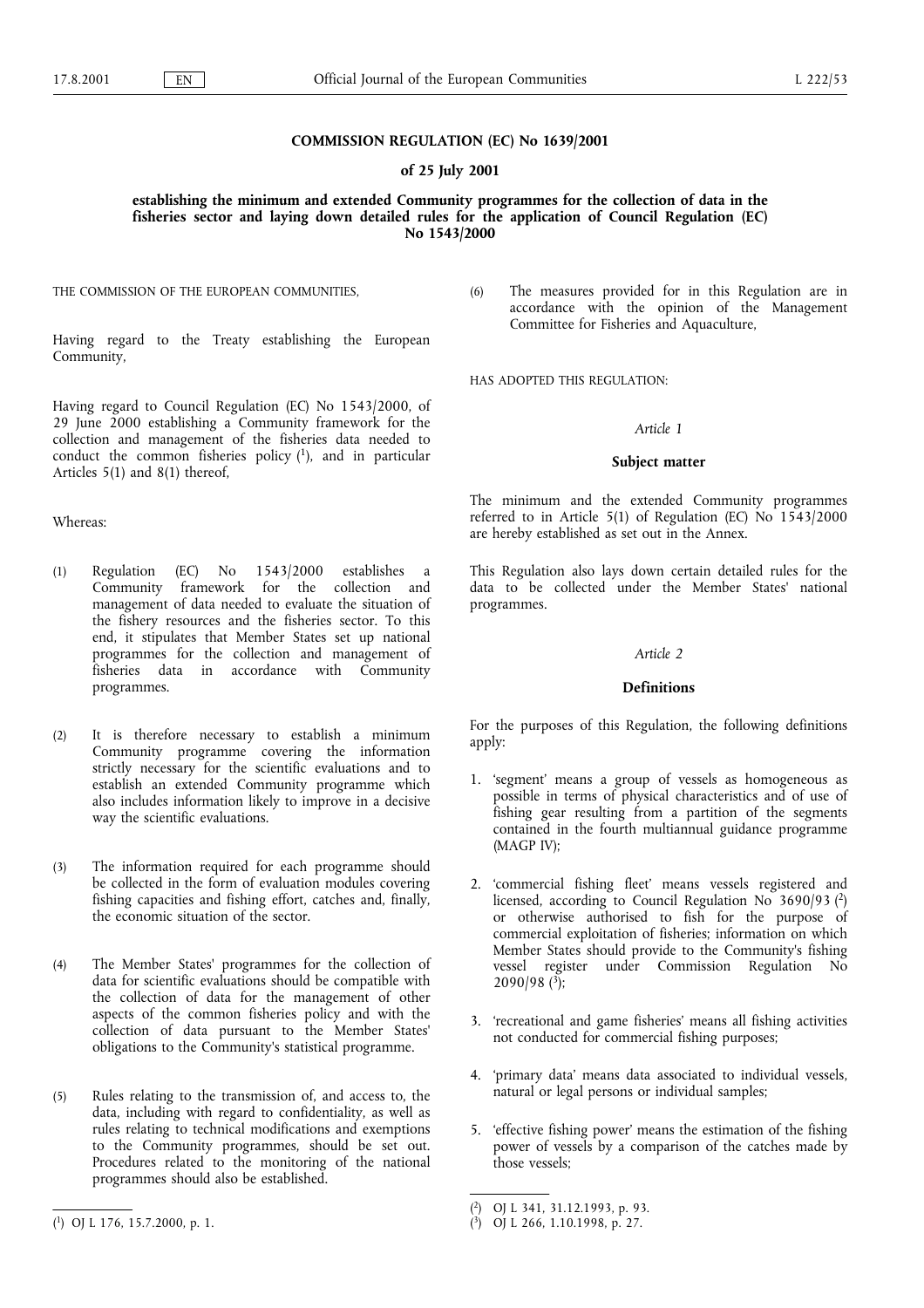- 6. nominal fishing power means the expression of the fishing power by a physical characteristic (engine power or tonnage) or by a combination of such characteristics;
- 7. 'fishing effort' means, for a vessel, the product of its fishing power and of the duration of its fishing activity and for a group of vessels, the sum of the fishing efforts of all the vessels concerned;
- 8. 'type of technique' means the use of a specific fishing gear, or to the use of one or more fishing gear inside a group of gears;
- 9. 'space-time disaggregation' means the combination of a time period and of a geographical stratification into subareas;
- 10. 'exhaustive sampling' means a study of a population in the statistical sense with regard to a parameter, if all the individuals constituting the aforementioned population are actually measured;
- 11. processing industry means the industry involved in the preparation and preservation of fish, shellfish or molluscs as well as in the preparation of products containing fish, shellfish or molluscs;
- 12. 'sector of the processing industry' means a part of the processing industry based on the type of processing (frozen, salted/dried, smoked, canned, prepared dishes, others) and on channels according to the groups of species concerned (demersal and deepwater species, Thunnidae, pelagic species other than Thunnidae, other fish species, shellfish, cephalopods, bivalves, other molluscs, others);
- 13. 'aggregated data' means the aggregated data as defined in Article 2(b) of Regulation (EC) No 1543/2000;
- 14. functional unit means an operational grouping of statistical rectangles, corresponding to the area of distribution of a geographically isolated biological stock or assemblage of biological stocklets as set out in Appendix II;
- 15. 'catches' means the total live weight of fish initially caught i.e. gross catch;
- 16. 'landings' means the live weight equivalent of the landings i.e. nominal catch;
- 17. 'discards' means the total live weight of undersized, not saleable, or otherwise undesirable fish, discarded at the time of capture or shortly afterwards.

#### Article 3

#### Requirements for the national programmes

The national programmes set up by the Member States taking into account the Community programmes set out in the Annex shall comprise in particular:

- (a) the links with the Community programmes, specifying the planned actions by section and by reference to the programme;
- (b) the elements of analytical accounts distributed by section and by programme as well as by geographical area as set out in Appendix I, level 2;
- (c) in the event of sampling, a detailed description on the strategies followed and the statistical estimates used making it possible to appreciate the levels of precision and relationship between the cost and precision;
- (d) the elements making it possible to demonstrate cooperation and task-sharing between Member States.

The programmes shall provide for estimates of levels of precision referred to in point (c) by 31 May 2003 at the latest.

#### Article 4

#### Submission of the national programmes

Each Member State shall submit to the Commission, by 31 May of each year at the latest, by electronic means, its national programme referred to in Article 6 of Regulation (EC) No 1543/2000.

#### Article 5

#### Transmission of data to international organisations

Data referred to in this Regulation may be transmitted by the Member States to the relevant international organisations in accordance with the specific rules and regulatory provisions of these organisations.

2. Member States shall inform the Commission of the transmission of the information referred to in paragraph 1 and provide the Commission with a computerised copy upon request.

#### Article 6

#### Coordination between Commision and Member States

The Commission shall examine the national programmes and check that the conditions provided for in this regulation are observed.

If the examination by the Commission of a national programme should reveal that it does not meet those conditions, the Commission shall immediately inform the Member State concerned and propose amendments to that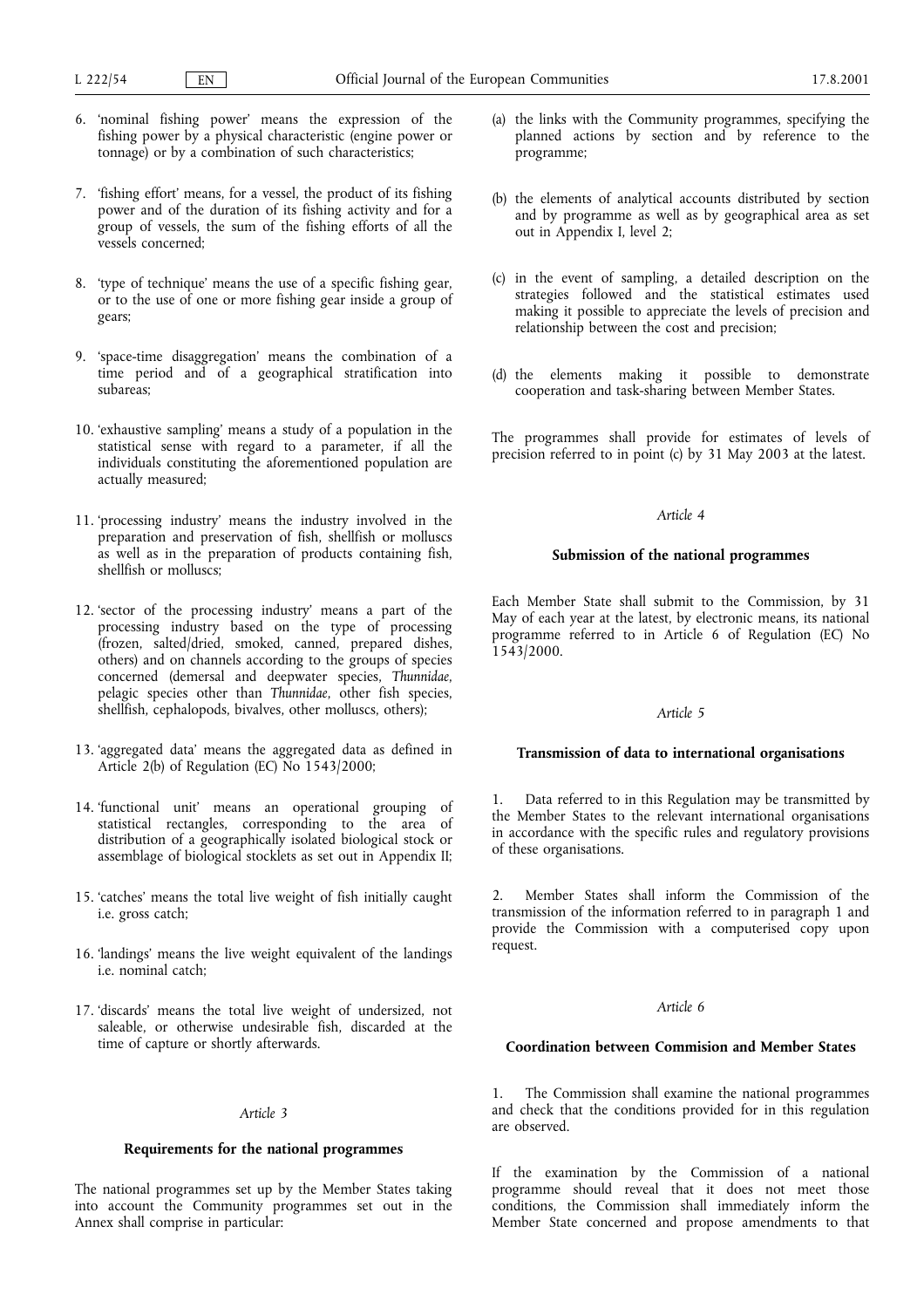programme. Subsequently the Member State concerned may submit a revised national programme.

#### 2. Member States shall submit, by 31 May 2003 at the latest and by the 31 May following each year of application of the programme thereafter, a technical report of activity detailing the state of completion of the aims set at the time of the drawing-up of the minimum programme and of the extended programme.

3. Each Member State shall designate the relevant authority in charge of the implementation of this regulation, hereinafter referred to as 'national correspondent'.

4. Each Member State shall communicate by 31 May 2001 at the latest the particulars of its national correspondent to the Commission and to the other Member States.

5. The national correspondent shall inform the Commission regularly of the state of progress of the national programmes.

#### Article 7

#### Non-compliance with Community programmes

If the Commission considers that the obligations set out in the modules of the Community programmes are not respected by a Member State and that the Member State concerned received Community financial assistance for these modules, it shall inform the Member State concerned which shall carry out an administrative enquiry.

The Member State shall inform the Commission of the progress and of the findings of this enquiry and send it without delay a copy of the report drawn up following the inquiry, notifying the main elements on which it is based.

The Commission may decide to reclaim any sum unduly paid, with interest for the period in question.

#### Article 8

#### Technical modifications and exemptions

1. The Commission may authorise the modifications of surveys referred to in the Annex, section  $G(1)(iii)$  on the basis of advice of the Scientific, Technical and Economic Committee for Fisheries ( hereinafter referred to as STECF).

2. The Commission may, upon advice of the STECF and in accordance with the procedure referred to in Article 9(2) of Regulation (EC) No 1543/2000, decide on exemptions from the obligations set out in the Annex, sections H and I.

Article 9

## Management of primary and aggregated data

Member States shall take all necessary measures so that primary data collected under this regulation are dealt with in a confidential way.

2. The primary data shall be kept for the necessary time in order to carry out any relevant task and at least for five years.

3. Each Member State shall ensure that the aggregated data pertaining to the Community programmes are incorporated into computerised databases accessible by electronic means to the Commission and the national correspondents according to Articles 10 and 11.

4. Aggregated data referred to in paragraph 3, may not include any evidence which could make it possible to identify individual vessels, natural or legal persons.

5. Member States shall guarantee the safety of the data processing on their respective computer systems, in particular when the treatment requires transmission by network.

6. Member States shall take all the necessary technical measures to protect data against any accidental or illicit destruction, accidental loss, deterioration, distribution or unauthorised consultation and against any unsuitable form of treatment.

#### Article 10

#### Access to data by the Commission

1. If the Commission wishes to use aggregated data collected pursuant to this Regulation, it shall specify to the Member States concerned the data in question.

2. Member States shall take the necessary measures to enable the remote consultation of the data in question or their duplication within a period of time not exceeding 20 working days.

3. If a Member State is not in a position to satisfy the request for access made by the Commission, it must immediately inform the Commission and give reasons.

When a computer file has been set up by the Commission from the data of the Member States, this file may not be kept for more than 20 working days following the date for which the information was requested and must therefore be destroyed except when explicit written agreement of the Member States concerned has been obtained.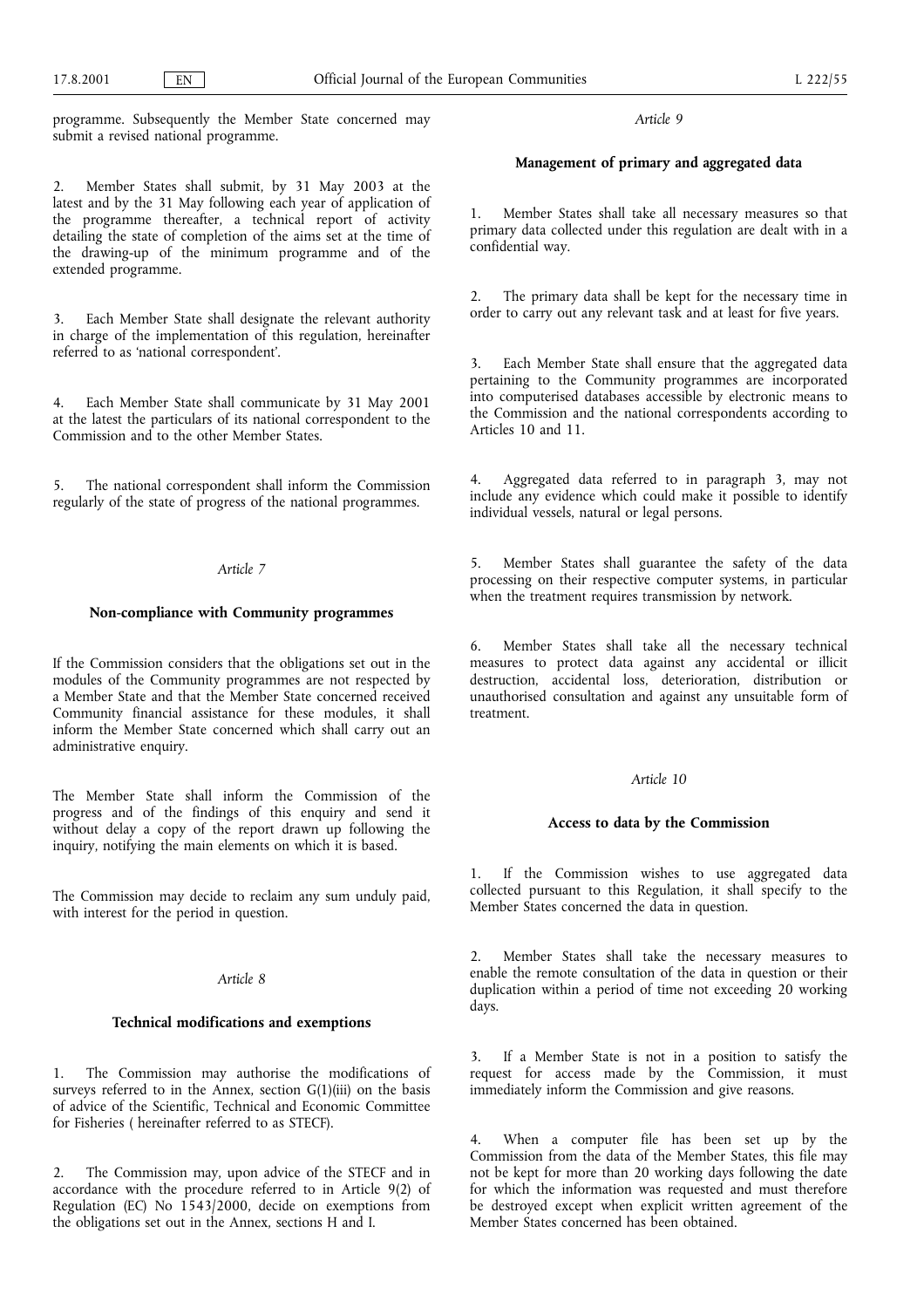## Article 11

## Access to data by Member States

1. Member States shall take the measures necessary to facilitate access by the national correspondents of the other Member States, to the computerised database containing the aggregated data.

2. Member States shall communicate to the Commission and to other Member States the reasons which justify a suspension of access to data covered by this Regulation.

3. If a national correspondent wishes to have access to data held by another Member State, it shall send a request to the national correspondent responsible for access to this data. That national correspondent shall reply to the request within 10 working days following that request and must give reasons for any refusal.

4. Member States may conclude agreements or agree upon IT protocols relating to computer access in order to facilitate

access to the databases. They shall inform the Commission without delay thereof. The expenses generated by access to the databases shall be borne by the national correspondent requesting it.

#### Article 12

#### Confidentiality

The members of the STECF and participants of meetings that it organises are not permitted to make a copy of part or all of the data for use outside of the meeting.

#### Article 13

#### Entry into force

This Regulation shall enter into force on the seventh day following its publication in the Official Journal of the European Communities.

This Regulation shall be binding in its entirety and directly applicable in all Member States.

Done at Brussels, 25 July 2001.

For the Commission Franz FISCHLER Member of the Commission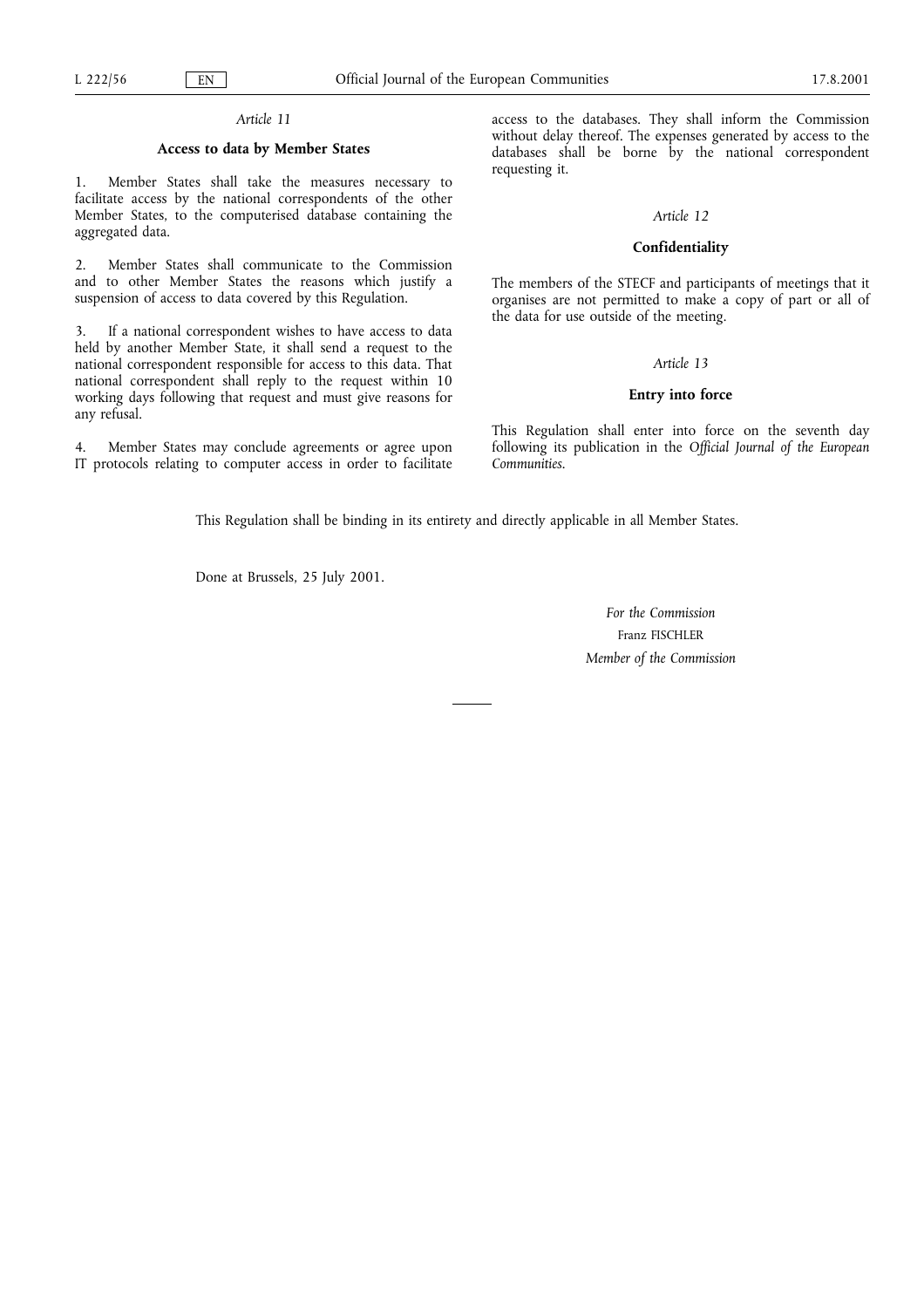#### **ANNEX**

#### CHAPTER I

#### CONTENTS AND METHODOLOGY

#### A. Contents of the Community programmes

- 1. The minimum Community programme referred to in Article 5(1) of Regulation (EC) No 1543/2000 comprises the following modules:
	- (a) module of evaluation of inputs: fishing capacities and fishing effort;
	- (b) module of evaluation and of sampling of the catches and landings;
	- (c) module of evaluation of the economic situation of the sector.
- 2. The extended Community programme referred to in Article 5(1) of Regulation (EC) No 1543/2000 comprises the modules referred to in point 1 as well as additional information which is specified for each module.
- 3. For each module the parameters to be monitored, the disaggregation levels and the precision levels to be attained are specified for the minimum programme. For the extended programmes for which the precision levels are not fixed, each Member State must indicate in its national programme the precision levels it is aiming at, and the cost-precision relationship associated to the estimation procedures which will be used.

#### B. Precision levels and sampling intensities

- 1. When it is not possible to define quantitative targets for sampling programmes, neither in terms of precision levels, nor in terms of sample size, pilot surveys in the statistical sense will be established. Such pilot surveys must evaluate the importance of the problem and should also address the utility of more detailed surveys later on, and the cost-effectiveness relationship of such detailed surveys.
- 2. When quantitative targets can be defined, they can be specified either directly by sample sizes or sampling rates, or by the definition of the levels of precision and of confidence to be achieved.
- 3. When reference is made to a sample size or to a sampling rate in a population defined in statistical terms, the sampling strategies must be at least as efficient as simple random sampling. Such sampling strategies must be described within the corresponding national programmes.
- 4. When reference is made to precision/confidence level, the following distinction is established:
	- (a) level 1: level making it possible to estimate a parameter with precision of plus or minus 25 % for a 95 % confidence level;
	- (b) level 2: level making it possible to estimate a parameter with precision of plus or minus 10 % for a 95 % confidence level;
	- (c) level 3: level making it possible to estimate a parameter with precision of plus or minus 5 % for a 95 % confidence level.

#### CHAPTER II

#### MODULE OF EVALUATION OF INPUTS: FISHING CAPACITIES AND FISHING EFFORT

#### C. Collection of data concerning fishing capacities

1. For the minimum programme, data must be collected in order to assess, for each segment as defined later, the number of vessels that are attached to it and the average value per vessel of the parameters defined in point (a).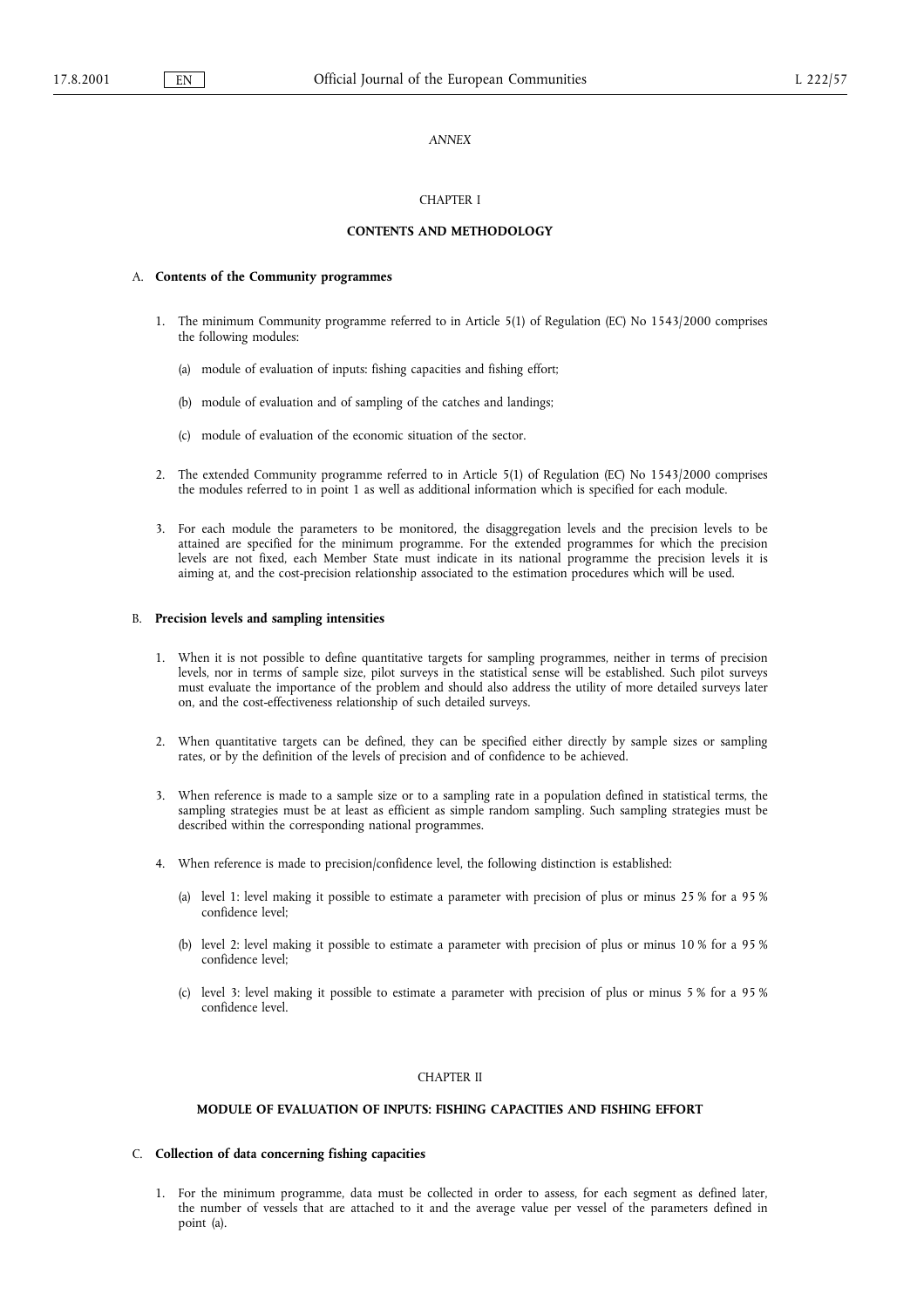(a) Parameters:

the data collected must include all fishing vessels covered by multi-annual guidance programme (MAGP) IV:

- the tonnage (gross tonnage),
- the maximum continuous engine power actually developed by the main engine, after derating if appropriate, expressed in kW as defined in Council Regulation (EC) No 2930/86 (1),
- the age of the vessel calculated on the basis of the age of the hull.
- (b) Disaggregation levels:
	- data must be gathered in a way which makes it possible to individualise the segments defined in Appendix III,
	- data must be updated annually.
- (c) Precision levels:

data arising from Regulation (EC) No 2090/98 must be gathered exhaustively. For the other types of data mentioned in point (1)(a), sampling programmes can be drawn up to allow estimates attaining level 3 precision as defined in section B.

- 2. Extended programme
	- (a) Complementary parameters include:
		- $-$  the maximum continuous power of the main engine before derating,
		- the maximum overall power of the auxiliary engine(s) used for hoists and winches for the vessels with an overall length of more than 12 meters,
		- the characteristics of a standard fishing gear associated with each fishing technique, including the dimensions and the insured value of this standard gear,
		- the average number per vessel of the fishing gears associated with the various types of fishing techniques.
	- (b) Disaggregation levels:
		- $-$  segments to be considered are defined in Appendix IV,
		- types of fishing techniques to be considered are also defined in Appendix IV.

#### D. Collection of data related to fishing effort

- 1. At the minimum programme level, data must be collected in the following way:
	- (a) Parameters:
		- (i) fuel consumption  $(2)$ ;
		- (ii) fishing efforts by type of technique: they are measured by the weighted sum of the fishing days associated with an area and with a specific period:
			- each day is weighted by a measuring unit related to the nominal fishing power of each vessel; these units being defined in Appendix V,
			- a day at sea is regarded as a calendar day of fishing if at least one fishing operation has been carried out by a fishing vessel on that day, or if a passive fishing gear has been left at sea during this day,
			- each day is attributed to the area where the first fishing operation took place within this day. However, for passive gears, if no operation took place from the vessel within a day while at least one (passive) gear remained at sea, this day will be associated to the area where the last setting of a fishing gear was carried out on that fishing trip;
		- (iii) specific fishing efforts: they are associated with stocks of special interest. They are defined as effort by technique, but the only days to be taken into account are those where the catches kept on board of the stocks mentioned in Appendix VI exceed the thresholds referred to in that Appendix.
			- for specific stocks additional measuring units apart from those defined in Appendix V, may be used on condition that they comply with the specifications established by the regional fisheries organisations involved in the assessment of these stocks.

<sup>(</sup> 1) OJ L 274, 25.9.1986, p. 1.

<sup>(</sup> 2) The data are considered as part of the economic evaluation collected as Chapter IV.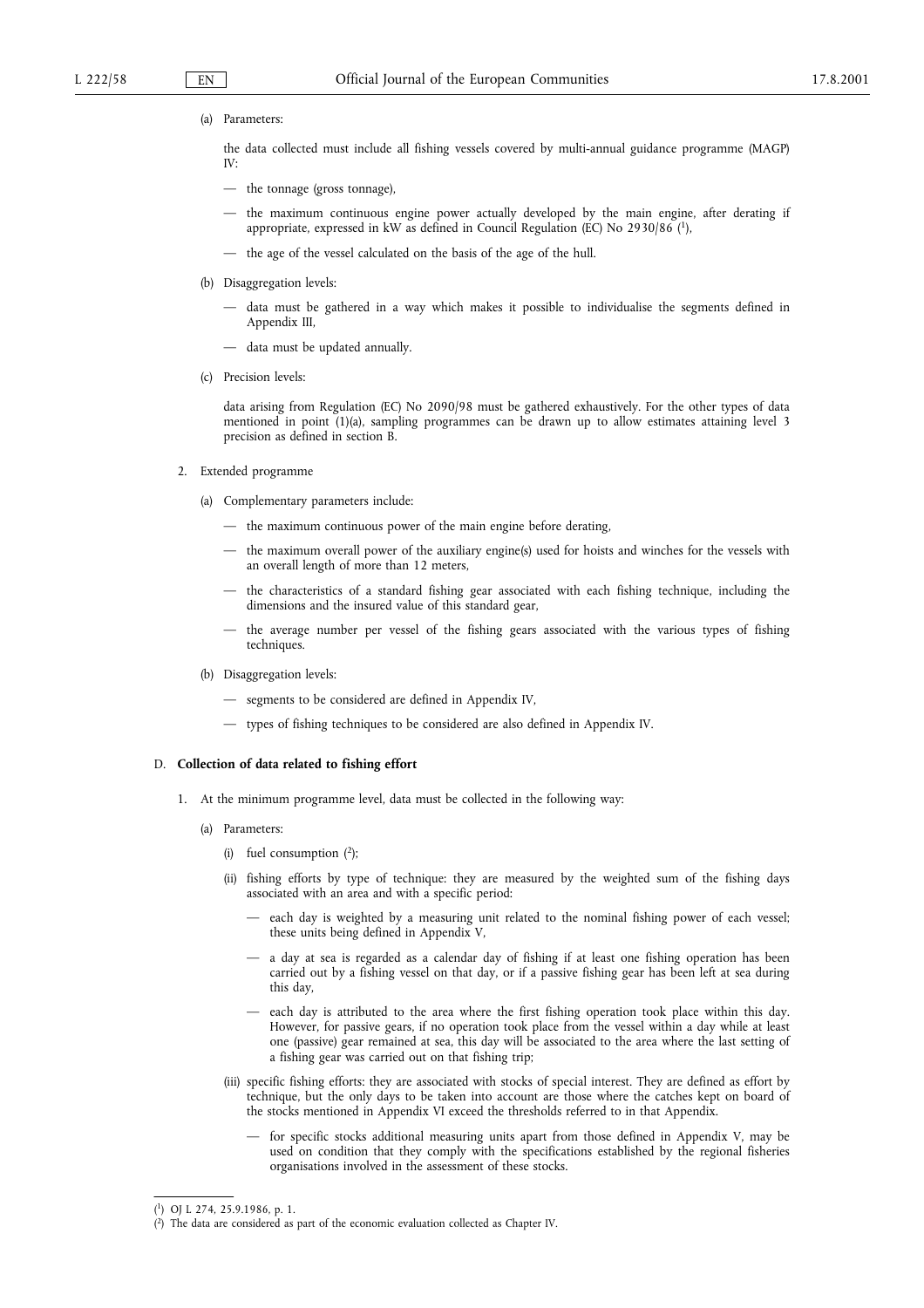- (b) Disaggregation levels:
	- (i) as regards fuel consumption, data expressed in volume and cost must be gathered in a way which makes it possible to estimate the average fuel consumption per vessel within each segment as defined in Appendix III, on an annual basis  $(1)$ ;
	- (ii) for fishing effort by technique, data must be collected by types of techniques defined in Appendix VIII, on a quarterly basis and, according to level 3 of geographical disaggregation defined in Appendix I;

In addition to the overall effort, the contribution of each segment defined in Appendix III shall be individualised (effort by technique and by segment)  $(1)$ ;

- (iii) at the level of specific fishing efforts, data will be collected as for efforts by technique: by separating types of fishing techniques specified in Appendix VIII, on a quarterly basis, and according to level 3 of geographical disaggregation defined in Appendix I.
- (c) Precision levels:

the data corresponding to the provisions of Commission Regulation (EEC) No  $2807/83$  (<sup>2</sup>) (defining the special procedures of recording of information concerning fish landings by the Member States) must be collected in an exhaustive way. When other data are necessary, they are collected according to sampling procedures making it possible to reach for the estimated averages by segment, the level of precision 2 for data concerning fuel consumption, the level of precision 2 for fishing effort by technique, the level of precision 1 for specific fishing effort. Pilot surveys may be conducted for fishing effort of passive gears.

- 2. Extended programme
	- (a) Complementary parameters:

for the efforts by technique and specific efforts referred to in point 1(a)(ii) and (iii):

- other measuring units than those defined in Appendix V, can be used on condition that they are detailed and justified in the national programmes,
- stocks and/or thresholds other than those defined in Appendix VI can be taken into consideration to define specific effort,
- $-$  in addition, for fishing gear other than traps, pots and pond nets, fishing efforts could be measured by operation. In such cases, basic units will refer to fishing operations and not to fishing days. Each operation will correspond to a contribution to the thus defined fishing effort by following the rules defined in Appendix IX. Other rules than those indicated in that Appendix could also be used in as far as they are fully described and justified,
- data on fishing effort of traps, pots and pond nets can be collected as number of gears at sea, multiplied by time (number of days of each gear at sea on an annual basis).
- (b) Disaggregation levels:
	- (i) fuel consumption data can be gathered in a way which makes it possible to estimate the average fuel consumption per vessel within each segment defined in Appendix IV, on a quarterly basis;
	- (ii) as regards to the fishing effort by technique and the specific fishing effort:
		- effort data can be individualised according to the types of fishing techniques referred to in Appendix X; more detailed typology can be used as long as the usefulness is described and justified in the national programme,
		- effort data by segment can be gathered with reference to the segments defined in Appendix IV,
		- effort data can be gathered on a monthly basis, and referring to the level of geographical disaggregation 4 of Appendix I; for the stocks mentioned in Appendix VII specific effort data can be gathered by separating the ranges of depth specified in that Appendix.

<sup>(</sup> 1) The data are considered as part of the economic evaluation collected as Chapter IV.

<sup>(</sup> 2) OJ L 276, 10.10.1983, p. 1.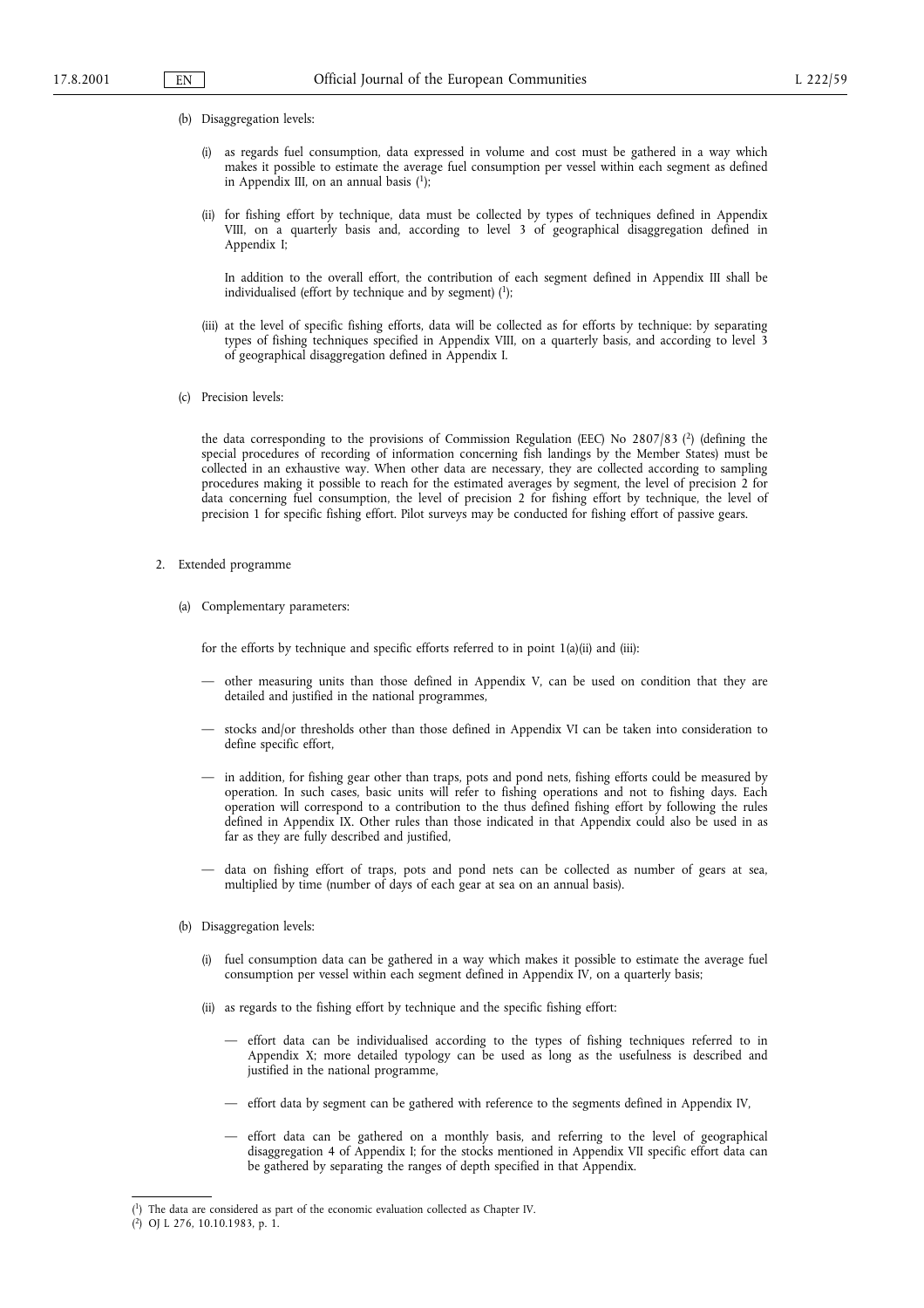#### CHAPTER III

#### MODULE OF EVALUATION OF THE CATCHES AND LANDINGS

#### E. Collection of data related to catches and landings

- 1. At the minimum programme level, data must be gathered in the following way.
	- (a) Parameters:
		- data collection must make it possible to assess:
			- commercial landings for all stocks, and
			- $-$  for stocks mentioned in Appendix XII, total catches, landings and discards, and
			- catches from recreational and game fisheries in marine waters for stocks mentioned in Appendix XI,
		- each Member State must describe the conversion factors it has applied.
	- (b) Disaggregation levels:
		- for each Member State, an estimate of overall annual commercial landings will be provided by species, distinguishing the geographical origin of the catches according to level 2 of geographical disaggregation of Appendix I. However, if grouping of several species is considered to be more appropriate, Member States can obtain a derogation from the Commission, provided this is fully justified,
		- for the stocks mentioned in Appendix XII, commercial landings will be disaggregated as indicated in that Appendix,
		- landings by weight and value of each segment identified in Appendix III must be individualised by species, by quarter and, as regards the geographical origin of the catches, at the level of geographical disaggregation 2 according to Appendix I  $(1)$ ,
		- discards will be monitored for the stocks in Appendix XII in order to estimate the average volume of the annual catches by weight per three-year period, by type of technique defined in Appendix III, except for the stocks for which Appendix XII specifies another disaggregation rule,
		- a pilot survey, as defined in section B, needs to be implemented for recreational and game fisheries mentioned in Appendix XI, taking into account the disaggregation level specified within the same Appendix.
	- (c) Precision level:
		- the assessment of commercial landings must be made on the basis of the exhaustive data gathered under Council Regulation (EEC) No 2847/93 (2) and on the basis of Council Regulation (EC) No 104/2000 (3) and for the data not covered by these Regulations by sampling and statistical procedures, in such a way that the estimates achieve a precision of level 3 for stocks subject to TAC and quota regulations, level 2 for stocks not subject to TACs and quotas listed within Appendix XII, and level 1 for the other cases,
		- data related to annual estimates of discards for stocks mentioned in Appendix XII must lead to a precision of level 1. However, if Member States can not reach this level of precision or only at excessive costs, they can obtain a derogation from the Commission to reduce the precision level, sampling frequency or to implement a pilot survey provided this request is fully documented,
		- discards related to other stocks than those for which Appendix XII states a yearly estimate must be covered by pilot surveys. The conclusions of these studies must be forwarded to the Commission by 31 October 2003 at the latest,
		- catches from recreational and game fisheries mentioned in Appendix XI must be subject to pilot surveys. The conclusions of these surveys must be forwarded to the Commission by 31 October 2003 at the latest.
	- (d) In accordance with the provisions of Regulation (EEC) No 2847/93, Member States shall take necessary measures to ensure the registration of all relevant data according to Article 9 of that Regulation.

In addition, Member States will, when appropriate, cooperate with other Member States to obtain comprehensive data covering the landings of vessels flying their flag.

<sup>(</sup> 1) The data are considered as part of the economic evaluation collected as Chapter IV.

<sup>(</sup> 2) OJ L 261, 20.10.1993, p. 1.

<sup>(</sup> 3) OJ L 17, 21.1.2000, p. 22.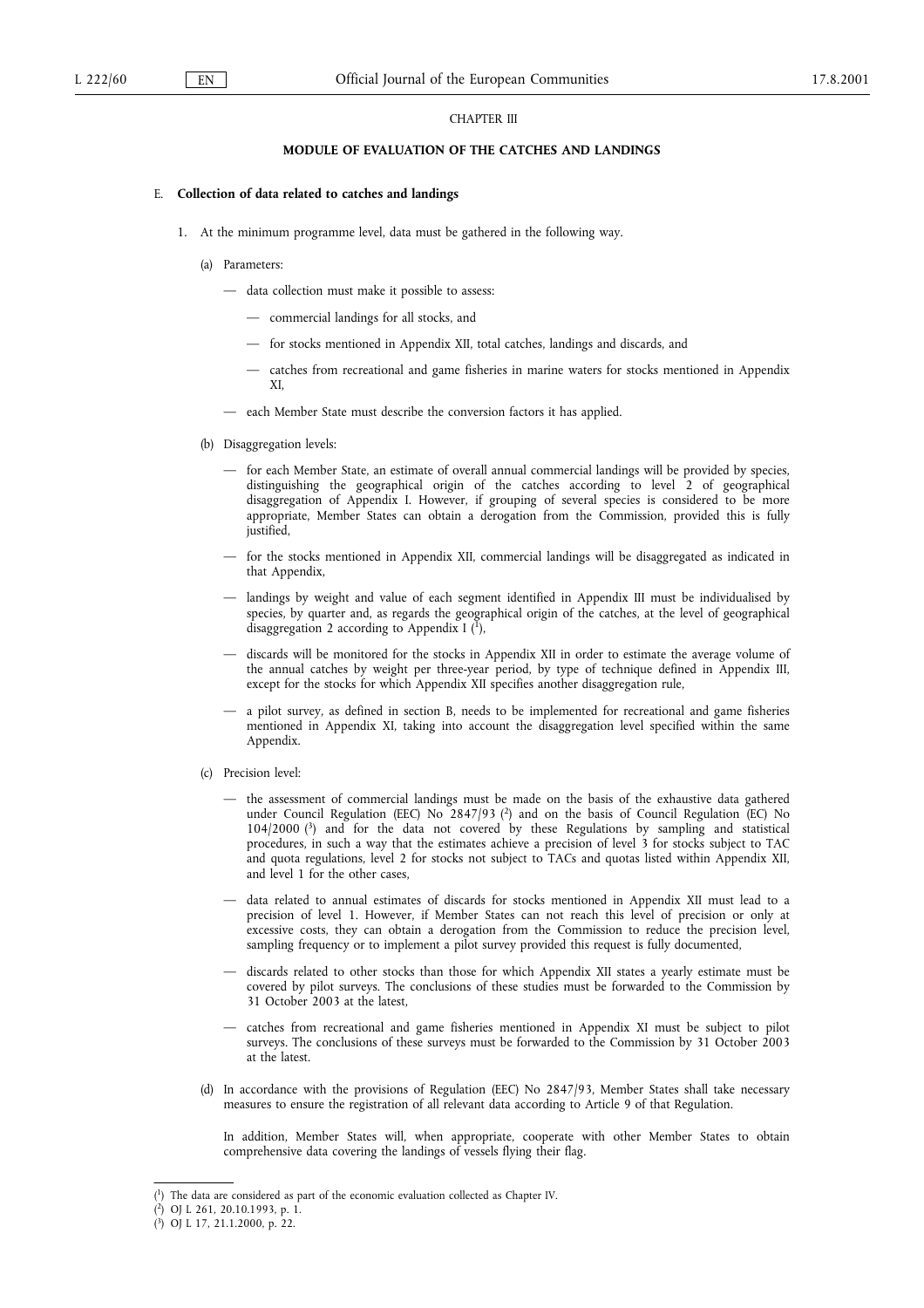- 2. Extended programme
	- (a) Complementary parameters:
		- landings from stocks mentioned in Appendix XIII,
		- catches from game and recreational fisheries for stocks other than those mentioned in Appendix XI,
		- for salmon, the catches taken in estuaries, lakes and rivers in the geographical area of the Baltic Sea and the North Sea.
	- (b) Disaggregation level:
		- data concerning the commercial landings of the stocks mentioned in Appendix XII can be disaggregated in accordance with the provisions defined in that Appendix for the extended programme. Complementary geographical stratification, according to depth or another criterion, can be made, in as far as this stratification is consistent with section D, point (2)(b)(ii), third indent, and that the corresponding national programme justifies its usefulness,
		- data concerning the stocks mentioned in Appendix XIII can be collected on a quarterly basis, by separating the catches according to the types of techniques defined in Appendix III, and by the geographical level 3 areas according to Appendix I. For stocks mentioned in Appendix VII, data can be further separated according to the ranges of depth defined in that Appendix,
		- catch data can be collected by segment as defined in Appendix IV or Appendix X,
		- $-$  discards data can be collected under the extended programme:
			- on a quarterly basis, by type of technique according to Appendix III and according to the geographical level 3 of Appendix I, for the stocks where Appendix XII mentions an annual evaluation of discards within the minimum programme,
			- on an annual basis, with possible separation of the types of fishing technique according to Appendix III, without geographical disaggregation, for the stocks where Appendix XII does not require an annual estimate of discards within the minimum programme,
			- on an annual basis, with no other disaggregation for the stocks mentioned in Appendix XIII.

#### F. Collection of data concerning the catches per unit of effort and/or effective effort of specific commercial fleets

1. At the minimum programme level, data must be collected in the following way:

each national programme includes a review of the utility of the detailed catch and effort data from fishing vessels flying their flag, which have been used during the years 1995 to 2000 by scientific assessments working groups. This review will analyse the weight given in the final stock assessment to the corresponding abundance or partial fishing effort indices, the possibility prolonging the corresponding times series on the basis of disaggregated catch and effort figures as mentioned respectively in sections D and E, as well as the possible necessity to refer to even more detailed data. Each Member State will forward the corresponding conclusions to the Commission by 31 December 2002 at the latest. The Commission will submit to the STECF the results of these analyses, and fix the contents of the minimum programme for this section by 31 March 2003 at the latest.

2. Extended programme level:

any study covering the definition of indexes of abundance or of effective effort on the basis of detailed catch and effort data coming from the commercial fleets is eligible under the extended programme. The potential usefulness of these indexes should be established by the national programme. These studies will be submitted to the STECF. If the opinion of the STECF does not confirm the usefulness of these indexes, the corresponding study will not be considered eligible from there on.

#### G. Eligibility of the scientific evaluation surveys of stocks

- 1. Minimum programme level:
	- (i) All surveys mentioned by Appendix XIV with priority 1, must be covered;
	- (ii) Member States must guarantee within their national programmes continuity with previous survey designs;
	- (iii) Notwithstanding points (i) and (ii), Member States may propose a modification in the survey effort or sampling design, provided that this will not negatively affect the quality of the results.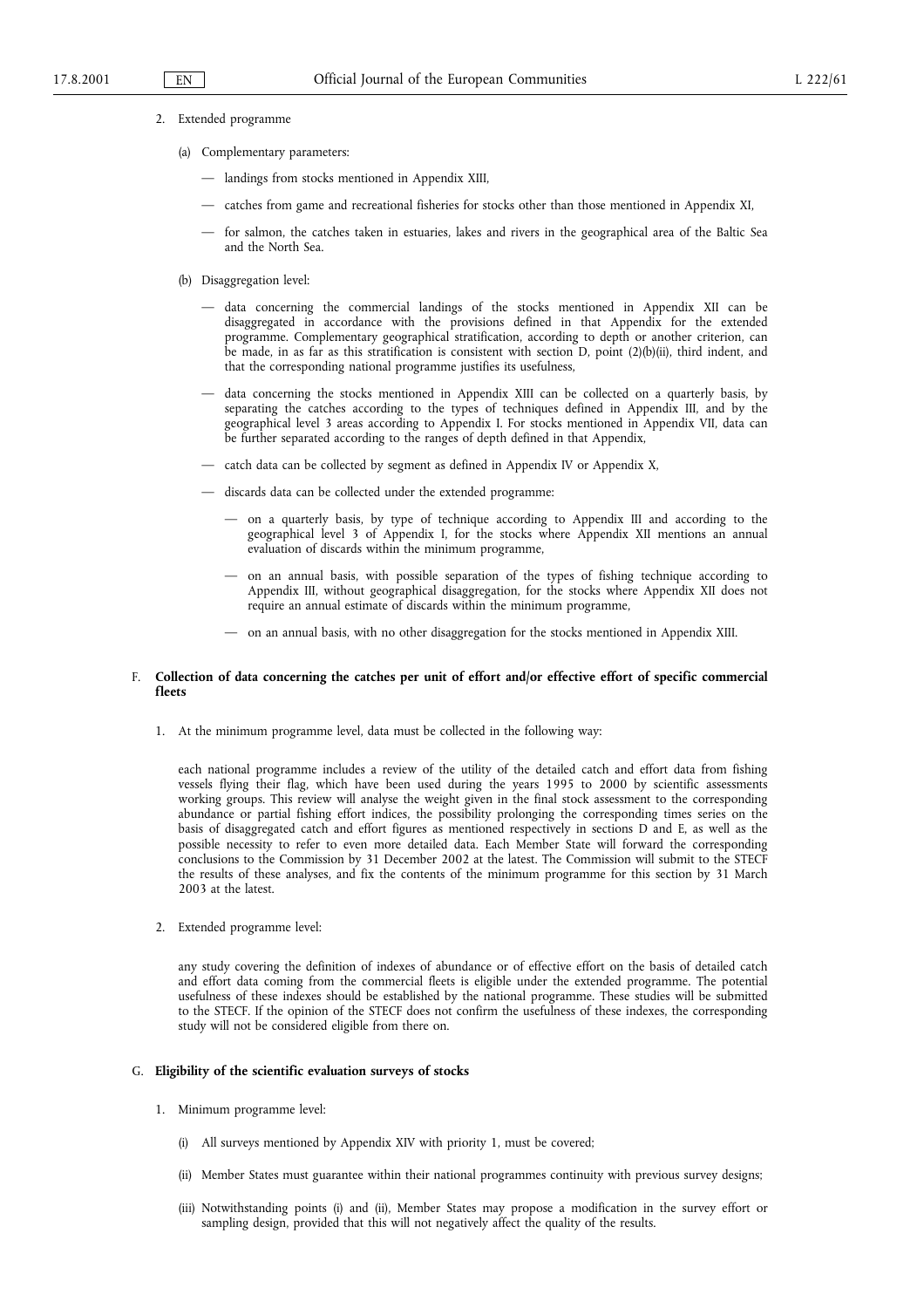2. At the extended programme level all surveys indicated with priority 2 in Appendix XIV are eligible.

#### H. Biological sampling of catches: composition by age and by length

- 1. At the minimum programme level, data must be collected in the following way.
	- (a) Parameters:

biological sampling must be performed in order to evaluate the composition in length and where appropriate in age, of the landings for all the stocks specified in Appendix XV.

(b) Disaggregation and precision levels:

the necessary disaggregation levels are specified in Appendix XV as well as the basic stratification and the sampling intensities. However, Member States can apply another sampling strategy than that corresponding to the basic stratification with simple random sampling within strata defined in Appendix XV, and other sampling intensities than those defined in Appendix XV, providing this alternative approach achieves the same or a higher precision level at the same or at a lower cost, and that this is established by the corresponding national programme.

(c) Sampling programme implementation:

the Member State on whose territory landings take place are responsible for installing sampling programmes according to the standards defined in this article. If necessary, Member States will co-operate with the authorities of third countries to set up the biological sampling of the landings carried out by vessels flying these third countries flag.

In accordance with Regulation (EEC) No 2847/93, each Member State takes the necessary measures to ensure the gathering of all data concerning the activities of the vessels which fly its flag whatever their places of landings.

- (d) Exemptions concerning the sampling rules:
	- lengths:
		- (1) the national programme of a Member State can exclude the estimation of the length distribution of the landings for stocks for which TACs and quotas have been defined under the following conditions:
			- the relevant quotas must correspond to less than 5 % of the Community share of the TAC or to less than 100 tonnes on average during the previous three years;
			- (ii) the sum of all quotas of Member States whose allocation is less than 5 %, must account for less than 15 % of the Community share of the TAC.

If the condition set out in point (i) is fulfilled, but not the condition set out in point (ii), the relevant Member States may set up a coordinated programme to achieve for their overall landings the implementation of the sampling scheme described in Appendix XV, or another sampling scheme, leading to the same precision.

If appropriate, the national programme may be adjusted until 31 January of every year to take into account the exchange of quotas between Member States;

- (2) for stocks for which TACs and quotas have not been defined and outside the Mediterranean area, the same rules apply on the basis of the average landings of the previous three years and with reference to the total Community landings from a stock;
- (3) for the stocks in the Mediterranean area, the landings by weight of a Mediterranean Member State for a species corresponding to less than 5 % of the total national landings from the Mediterranean area, or to less than 200 tonne, except for bluefin tuna.
- ages:
	- (1) the national programme of a Member State can exclude the estimation of the age distribution of the landings for stocks for which TACs and quotas have been defined under the following conditions:
		- (i) the relevant quotas correspond to less than 10 % of the Community share of the TAC or to less than 200 tonnes on average during the previous three years;
		- (ii) the sum of all quotas of Member States whose allocation is less than 10 %, accounts for less than 25 % of the Community share of the TAC.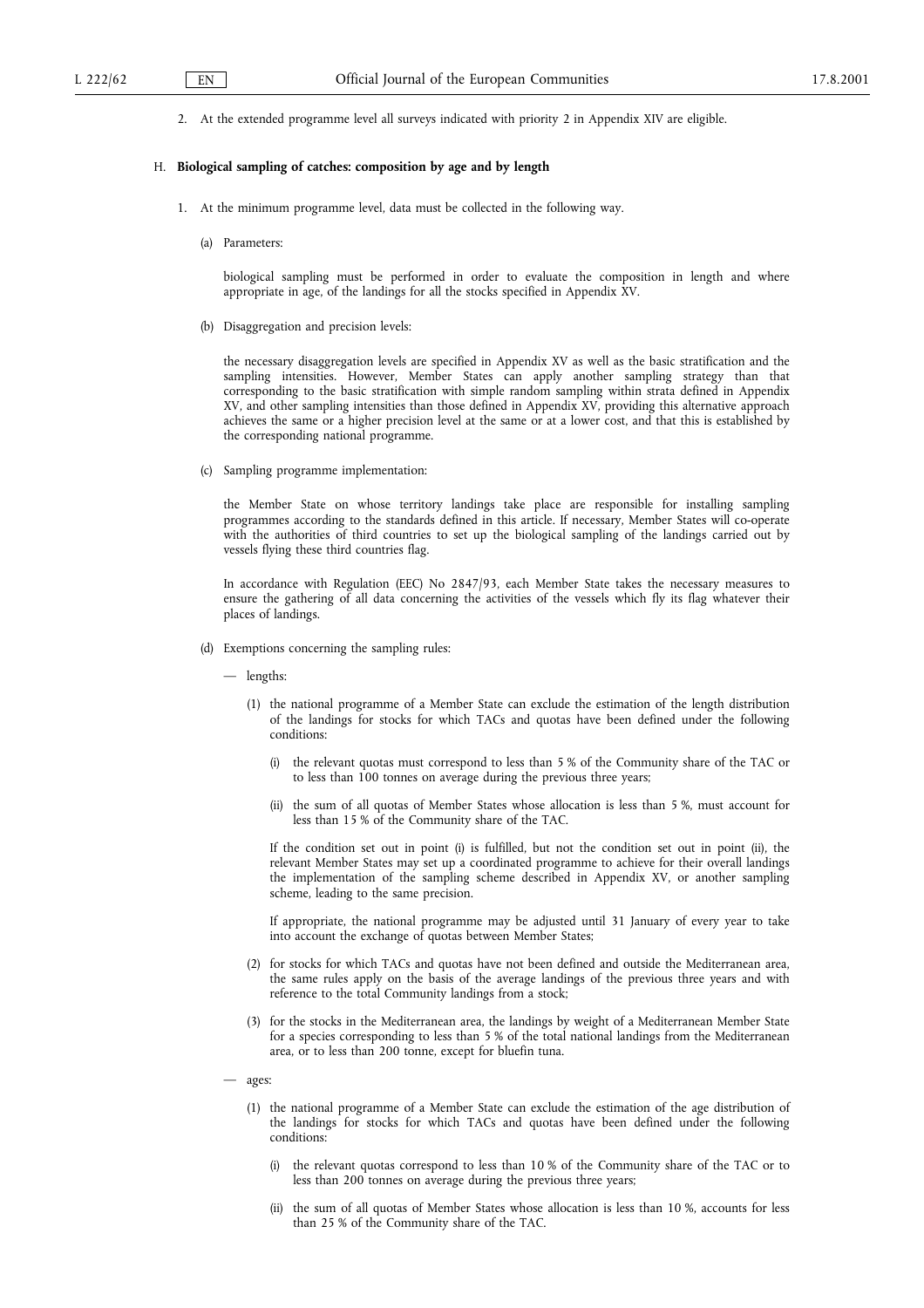If the condition set out in point (i) is fulfilled, but not the condition set out in point (ii), the relevant Member States may set up a coordinated programme to achieve for their overall landings the implementation of the sampling scheme described in Appendix XV, or another sampling scheme, leading to the same precision.

If appropriate, the national programme may be adjusted adjusted until 31 January of every year to take into account the exchange of quotas between Member States;

- (2) for stocks for which TACs and quotas have not been defined and outside the Mediterranean area, the same rules apply on the basis of the average landings of the previous three years and with reference to the total Community landings from a stock;
- (3) for the stocks in the Mediterranean area, the landings by weight of a Mediterranean Member State for a species corresponding to less than 5 % of the total national landings from the Mediterranean area, or to less than 200 tonnes, except for bluefin tuna;
- (4) Whenever possible, age-reading should be performed on commercial catches. If this is not the case, Member States should specify it within their national programme.
- Others:

if cooperation between Member States guarantees that the overall estimate of the parameters under point (a) reach the necessary precision level, each concerned Member State is not held individually to guarantee that its own data are enough to reach this precision level.

(e) Discards

Discards must be the subject of an estimation of the distribution of the lengths when they represent on an annual basis, either more than 10 % of the total catches by weight or more than 20 % of the catches in numbers for the stocks for which annual discard data must be collected as specified in Appendix XII and according to the rules defined in that Appendix for commercial landings.

The sampling intensities are those as defined in Appendix XV for commercial landings.

When discards take place for length ranges which are not represented in the landings, age-reading must take place in accordance with the rules set out in Appendix XV.

However, if Member States can not reach this level of precision or only at excessive costs, they can obtain a derogation from the Commission provided this request is fully documented.

(f) Recreational and game fisheries

For the stocks specified in Appendix XI, Member States must set up pilot surveys consistent with the level of disaggregation defined in that Appendix. These surveys must make it possible to establish the levels of precision required for the future. The conclusions of these surveys must be forwarded to the Commission by 31 October 2003 at the latest.

2. Extended programme:

complementary parameters:

- all the sampling programmes for the estimation of the composition by age or length of the landings and specified Appendix XV,
- $-$  the sampling programmes for the estimation of the annual composition in lengths of landings for the stocks specified in Appendix XIII,
- the sampling programme for the estimation of the annual composition in lengths of the discards for stocks specified in Appendix XII and Appendix XV.

#### I. Other biological samplings

- (1) At the minimum programme level, data must be collected in the following way.
	- (a) Parameters
		- (i) The growth curves by length and by weight, the relations between age/length and maturity, and the relation between age/length and fecundity must be provided for all stocks mentioned in Appendix XVI, including for those not subject to an annual estimation of the age composition of the catches.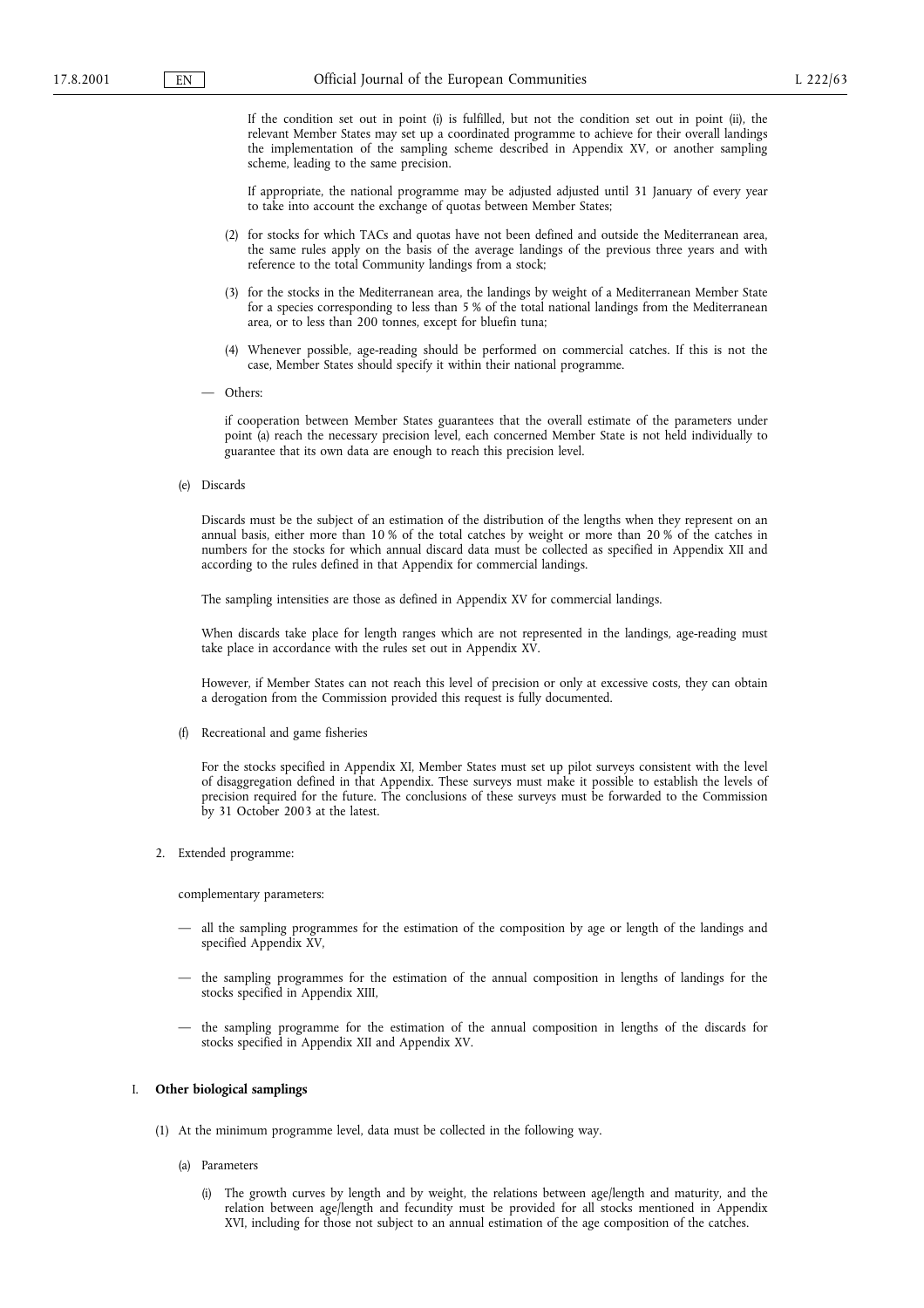- (ii) Biological sampling programmes of the landings must be implemented to estimate the share of the various stocks in these landings for: herring in the Skagerrak, Kattegat, and eastern North Sea separately, wild and reared salmon in the Baltic Sea, the various species of skates and rays in areas IV and VIId.
- (iii) Member States should perform their sampling scheme for sex ratio from their commercial catches. However, in cases in which this task is impossible, samples obtained during scientific surveys may be used.
- (b) Disaggregation level

For parameters referred to in point (a)(i):

- definitions are provided by stock according to the periodicity defined in Appendix XVI. The validity of existing data used for biological parameters estimation must be checked every three to six years as defined in Appendix XVI. Member States must update these parameters if needed,
- for the Norway lobster (Nephrops), Greenland halibut, deep sea shrimps (Pandalus borealis), plaice, sole and hake, the growth curves and maturity ogives are established separately for males and for females.

For parameters referred to in point (a)(ii):

data should be provided quarterly and following the fishing techniques typology described in Appendix IV.

- (c) Precision levels
	- (i) For growth curves:
		- for stocks for which ages of individual fish can be read, average weights and lengths for each age must be estimated with a precision of level 3, up to an age such that cumulated landings for the corresponding ages account for at least 95 % of the national landings for the relevant stock,
		- for stocks for which age reading is not possible, but for which a growth curve can be estimated, average weights and lengths for each age must be estimated with a precision of level 2, up to an age such that cumulated landings for the corresponding ages account for at least 90 % of the national landings, for the relevant stock.
	- (ii) For maturity, fecundity and sex ratios, a choice can be made between reference to age or length, provided that Members States which have to conduct the corresponding biological sampling have agreed the following:
		- $f$  for maturity and fecundity, precision of level 3 must be achieved within the age and/or length range, the limits of which correspond to a 20 % and 90 % of mature fish,
		- for sex ratio, precision of level 3 must be achieved, up to and age or length such that cumulated landings for the corresponding ages or lengths account for at least 95 % of the national landings for this stock.
	- (iii) Stocks and species compositions of the catches referred to in point (a)(ii) must be estimated with level 1 precision.

#### (d) Exemptions

- (1) The national programme of a Member State can exclude the estimation of the biological parameters for stocks for which TACs and quotas have been defined under the following conditions:
	- (i) the relevant quotas correspond to less than 10 % of the Community share of the TAC or to less than 200 tonnes on average during the previous three years;
	- (ii) the sum of all quotas of Member States whose allocation is less than 5 %, accounts for less than 20 % of the Community share of the TAC.

If appropriate, the national programme can be adjusted until 1 February of every year to take into account the exchange of quotas between Member States.

(2) For stocks for which TACs and quotas have not been defined, the same rules apply on the basis of the average landings of the previous three years and with reference to the total Community landings.

If cooperation between the Member States guarantees that the overall estimates of all parameters set out in point (a)(i) reach the necessary precision levels, a Member State concerned is not held individually to guarantee that its own data is enough to reach this precision level.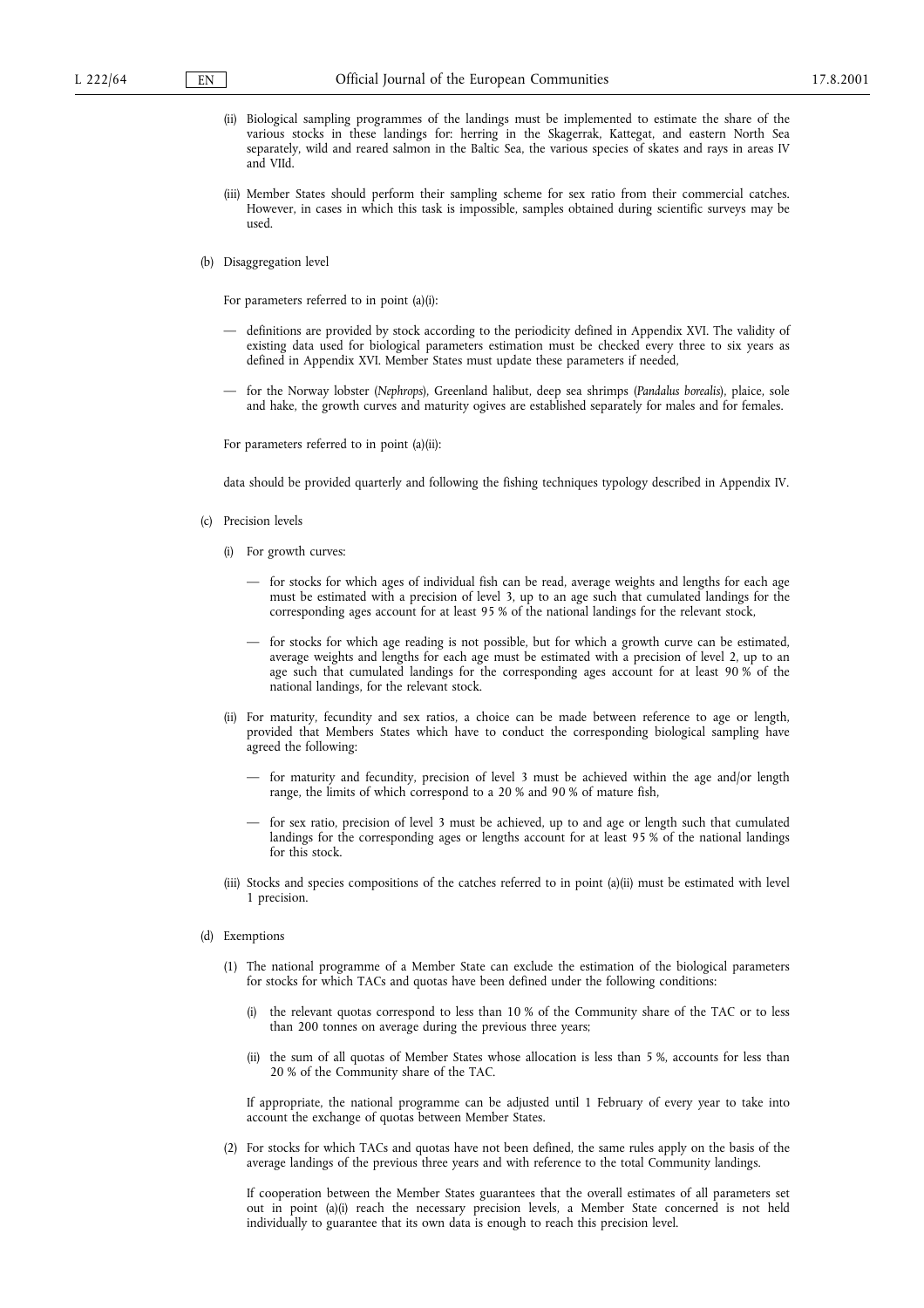2. At the extended programme level

Complementary parameters:

- for the stocks mentioned in Appendix XVI, an annual updating and discrimination by sex will be eligible,
- for stocks not mentioned in Appendix XVI, but mentioned in Appendix XV and for which length data have been collected, growth, maturity and sex ratio data will be eligible every three years,
- $-$  the growth and maturity curves for the species mentioned in Appendix XIII are eligible, but the updating of the data will not be performed more frequently than every three years,
- for the groups of species mentioned in Appendix XII or XIII, sampling programmes of the catches to establish the species composition will be eligible every three years.

#### CHAPTER IV

#### MODULE OF EVALUATION OF THE ECONOMIC SITUATION OF THE SECTOR

#### J. Collection of economic data by groups of vessels

- 1. At the minimum programme level, data must be gathered in the following way.
	- (a) Parameters:
		- data must be collected to cover all the parameters mentioned in Appendix XVII according to the segmentation set out in Appendix III,
		- investment must be measured in order to estimate the overall value of assets, including the capital value of the leased equipment. Insured values must be preferred. If the collection of the insured value proves too difficult, the replacement value of the vessel can be gathered by default. In such a case, the need for this substitution must be shown in the national programme,
		- within production costs, labour costs must cover all expenditures paid by employers, including social security, health insurance, retirements and other related taxes.
	- (b) Disaggregation levels:
		- each parameter is estimated for each group of vessels as defined in Appendix III,
		- in accordance with the specifications of Annex IV of Regulation (EC) No 1543/2000, data concerning prices are gathered on an annual basis, while distinguishing for the fleets performing in the Mediterranean the catches coming from the various geographical areas mentioned in Appendix I, level 3.
	- (c) Precision levels:

for each parameter and for each segment, level 1 precision must be achieved.

- 2. Extended programme level
	- (a) Complementary parameters:

the extended programme covers all the data defined in Appendix XVIII.

(b) Disaggregation levels:

the partition of the groups of vessels referred to in point (1)(a), first indent, may be carried up to the level defined in Appendix IV and regarding the regional differentiation of level 2 of Appendix I.

#### K. Collection of data concerning the processing industry

1. At the minimum programme level

Member States should conduct pilot surveys in order to assess the annual value per sector of the parameters listed in Appendix XIX; these pilot surveys must compare the cost-efficiency relationship of different data collection strategies, including sampling schemes. The conclusions of these surveys must be forwarded to the Commission by 31 October 2003 at the latest.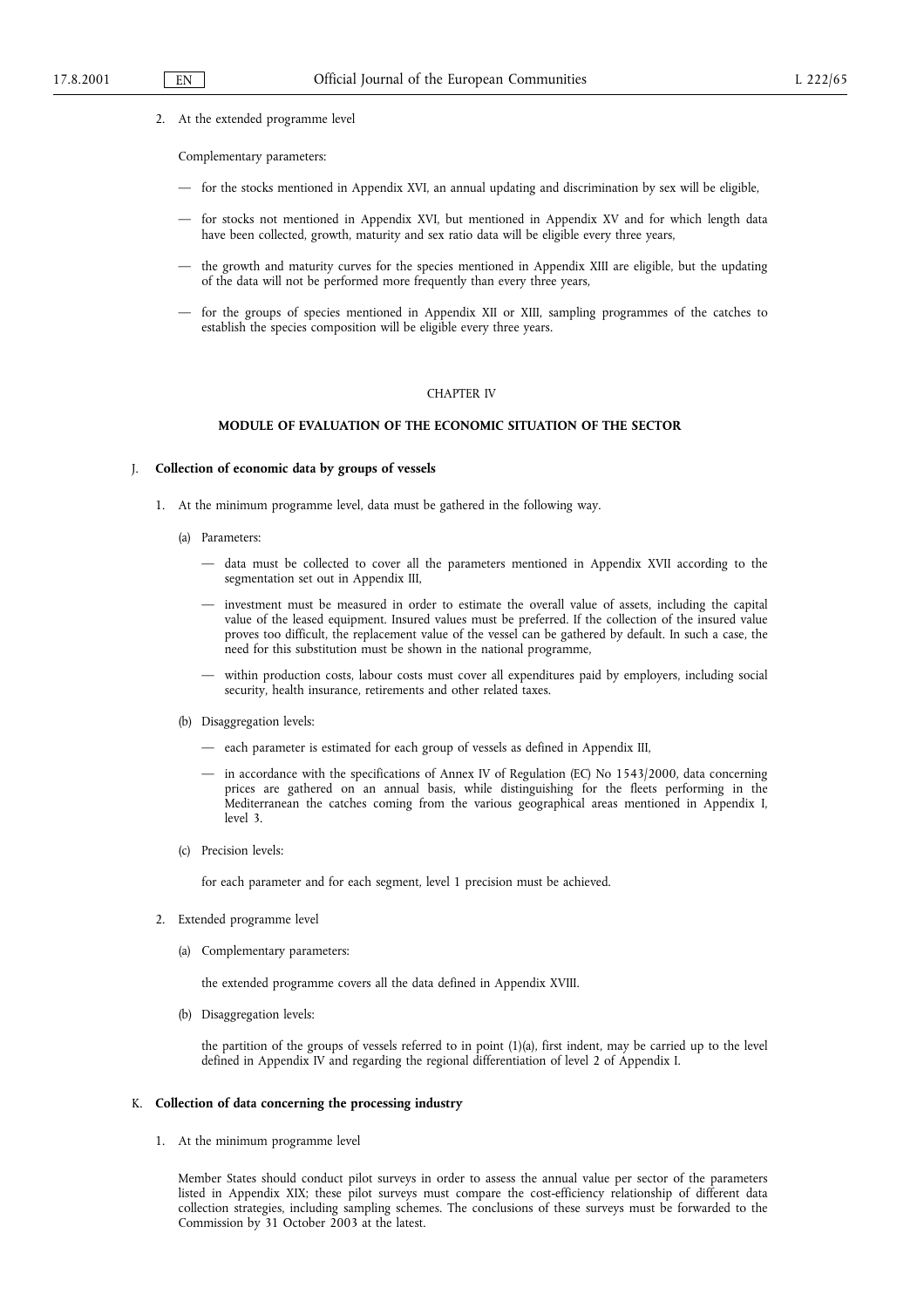#### 2. Extended programme level

(a) Complementary parameters

Activities of collecting and managing the data shall make it possible:

- (i) to appreciate the overall sensitivity of the sector and/or of the companies located in the coastal regions (nomenclature of territorial units for statistical purposes, NUTS 3) with respect to the catches from the stocks subject to TACs and quotas and/or affected by other measures connected with the conservation of fishery resources, or with respect to the catches from outside of Community waters;
- (ii) to assess the impact, including the social and the economic impact, on the processing industry of measures taken on behalf of the CFP such as measures envisaged by Council Regulation (EEC) No  $3759/92$  (<sup>1</sup>), Council Regulation (EC) No  $2792/1999$  (<sup>2</sup>), and specific measures adopted for the fisheries and aquaculture sector of the most remote regions (programme of options specific to remoteness and to insularity, POSEI).
- (b) Disaggregation levels

The analysis of the companies of the sector may take into account the establishment of these companies in various regions, coastal or not, at the NUTS 3 level.

<sup>(</sup> 1) OJ L 388, 31.12.1992, p. 1.

<sup>(</sup> 2) OJ L 337, 30.12.1999, p. 10.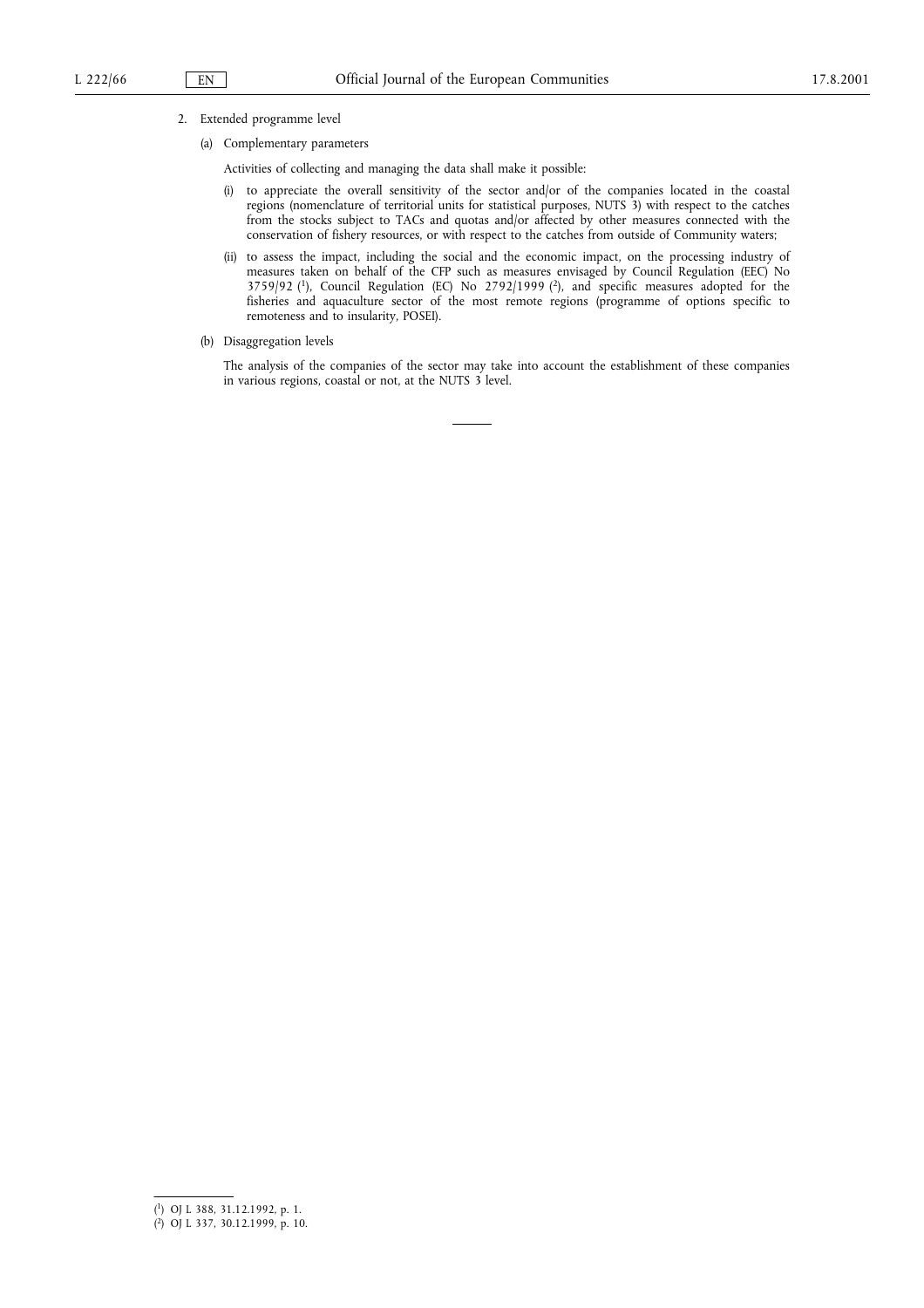## List of Appendixes

| Appendix I:                  | Geographic stratification by regional fisheries organisation             |
|------------------------------|--------------------------------------------------------------------------|
| Appendix II:                 | Functional units (FU) and statistical rectangles for Nephrops norvegicus |
| Appendix III (section C):    | Basic segmentation of vessels for capacities (MP)                        |
| Appendix IV (section C):     | Detailed disaggregation of vessels for capacities (EP)                   |
| Appendix V (section D):      | Fishing power units by type of fishing technique                         |
| Appendix VI (section D):     | Stocks for which specific effort must be defined (MP)                    |
| Appendix VII (section D):    | Target species and depths (EP)                                           |
| Appendix VIII (section D):   | Intermediate typology for effort information (MP)                        |
| Appendix IX (section D):     | Definition of fishing effort in relation to fishing operation (EP)       |
| Appendix $X$ (section $D$ ): | Detailed typology of fishing techniques (EP)                             |
| Appendix XI (section E):     | List of recreational fisheries stocks (MP)                               |
| Appendix XII (section E):    | List of stocks for landings and discards monitoring (MP)                 |
| Appendix XIII:               | List of optional species for EP                                          |
| Appendix XIV (section G):    | List of surveys (MP, EP)                                                 |
| Appendix XV (section H):     | Age-length sampling scheme (MP, EP)                                      |
| Appendix XVI (section I):    | Other biological samplings                                               |
| Appendix XVII (section J):   | Economic information per fleet segment, as defined in Appendix III (MP)  |
| Appendix XVIII (section J):  | Data needs for basic economic evaluation per fleet segment (EP)          |
| Appendix XIX (section K):    | Economic information per primary and secondary industry (sectors) (MP)   |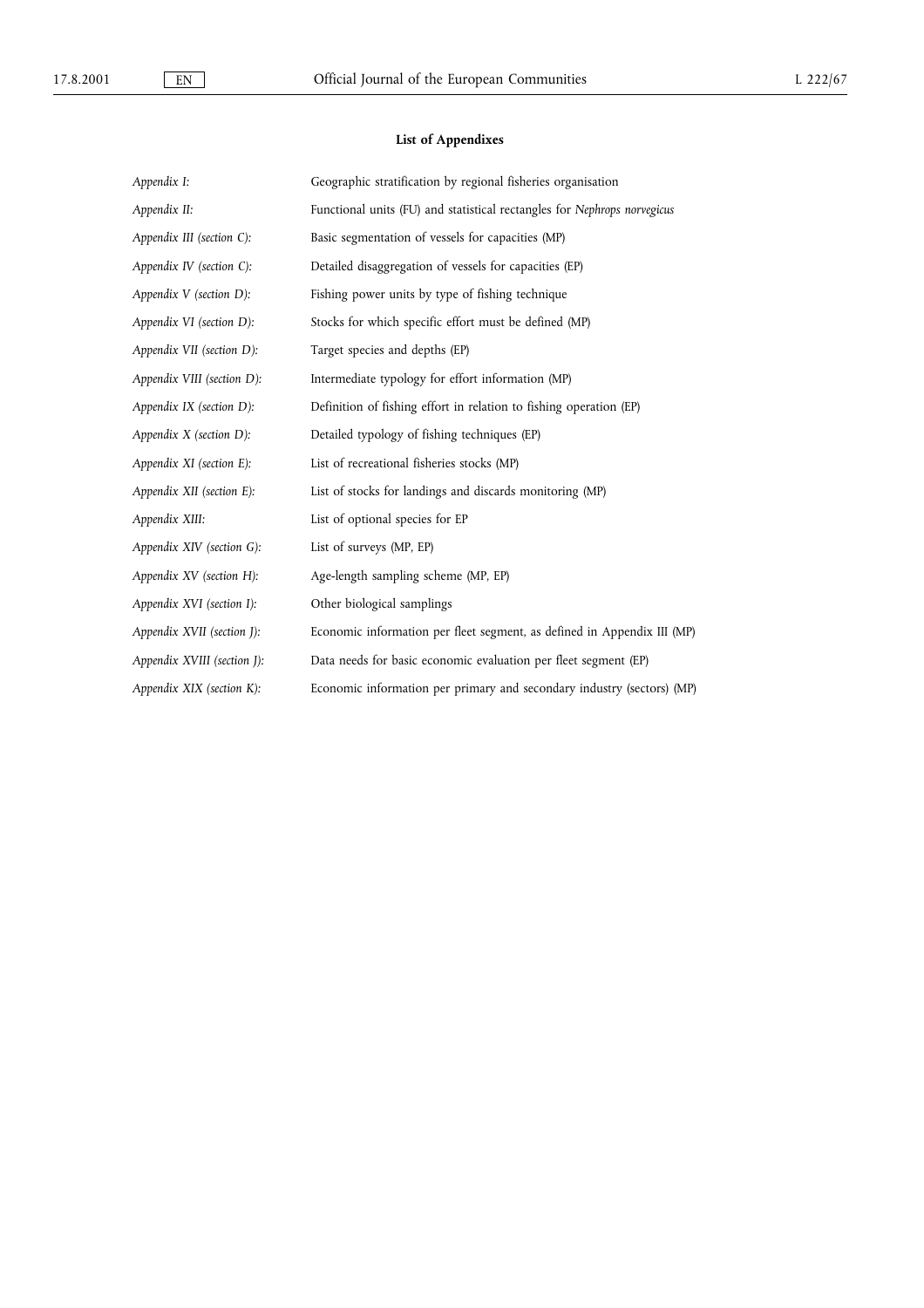## Appendix I

## Geographic stratification by regional fisheries organisations

|         | <b>ICES</b>            | <b>NAFO</b> | <b>ICCAT</b>                 | <b>GFCM</b>                    | <b>CCAMLR</b>                | <b>IOTC</b>                  | Other                        |
|---------|------------------------|-------------|------------------------------|--------------------------------|------------------------------|------------------------------|------------------------------|
| Level 1 | Area                   | Area        | FAO area                     | Area                           | Area                         | FAO area                     | FAO area                     |
|         |                        |             |                              | e.g. 37                        | e.g. 48                      |                              |                              |
|         |                        |             |                              | Mediterranean<br>and Black Sea |                              |                              |                              |
| Level 2 | Subarea                | Subarea     | <b>FAO</b><br>Subarea        | Subarea                        | Subarea                      | FAO<br>Subarea               | <b>FAO</b><br>Subarea        |
|         | e.g. IV                | e.g. 21.2   |                              | e.g. 37.1                      | e.g. 48.1                    |                              |                              |
|         | North Sea              | Labrador    |                              | Mediterranean                  | Antarctic<br>Peninsula       |                              |                              |
| Level 3 | Division               | Division    | Division                     | Division                       | Division                     | Division                     | Division                     |
|         | e.g. IVc               | e.g. 21.2H  | $5^\circ \times 5^\circ$     | e.g. 37.1.2                    | $5^\circ \times 5^\circ$     | $5^\circ \times 5^\circ$     | $5^\circ \times 5^\circ$     |
|         |                        |             |                              | Gulf of Lions                  |                              |                              |                              |
| Level 4 | Rectangle              | Rectangle   | Rectangle                    | Rectangle                      | Rectangle                    | Rectangle                    | Rectangle                    |
|         | $30' \times 1^{\circ}$ |             | $1^{\circ} \times 1^{\circ}$ | $1^{\circ} \times 1^{\circ}$   | $1^{\circ} \times 1^{\circ}$ | $1^{\circ} \times 1^{\circ}$ | $1^{\circ} \times 1^{\circ}$ |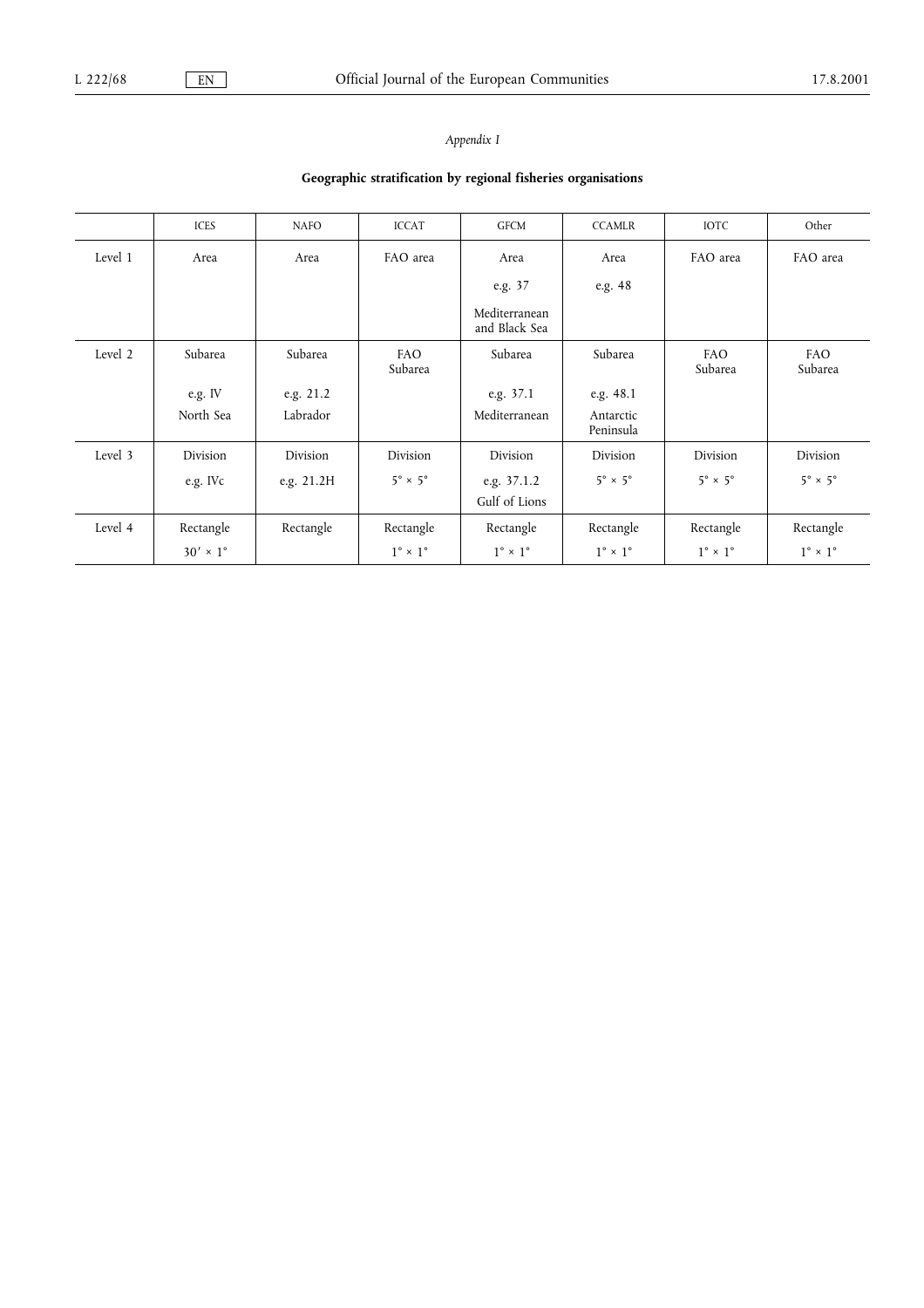## Appendix II

## Functional Units (FU) and Statistical rectangles for Nephrops norvegicus

| FU No  | Name                                    | ICES zone  | Statistical rectangles                      |
|--------|-----------------------------------------|------------|---------------------------------------------|
| 3      | Skagerrak                               | IIIa       | 47G0-G1; 46F9-G1; 45F8-G1; 44F7-G0; 43F8-F9 |
| 4      | Kattegat                                | IIIa       | 44G1-G2; 42-43G0-G2; 41G1-G2                |
| 5      | Botney Gut - Silver Pit                 | IVb, c     | 36-37 F1-F4; 35F2-F3                        |
| 6      | Farn Deeps                              | IVb        | 38-40 E8-E9; 37E9                           |
| 7      | Fladen Ground                           | IVa        | 44-49 E9-F1; 45-46E8                        |
| 8      | Firth of Forth                          | IVb        | 40-41E7; 41E6                               |
| 9      | Moray Firth                             | <b>IVa</b> | 44-45 E6-E7; 44E8                           |
| 10     | Noup                                    | IVa        | 47E6                                        |
| 11     | North Minch                             | VIa        | 44-46 E3-E4                                 |
| 12     | South Minch                             | VIa        | 41-43 E2-E4                                 |
| 13     | Clyde                                   | VIa        | 39-40 E4-E5                                 |
| 14     | Irish Sea East                          | VIIa       | 35-38E6; 38E5                               |
| 15     | Irish Sea West                          | VIIa       | 36E3; 35-37 E4-E5; 38E4                     |
| 16     | Porcupine Bank                          | VIIc, k    | 34D6-D8; 33D5-D8; 32D5-D6                   |
| 17     | Aran Grounds                            | VIIb       | 34-35 D9-E0                                 |
| 18     | Ireland NW coast                        | VIIb       | 37D9-E1; 36D9                               |
| 19     | Ireland SW and SE coast                 | VIIg, j    | 31-33D9-E0; 31E1; 32E1-E2; 33E2-E3          |
| 20     | NW Labadie, Baltimore and Galley        | VIIg,j     |                                             |
| 21     | Jones and Cockburn                      | VIIg, h, j | 27-29E1-E2; 31E2-E4; 32E3                   |
| 22     | Smalls                                  | VIIg       |                                             |
| 23     | Bay of Biscay north                     | VIIIa      | 22-24E6-E7; 23-24E5                         |
| 24     | Bay of Biscay south                     | VIIIb      | 20-21E7-E8; 19E8                            |
| 25     | North Galicia                           | VIIIc      | 15E0-E1; 16E1                               |
| 26     | West Galicia                            | IXa        | 13-14E0-E1                                  |
| $27\,$ | North Portugal (North of Cape Espichel) | IXa        | 6-12E0; 9-12E1                              |
| 28     | South-west Portugal (Alentejo)          | IXa        | 3-5E0-E1                                    |
| 29     | South Portugal (Algarve)                | IXa        | 2E0-E2                                      |
| 30     | Gulf of Cadiz                           | IXa        | 2-3E2-E3                                    |
| 31     | Cantabrian Sea                          | VIIIc      | 16E4-E7                                     |
| 32     | Norwegian Deep                          | lVa        | 44-52F2-F6; 43F5-F7                         |
| 33     | Off Horn Reef                           | lVb        | 39-41E4; 39-41E5                            |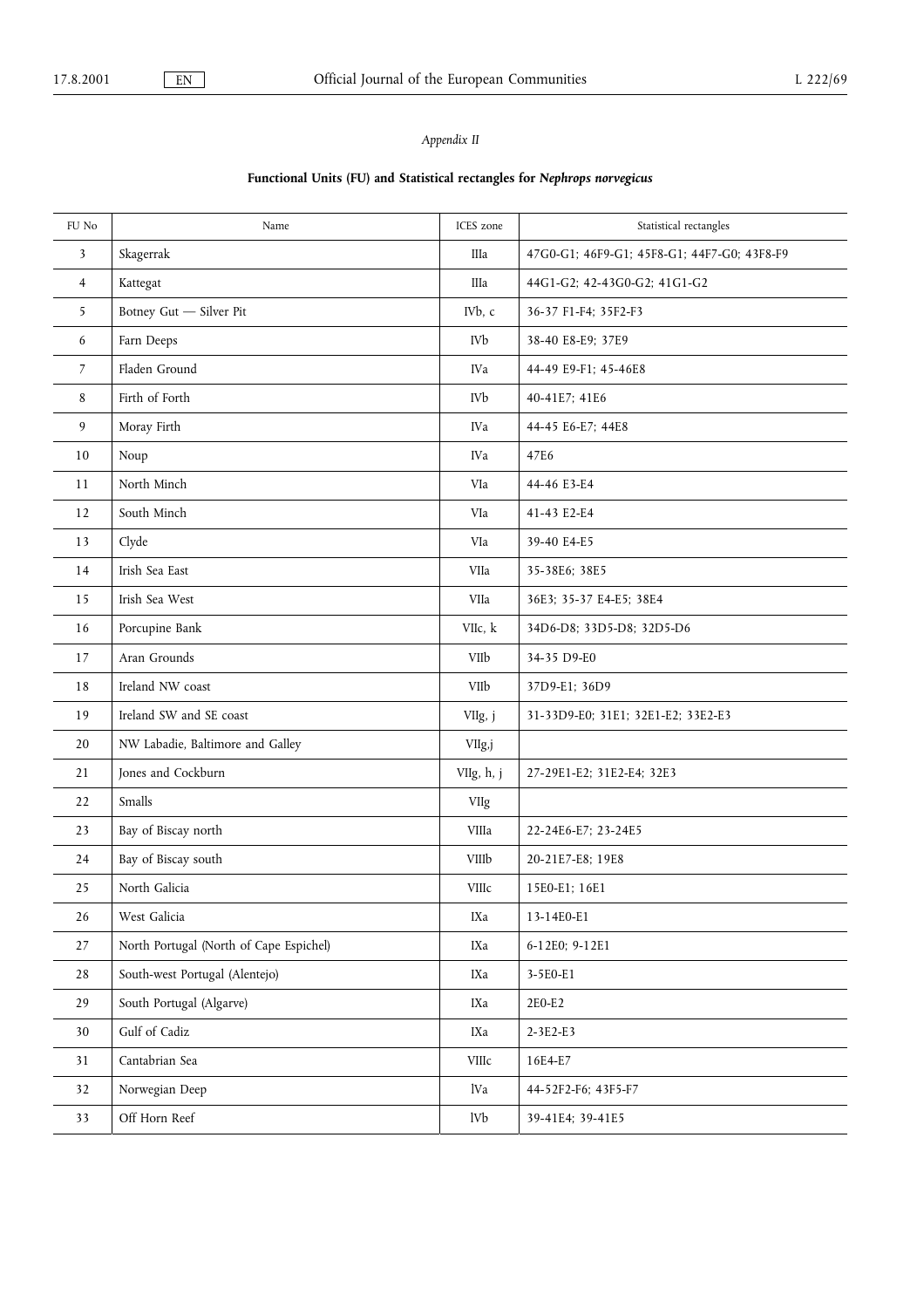|                                                    | Type of fishing technique<br>Beam trawl                                                                                                                                                                                                                                                                                        |                |  |  |
|----------------------------------------------------|--------------------------------------------------------------------------------------------------------------------------------------------------------------------------------------------------------------------------------------------------------------------------------------------------------------------------------|----------------|--|--|
| Mobile gears                                       |                                                                                                                                                                                                                                                                                                                                |                |  |  |
|                                                    |                                                                                                                                                                                                                                                                                                                                |                |  |  |
|                                                    | Demersal trawl and demersal seiner                                                                                                                                                                                                                                                                                             |                |  |  |
|                                                    | Pelagic trawl and seiners                                                                                                                                                                                                                                                                                                      |                |  |  |
|                                                    | Dredges                                                                                                                                                                                                                                                                                                                        |                |  |  |
|                                                    | Polyvalent                                                                                                                                                                                                                                                                                                                     |                |  |  |
| Passive gears                                      | Gears using hooks                                                                                                                                                                                                                                                                                                              |                |  |  |
|                                                    | Drift and fixed nets                                                                                                                                                                                                                                                                                                           |                |  |  |
|                                                    | Pots and traps                                                                                                                                                                                                                                                                                                                 | $\binom{1}{ }$ |  |  |
|                                                    | Polyvalent                                                                                                                                                                                                                                                                                                                     |                |  |  |
| Polyvalent gears                                   | Combining mobile and passive gears                                                                                                                                                                                                                                                                                             |                |  |  |
| Note 3: Length is defined as length overall (LOA). | Note 1: If a gear category contains fewer than 10 vessels, then the cell can be merged with a neighbouring length category to be specified in the national programme.<br>Note 2: If a vessel spends more than 50 % of its time using a specific type of fishing technique, it should be included in the corresponding segment. |                |  |  |

L 222/70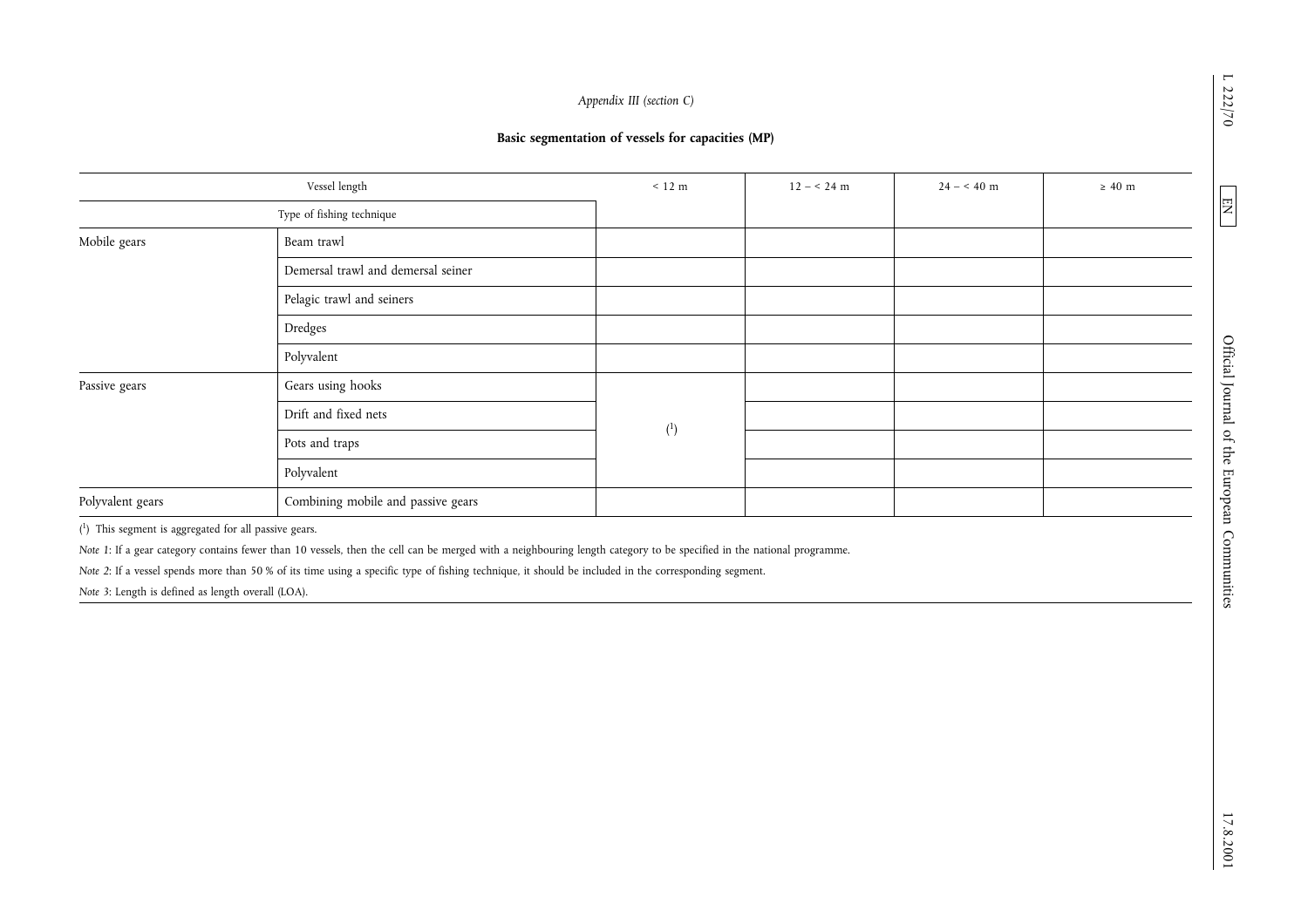17.8.2001

|                           | Vessel length                     |                             | $\leq 10~\text{m}$ | $10 - < 12$ m | $12 - 18$ m | $18 - 24$ m | $24 - 40$ m | $\geq$ 40 m |
|---------------------------|-----------------------------------|-----------------------------|--------------------|---------------|-------------|-------------|-------------|-------------|
|                           | Type of fishing technique         |                             |                    |               |             |             |             |             |
| Mobile gears              | Beam trawl                        | North Sea < 221 kW          |                    |               |             |             |             |             |
|                           |                                   | North Sea $\geq$ 221 kW     |                    |               |             |             |             |             |
|                           |                                   | Outside North Sea           |                    |               |             |             |             |             |
|                           | Demersal trawl and demersal seine | Bottom trawl                |                    |               |             |             |             |             |
|                           |                                   | Danish and Scottish seiners |                    |               |             |             |             |             |
| Pelagic trawl and seiners | Polyvalent                        |                             |                    |               |             |             |             |             |
|                           | Pelagic trawl                     |                             |                    |               |             |             |             |             |
|                           | Pelagic seiner and purse          |                             |                    |               |             |             |             |             |
|                           |                                   | Polyvalent                  |                    |               |             |             |             |             |
|                           | Dredges                           |                             |                    |               |             |             |             |             |
|                           | Polyvalent mobile gears           |                             |                    |               |             |             |             |             |
| Passive gears             | Gears using hooks                 | Longlines                   |                    |               |             |             |             |             |
|                           |                                   | Other gears using hooks     |                    |               |             |             |             |             |
|                           | Drift nets and fixed nets         |                             |                    |               |             |             |             |             |
|                           | Pots and traps                    |                             |                    |               |             |             |             |             |
|                           | Polyvalent passive gears          |                             |                    |               |             |             |             |             |
| Polyvalent gears          |                                   |                             |                    |               |             |             |             |             |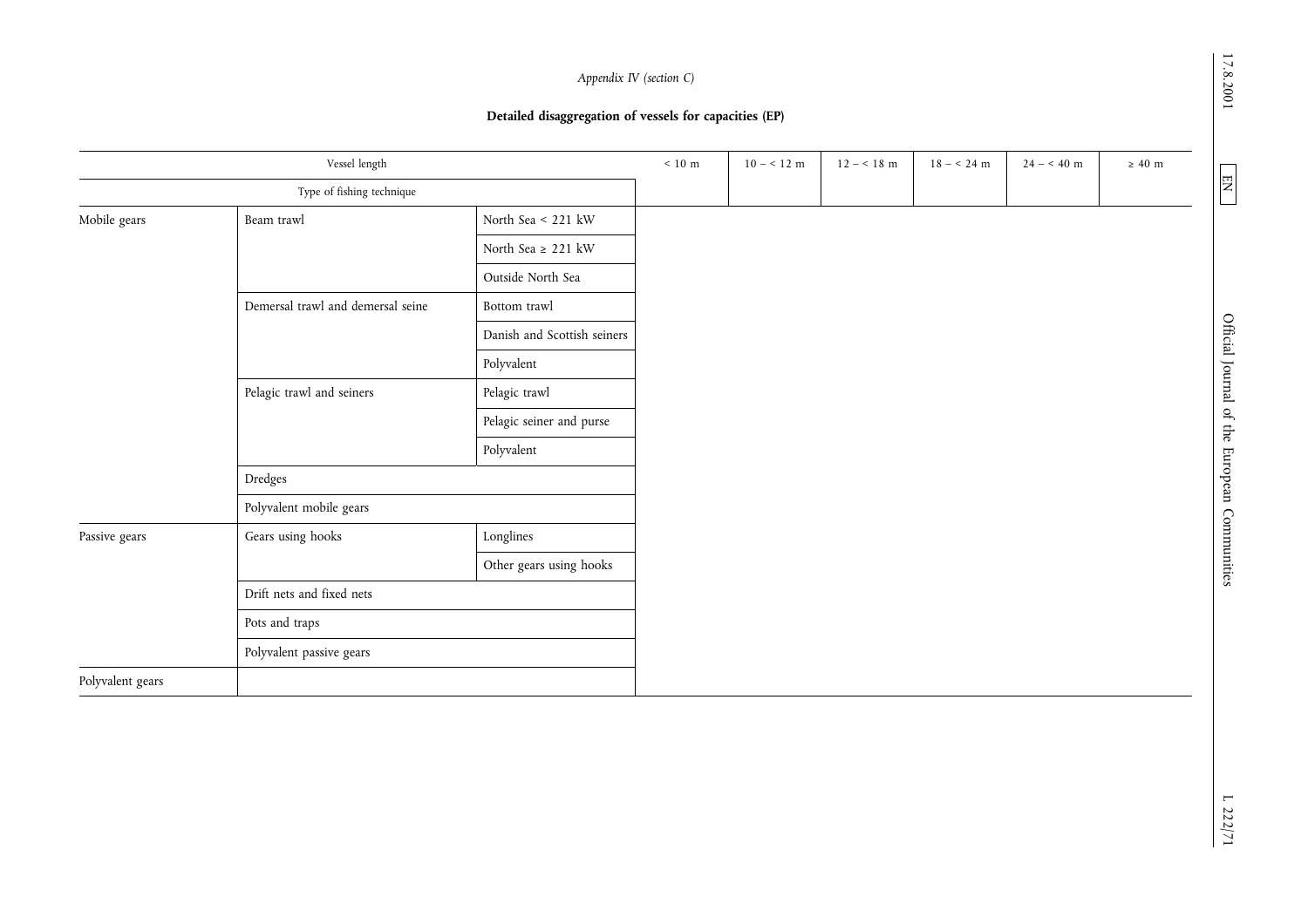Appendix V (section D)

## Fishing power units by type of fishing technique

| Fishing technique | Fishing power units |
|-------------------|---------------------|
| Mobile gears      | kW and GT           |
| Fixed gears       | GТ                  |
| Polyvalent        | kW                  |

#### Appendix VI (section D)

## Stocks for which specific effort must be defined (MP)

| Species and area                       | Threshold $1{1}$ | Threshold $2(2)$ |
|----------------------------------------|------------------|------------------|
| Salmon (Baltic Sea)                    | 30 %             | 5 %              |
| Cod (all areas)                        | 30 %             | 5 %              |
| Haddock (all areas)                    | 30 %             | 5 %              |
| Saithe (all areas)                     | 30 %             | 5 %              |
| Whiting (all areas)                    | 30 %             | 5 %              |
| Plaice (all areas)                     | 30 %             | 5 %              |
| Sole (all areas, except Mediterraneas) | $10\ \%$         | 5 %              |
| Sole (Mediterranean)                   | 30 %             | 5 %              |
| Nephrops (all areas)                   | 30 %             | 5 %              |
| Hake (all areas)                       | 30 %             | 5 %              |
| Anchovy (all areas)                    | 30 %             | 5 %              |
| Sardine (all areas)                    | 50 %             | 5 %              |
| Mackerel (all areas)                   | 50 %             | 10 %             |
| Horse mackerel (all areas)             | 50 %             | 10%              |
| Swordfish (all areas)                  | 30 %             | 5 %              |
| Bluefin tuna (all areas)               | 30 %             | 5 %              |
| Big-eye tuna (all areas)               | 30 %             | 5 %              |
| Albacore (all areas)                   | 30 %             | 5 %              |
| Yellowfin tuna (all areas)             | 30 %             | 5 %              |
| Herring (all areas)                    | 50 %             | 10 %             |
| Sprat (all areas)                      | 50 %             | 10%              |
| Sandeel (all areas)                    | 70 %             |                  |
| Norway pout (all areas)                | 70 %             |                  |

( 1) A fishing day is to be considered as targeting one specific species, if the percentage of this species in total daily catch is higher than threshold 1.

( 2) A fishing day is to be considered as affecting significantly a species, if the percentage of the particular species is higher than threshold 2.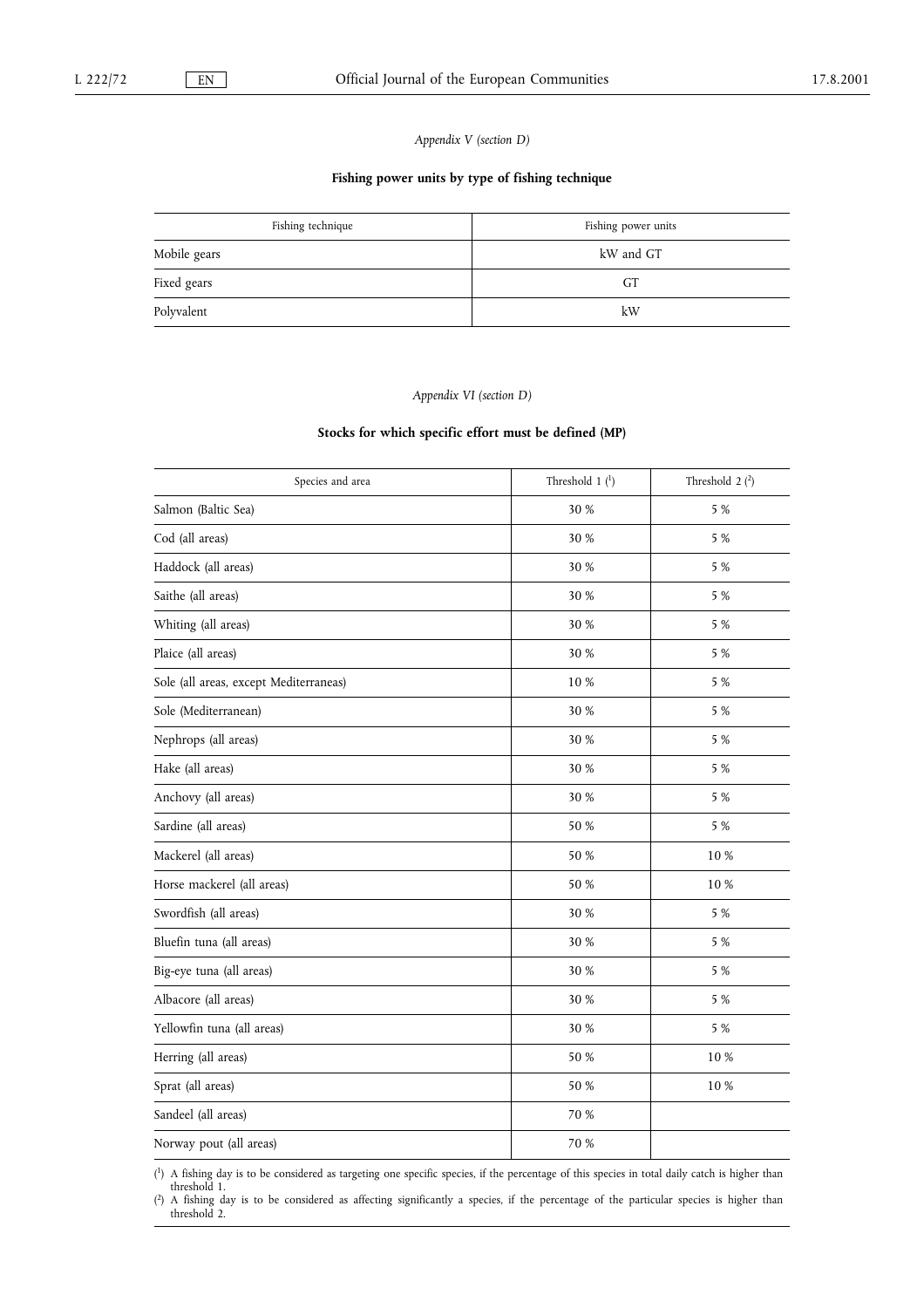## Appendix VII (section D)

## Target species and depths (EP)

| Stock                                                          | Area        | Threshold |
|----------------------------------------------------------------|-------------|-----------|
| Cod                                                            | <b>NAFO</b> | 30 %      |
| Grenadiers                                                     | All areas   | 30 %      |
| Greenland halibut                                              | All areas   | 30 %      |
| Redfish                                                        | All areas   | 30 %      |
| Pandalus spp.                                                  | All areas   | 30 %      |
| Pagelus bogaraveo                                              | <b>ICES</b> | 30 %      |
| Aphanopus carbo                                                | <b>ICES</b> | 30 %      |
| Argentina silus                                                | <b>ICES</b> | 30 %      |
| Beryx spp.                                                     | <b>ICES</b> | 30 %      |
| Coryphaenoides rupestris                                       | <b>ICES</b> | 30 %      |
| Hoplostethus atlanticus                                        | <b>ICES</b> | 30 %      |
| Molva dypterygia                                               | <b>ICES</b> | 30 %      |
| Molva molva                                                    | <b>ICES</b> | 30 %      |
| Depth ranges: 0 - 200 m, 201 - 500 m, 501 - 1 000 m, > 1 000 m |             |           |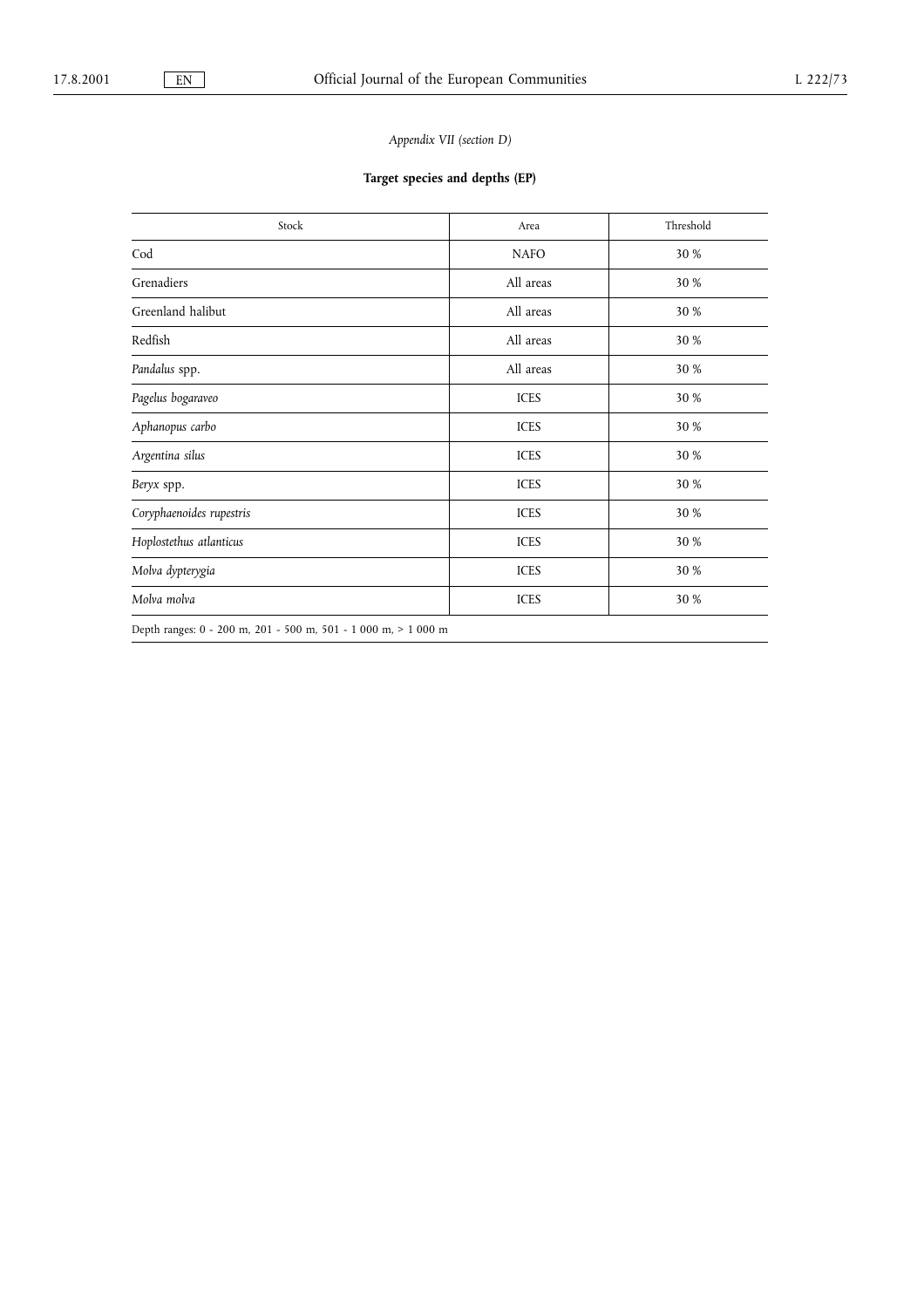## Appendix VIII (section D)

## Intermediate typology for effort information (MP)

|               | Types of fishing techniques       |                                 |  |  |  |
|---------------|-----------------------------------|---------------------------------|--|--|--|
| Mobile gears  | Beam trawl                        | North Sea $<$ 221 kW            |  |  |  |
|               |                                   | North Sea $\ge$ = 221 kW        |  |  |  |
|               |                                   | Outside North Sea               |  |  |  |
|               | Demersal trawl and demersal seine | Bottom trawl                    |  |  |  |
|               |                                   | Danish and Scottish seiners     |  |  |  |
|               |                                   | Total                           |  |  |  |
|               | Pelagic trawl and seiners         | Pelagic trawl                   |  |  |  |
|               |                                   | Pelagic seiner and purse seiner |  |  |  |
|               |                                   | Total                           |  |  |  |
|               | Dredges                           |                                 |  |  |  |
|               | Total mobile gears                |                                 |  |  |  |
| Passive gears | Gears using hooks                 | Longlines                       |  |  |  |
|               |                                   | Other gears using hooks         |  |  |  |
|               | Drift and fixed nets              |                                 |  |  |  |
|               | Pots and traps                    |                                 |  |  |  |
|               | Total                             |                                 |  |  |  |
| Grand total   |                                   |                                 |  |  |  |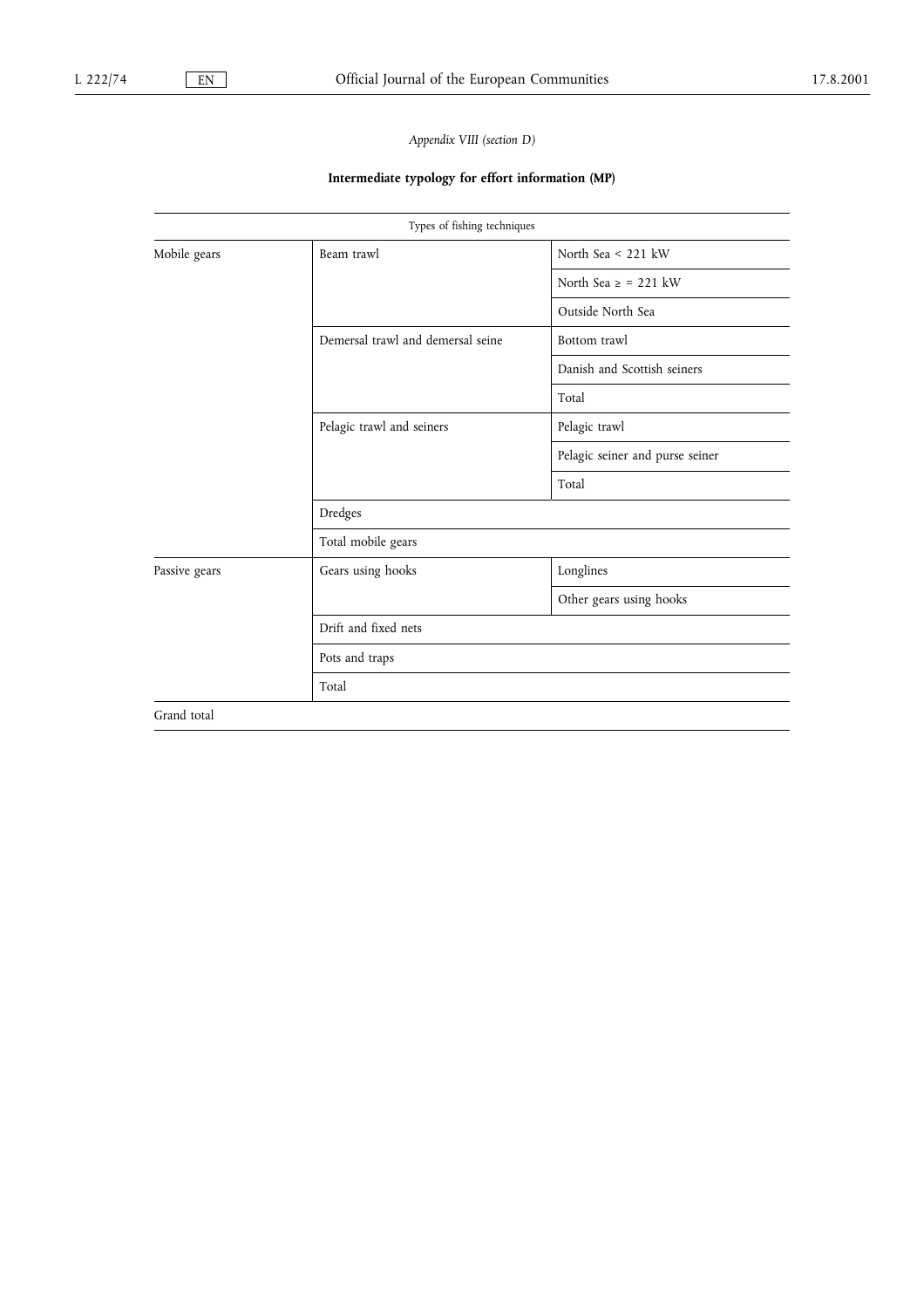## Appendix IX (section D)

## Definition of fishing effort in relation to fishing operation (EP)

| Gear type                  | Variable                                            |  |  |
|----------------------------|-----------------------------------------------------|--|--|
| Trawls                     | Duration of haul $\times$ kW                        |  |  |
| Purse seiners              | Number of sets                                      |  |  |
| Nets                       | Number of nets $\times$ length $\times$ time at sea |  |  |
| Longlines                  | Number of hooks $\times$ time at sea                |  |  |
| Pots, traps and pound nets | Numbers × annual time at sea                        |  |  |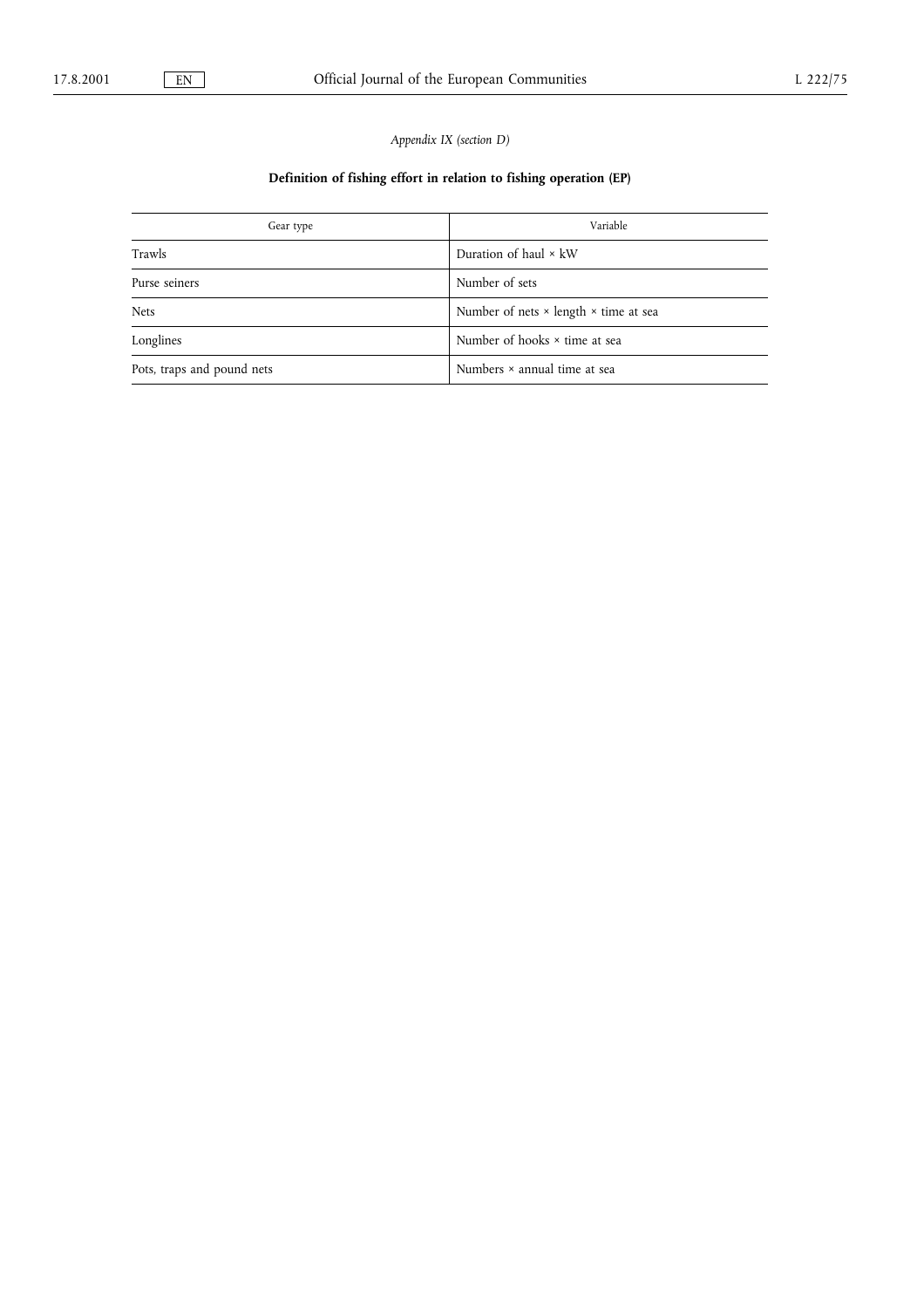Appendix X (section D)

#### Detailed typology of fishing techniques (EP)

- I. Mobile gears
	- (a) Beam trawl
		- 1. Engine power < 221 kW for vessels operating in North Sea
			- (i) mesh size:  $<$  32 mm, 80 109 mm,  $\ge$  110 mm
		- 2. Engine power  $\geq 221$  kW for vessels operating in North Sea
			- (i) mesh size:  $80 109$  mm,  $\geq 110$  mm
		- 3. Beam trawlers operating outside the North Sea
			- (i) mesh size:  $< 32$  mm,  $80 109$  mm,  $\ge 110$  mm
	- (b) Demersal trawl and demersal seine
		- 1. Bottom trawl
			- (i) single trawl, paired trawl, twin trawl, other multirig trawl, four-panels trawl, high-opening trawl
			- (ii) mesh size: < 32 mm, 32 54 mm, 55 69 mm, 70 79 mm, 80 109 mm,  $\geq 110$  mm
			- (iii) (i) and (ii) may be combined
		- 2. Danish seiners
			- (i) mesh size:  $< 32$  mm,  $32 54$  mm,  $55 69$  mm,  $70 79$  mm,  $80 109$  mm,  $> 110$  mm
		- 3. Scottish seiners

(i) mesh size: < 32 mm, 32 - 54 mm, 55 - 69 mm, 70 - 79 mm, 80 - 109 mm,  $\ge 110$  mm

- (c) Pelagic trawl and seiners
	- 1. Pelagic trawl
		- (i) single trawler, paired trawlers
		- (ii) mesh size: trawl: < 32 mm, 32 54 mm, 55 69 mm, 70 79 mm, 80 109 mm,  $\ge 110$  mm (Atlantic and North Sea); < 32 mm, 32 - 90 mm, 91 - 105 mm, 106 - 119 mm,  $\ge$  120 mm (Baltic Sea); 14 - 49 mm, 50 - 99 mm, 100 - 119 mm,  $\ge$  120 mm (Mediterranean)
	- 2. Pelagic seiner and purse seiner
		- (i) with fish aggregating devices (FAD)
		- (ii) without FAD
- (d) Dredges
	- (i) hydraulic dredge
	- (ii) Other dredges
- II. Passive gears
	- (a) Fixed gears and lines
		- 1. Fixed nets
			- (i) trammel nets
			- (ii) entangling nets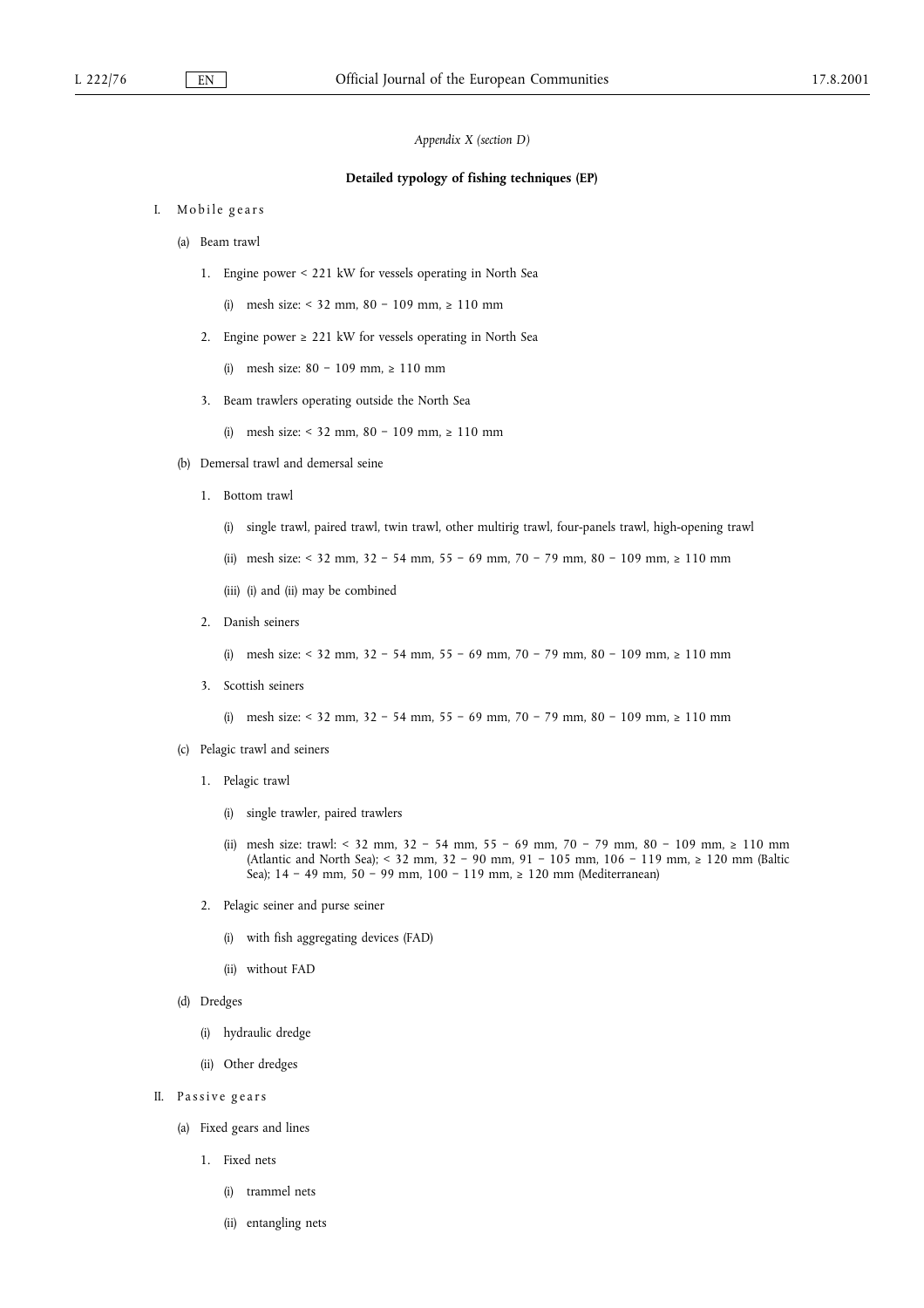(iii) gill nets

- (iv) subdivision by mesh size, also permitted:  $10 99$  mm,  $100 119$  mm,  $\ge 120$  mm (Atlantic and North Sea);  $\leq 105$  mm,  $105 - 119$  mm,  $\geq 120$  mm (Baltic Sea)
- 2. Longlines
	- (i) surface longlines
	- (ii) bottom longlines
	- (iii) mid-waterlines
- 3. Other gear using hooks
	- (i) troll line
	- (ii) pole line with live bait
	- (iii) pole line without live bait
- (b) Drift nets
	- (i) mesh sizes for the Baltic:  $\leq 30$  mm,  $\geq 150$  mm
	- (ii) mesh sizes for the Mediterranean:  $\leq 150$  mm,  $151 299$  mm,  $\geq 300$  mm
- (c) Pots and traps
	- (i) fish traps, including trap nets and pound nets
	- (ii) crustaceans pots with possible subdivision by target species.

Appendix XI (section E)

## List of recreational fisheries stocks (MP)

1. Salmon (marine waters in the Baltic Sea and North Sea):

catch figures collected in weight and number:

by Geographical area as defined Appendix 1, level 2.

2. Bluefin tuna (all areas):

catch figures collected in weight and number by:

- annual
- geographical area as defined Appendix 1, level 2.
- distinguishing catch of fish below and above 10 kg.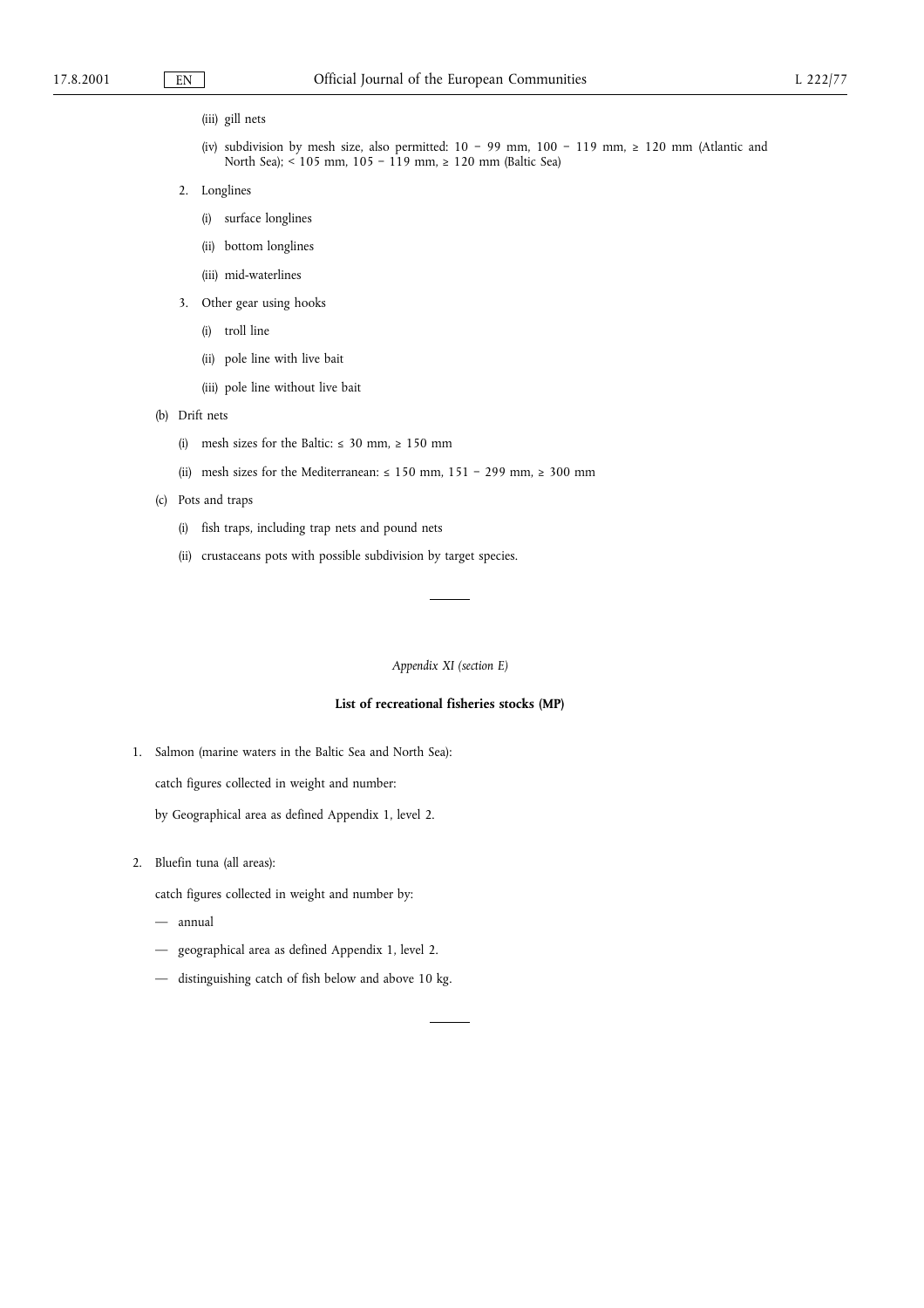Appendix XII (section E)

## List of stocks for landings and discards monitoring (MP)

LEGEND:

Catch and landings monitoring: within the market or sea-sampling programme the stratification of sampling is prioritised at the total or fleet level, with monthly, quarterly or annual sampling schemes, with data reported by rectangle, division or area.

Fishing technique stratification:

| M | Monthly by type of fishing technique (Appendix III)   |
|---|-------------------------------------------------------|
| N | Monthly total                                         |
| Q | Quarterly by type of fishing technique (Appendix III) |
| R | Quarterly total                                       |
| Y | Yearly by type of fishing technique (Appendix III)    |
|   | Yearly total                                          |

Geographical stratification:

| $\Omega$       | Functional unit                |
|----------------|--------------------------------|
| 1              | ICES Statistical rectangle     |
| $\mathfrak{I}$ | ICES/NAFO divisions            |
| 3              | ICES/NAFO subareas             |
| $\overline{4}$ | ICCAT 1 <sup>o</sup> rectangle |
| 5              | ICCAT 5° rectangle             |
| 6              | FAO division                   |
|                | FAO subarea                    |
| 8              | FAO area                       |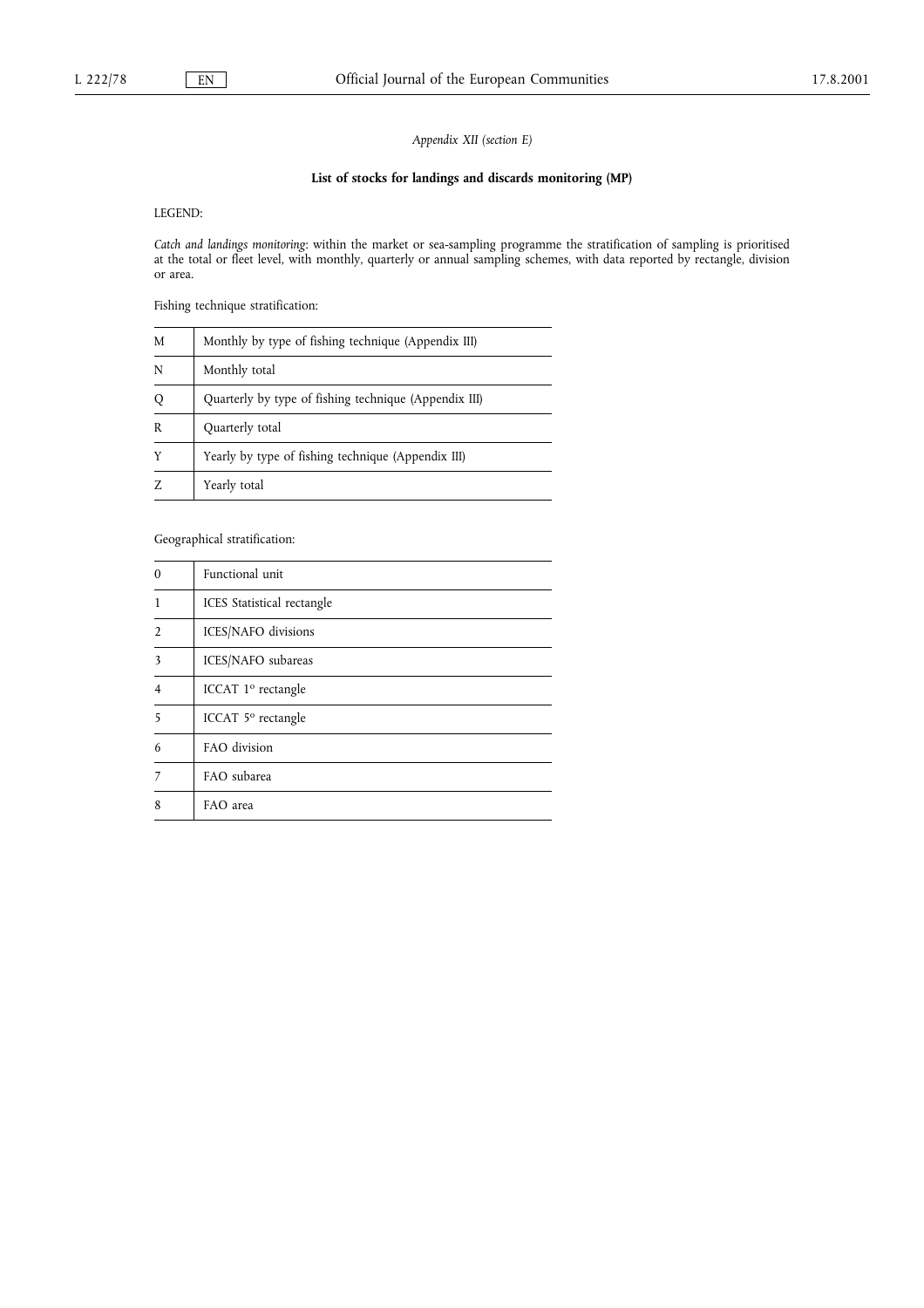|         |      | Sampling strata |          | Discards |
|---------|------|-----------------|----------|----------|
| Species | Area | MP              | ED<br>ы. | MP       |

## Baltic ICES Area III (excluding Skagerrak)

| Herring        | Clupea harengus       | $IIIb-c$        | Q <sub>2</sub> | M1             |        |
|----------------|-----------------------|-----------------|----------------|----------------|--------|
| Herring        | Clupea harengus       | IIId            | Q <sub>2</sub> | M1             |        |
| Herring        | Clupea harengus       | IIIa S          | Q <sub>2</sub> | M1             |        |
| Cod            | Gadus morhua          | IIIa S          | Q <sub>2</sub> | M <sub>2</sub> | Yearly |
| $\mathrm{Cod}$ | Gadus morhua          | IIIb-d          | Q <sub>2</sub> | M <sub>2</sub> | Yearly |
| Norway lobster | Nephrops norvegicus   | Functional unit | Q <sub>0</sub> | M <sub>0</sub> | Yearly |
| Plaice         | Pleuronectes platessa | IIIa            | Q <sub>2</sub> | M1             | Yearly |
| Plaice         | Pleuronectes platessa | IIIb-d          | Q <sub>2</sub> | M1             | Yearly |
| Salmon         | Salmo salar           | IIIb-d          | R <sub>2</sub> | Q1             |        |
| Sea trout      | Salmo trutta          | IIIb-d          | R <sub>2</sub> | Q <sub>2</sub> |        |
| Sole           | Solea solea           | IIIa            | R2             | Q1             | Yearly |
| Sprat          | Sprattus sprattus     | IIIb-d          | Q <sub>2</sub> | M1             |        |
| Sprat          | Sprattus sprattus     | IIIa S          | Q <sub>2</sub> | M1             |        |

## North Sea (Skagerrak) ICES area IIIa (north)

| Sandeel          | Ammodytidae              | IIIa N          | Q <sub>2</sub> | M1             |        |
|------------------|--------------------------|-----------------|----------------|----------------|--------|
| Herring          | Clupea harengus          | IIIa N          | Q <sub>2</sub> | M1             | Yearly |
| Cod              | Gadus morhua             | IIIa N          | Q <sub>2</sub> | M <sub>2</sub> | Yearly |
| Haddock          | Melanogrammus aeglefinus | IIIa N          | Q <sub>2</sub> | M1             | Yearly |
| Hake             | Merluccius merluccius    | IIIa N          | Q <sub>2</sub> | M1             | Yearly |
| Blue whiting     | Micromesistius poutassou | IIIa N          | Q <sub>2</sub> | M1             |        |
| Norway lobster   | Nephrops norvegicus      | Functional unit | Q <sub>0</sub> | M <sub>0</sub> | Yearly |
| Pandalid shrimps | Pandalus spp.            | IIIa N          | R <sub>2</sub> | Q <sub>1</sub> |        |
| Plaice           | Pleuronectes platessa    | IIIa N          | Q <sub>2</sub> | M1             | Yearly |
| Saithe           | Pollachius virens        | IIIa N          | Q <sub>2</sub> | M1             | Yearly |
| Mackerel         | Scomber scombrus         | IIIa N          | Q <sub>2</sub> | M1             |        |
| Sole             | Solea solea              | IIIa N          | R <sub>2</sub> | Q1             | Yearly |
| Sprat            | Sprattus sprattus        | IIIa N          | Q <sub>2</sub> | M1             |        |
| Norway pout      | Trisopterus esmarki      | IIIa N          | Q <sub>2</sub> | M1             |        |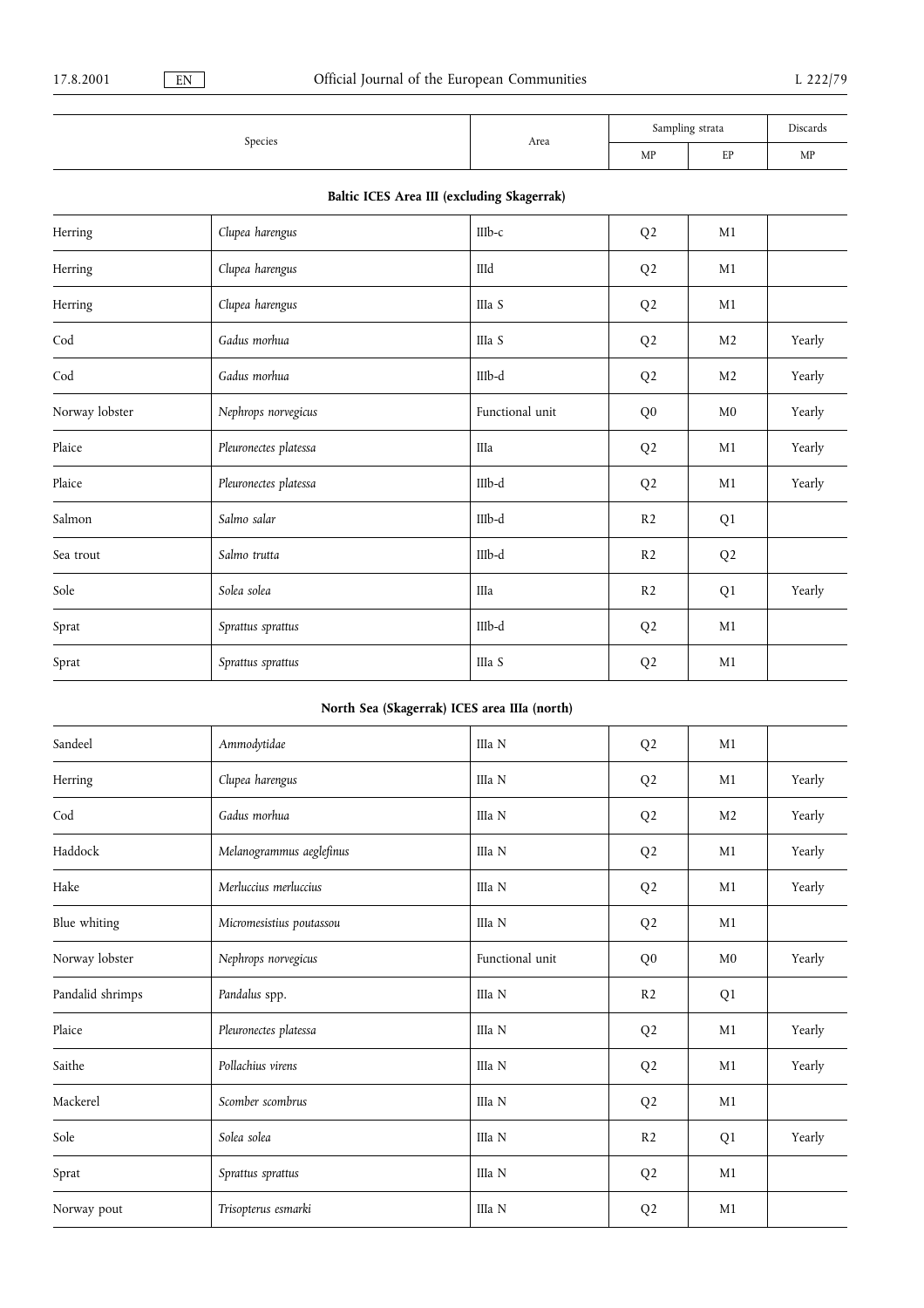|                          |                            |                                                   | Sampling strata |                | Discards |  |
|--------------------------|----------------------------|---------------------------------------------------|-----------------|----------------|----------|--|
|                          | Species                    | Area                                              | MP              | EP             | MP       |  |
|                          |                            | ICES area I, II                                   |                 |                |          |  |
| Atlanto-Scandian herring | Clupea harengus            | IIa, V                                            | Q <sub>2</sub>  | M <sub>2</sub> | Yearly   |  |
| Cod                      | Gadus morhua               | I, II                                             | Q <sub>2</sub>  | M <sub>2</sub> | Yearly   |  |
| Haddock                  | Melanogrammus aeglefinus   | I, II                                             | Q <sub>2</sub>  | M <sub>2</sub> | Yearly   |  |
| Shrimp                   | Pandalus borealis          | I, II                                             | Y <sub>2</sub>  | Q <sub>2</sub> |          |  |
| Saithe                   | Pollachius virens          | I, II                                             | Q <sub>2</sub>  | M <sub>2</sub> | Yearly   |  |
| Redfish                  | Sebastes spp.              | I, II                                             | Y3              | Q <sub>2</sub> |          |  |
|                          |                            | North Sea and Eastern Channel ICES areas IV, VIId |                 |                |          |  |
| Sandeels                 | Ammodytidae                | IV                                                | Q1              | M1             |          |  |
| Herring                  | Clupea harengus            | IV, VIId                                          | Q <sub>2</sub>  | M1             | Yearly   |  |
| Shrimp                   | Crangon crangon            | IV, VIId                                          | Q1              | M <sub>1</sub> |          |  |
| Sea bass                 | Dicentrarchus labrax       | IV, VIId                                          | Y3              | Q <sub>3</sub> |          |  |
| Cod                      | Gadus morhua               | IV, VIId                                          | Q <sub>2</sub>  | M1             | Yearly   |  |
| Four-spot megrim         | Lepidorhombus boscii       | IV, VIId                                          | Y <sub>2</sub>  | Q <sub>2</sub> |          |  |
| Megrim                   | Lepidorhombus whiffiagonis | IV, VIId                                          | Y <sub>2</sub>  | Q <sub>2</sub> |          |  |
| Black-bellied angler     | Lophius budegassa          | IV, VIId                                          | Y <sub>2</sub>  | Q <sub>2</sub> |          |  |
| Anglerfish               | Lophius piscatorius        | IV, VIId                                          | Y <sub>2</sub>  | Q <sub>2</sub> |          |  |
| Haddock                  | Melanogrammus aeglefinus   | IV, VIId                                          | Q <sub>2</sub>  | M1             | Yearly   |  |
| Whiting                  | Merlangius merlangus       | IV, VIId                                          | Q <sub>2</sub>  | M1             | Yearly   |  |
| Blue whiting             | Micromesistius poutassou   | IV, VIId                                          | Q <sub>2</sub>  | M <sub>2</sub> |          |  |
| Lemon sole               | Microstomus kitt           | IV, VIId                                          | $\rm Z2$        | R2             |          |  |
| Mullet                   | Mullus barbatus            | IV, VIId                                          | Z <sub>2</sub>  | Q <sub>2</sub> |          |  |
| Red mullet               | Mullus surmuletus          | IV, VIId                                          | Z <sub>2</sub>  | Q <sub>2</sub> |          |  |
| Norway lobster           | Nephrops norvegicus        | Functional unit                                   | Q <sub>0</sub>  | M <sub>0</sub> | Yearly   |  |
| Northern prawn           | Pandalus borealis          | IV                                                | R <sub>2</sub>  | Q1             |          |  |
| Scallops                 | Pecten spp.                | VIId                                              | Z <sub>2</sub>  | Q <sub>2</sub> |          |  |
| Plaice                   | Pleuronectes platessa      | ${\rm IV}$                                        | Q <sub>2</sub>  | M1             | Yearly   |  |
| Plaice                   | Pleuronectes platessa      | $\ensuremath{\mathrm{Vild}}$                      | Q <sub>2</sub>  | $\mathbf{M}1$  | Yearly   |  |
| Saithe                   | Pollachius virens          | IV, VIId                                          | Q <sub>2</sub>  | M1             | Yearly   |  |
| Turbot                   | Psetta maxima              | IV, VIId                                          | Q <sub>2</sub>  | M1             |          |  |
| Thornback ray            | Raja clavata               | IV, VIId                                          | Z <sub>2</sub>  | R <sub>2</sub> |          |  |
| Starry ray               | Raja radiata               | IV, VIId                                          | $\rm Z2$        | R2             |          |  |
| Cuckoo ray               | Raja naevus                | IV, VIId                                          | Z <sub>2</sub>  | R <sub>2</sub> |          |  |
| Spotted ray              | Raja montagui              | IV, VIId                                          | $\rm Z2$        | R2             |          |  |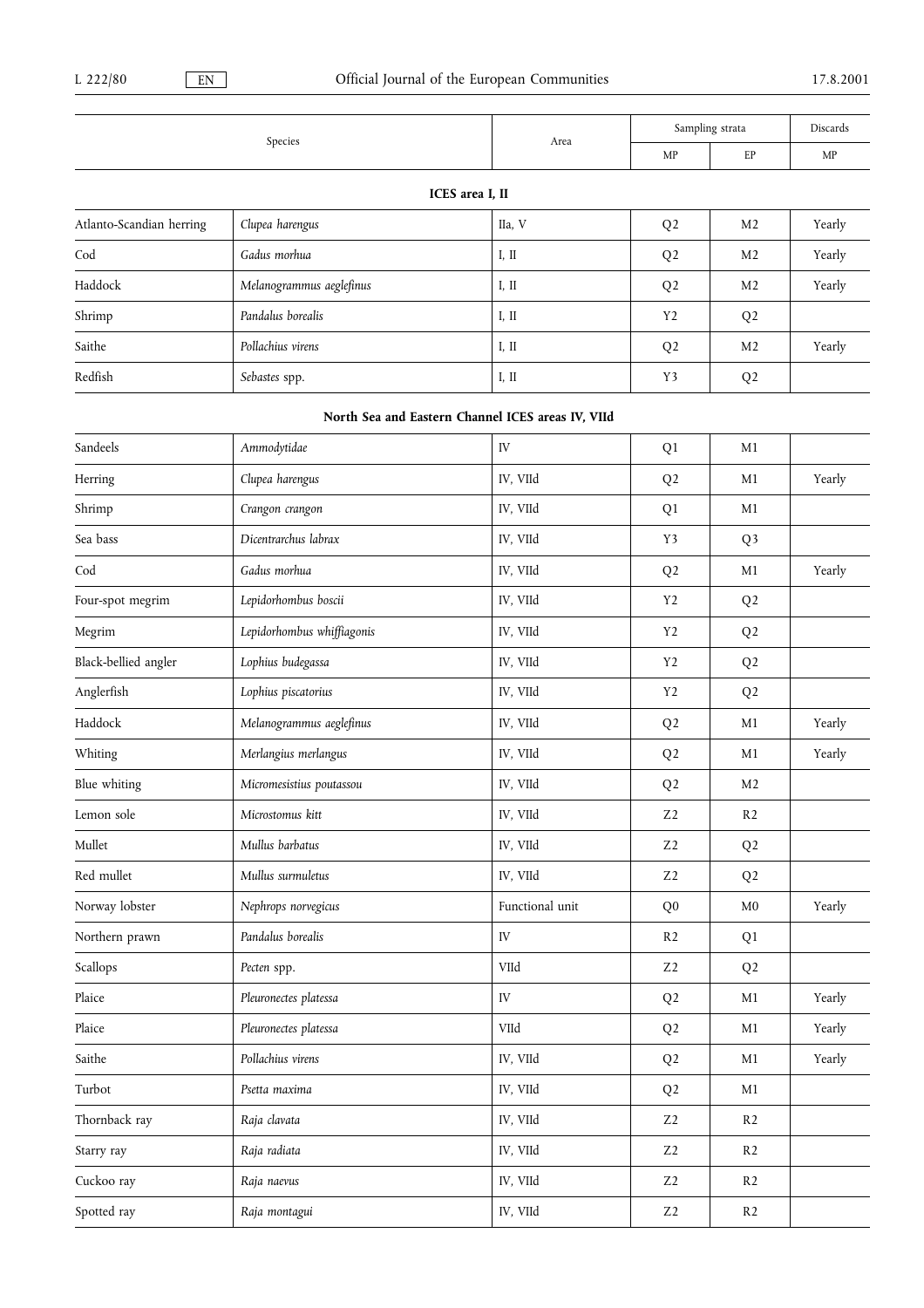|                       |                     | Area     | Sampling strata |                | Discards |
|-----------------------|---------------------|----------|-----------------|----------------|----------|
|                       | Species             |          | MP              | EP             | MP       |
| Other rays and skates | Rajidae             | IV, VIId | Z <sub>2</sub>  | R <sub>2</sub> |          |
| Mackerel              | Scomber scombrus    | IV, VIId | Q <sub>2</sub>  | M1             | Yearly   |
| Brill                 | Scopthalmus rhombus | IV, VIId | Q <sub>2</sub>  | M1             |          |
| Sole                  | Solea solea         | IV       | Q <sub>2</sub>  | M1             | Yearly   |
| Sole                  | Solea solea         | VIId     | Q <sub>2</sub>  | M1             | Yearly   |
| Sprat                 | Sprattus sprattus   | IV, VIId | Q <sub>1</sub>  | M1             |          |
| Horse mackerel        | Trachurus spp.      | IV, VIId | Z <sub>2</sub>  | R <sub>2</sub> |          |
| Norway pout           | Trisopterus esmarki | IV       | Q <sub>1</sub>  | M1             |          |

# NE Atlantic and Western Channel ICES II, V, VI, VII (excluding d) VIII, IX, X, XII, XIV

| Scabbardfish         | Aphanopus spp.             | IXa, X                                    | Q <sub>2</sub> | Q <sub>3</sub> |        |
|----------------------|----------------------------|-------------------------------------------|----------------|----------------|--------|
| Alfonsinos           |                            |                                           |                |                |        |
|                      | Beryx spp.                 | $\mathbf X$                               | R <sub>2</sub> | Q <sub>2</sub> |        |
| Crab                 | Cancer pagurus             | All areas                                 | Z <sub>2</sub> | Y2             |        |
| Herring              | Clupea harengus            | VIa, VIIa, b, c, j                        | Q <sub>2</sub> | M1             | Yearly |
| Conger               | Conger conger              | X                                         | R <sub>2</sub> | Q <sub>2</sub> |        |
| Roundnose grenadier  | Coryphaenoides rupestris   | All areas                                 | Y2             | Q <sub>2</sub> |        |
| Sea bass             | Dicentrarchus labrax       | All areas (excluding IX)                  | Y2             | Q <sub>2</sub> |        |
| Anchovy              | Engraulis encrasicolus     | IXa (only Cadiz)                          | Q <sub>2</sub> | M <sub>2</sub> |        |
| Anchovy              | Engraulis encrasicolus     | ${\it VIII}$                              | Q <sub>2</sub> | M1             |        |
| Cod                  | Gadus morhua               | VIa, VIb, VIIa, VIIb-k,<br>VIII, XII, XIV | Q <sub>2</sub> | M <sub>2</sub> |        |
| Blue-mouth rockfish  | Helicolenus dactylopterus  | IXa, X                                    | Q <sub>2</sub> | M <sub>2</sub> |        |
| Lobsters             | Homarus gammarus           | All areas                                 | Z <sub>2</sub> | Y <sub>2</sub> |        |
| Orange roughy        | Hoplostethus atlanticus    | All areas                                 | Z <sub>2</sub> | Y <sub>2</sub> |        |
| Four-spot megrim     | Lepidorhombus boscii       | Vb, VI, XII, XIV, VII,<br>VIIIa-e, IX, X  | Q <sub>2</sub> | M <sub>2</sub> |        |
| Megrim               | Lepidorhombus whiffiagonis | Vb, VI, XII, XIV, VII,<br>VIIIa-e, IX, X  | Q <sub>2</sub> | M <sub>2</sub> |        |
| Common squid         | Loligo vulgaris            | VIIIc, IXa                                | Y <sub>2</sub> | Q <sub>2</sub> |        |
| Black-bellied angler | Lophius budegassa          | Vb, VI, XII, XIV, VII,<br>VIIIa, b, d, e  | Q <sub>2</sub> | M <sub>2</sub> |        |
| Black-bellied angler | Lophius budegassa          | VIIIc, IX                                 | Q <sub>2</sub> | M <sub>2</sub> |        |
| Anglerfish           | Lophius piscatorius        | Vb, VI, XII, XIV, VII,<br>VIIIa, b, d, e  | Q <sub>2</sub> | M <sub>2</sub> |        |
| Anglerfish           | Lophius piscatorius        | VIIIc, IX                                 | Q <sub>2</sub> | M <sub>2</sub> |        |
| Haddock              | Melanogrammus aeglefinus   | Vb, VI, XII, XIV                          | Y2             | Q <sub>2</sub> | Yearly |
| Haddock              | Melanogrammus aeglefinus   | VIa, VIb, VIIa, VII, VIII,<br>XII, XIV    | Q <sub>2</sub> | M <sub>2</sub> | Yearly |
| Whiting              | Merlangius merlangus       | Vb, VI, XII, XIV, VIIa,<br>VIIb-k, VIII   | Q <sub>2</sub> | M <sub>2</sub> | Yearly |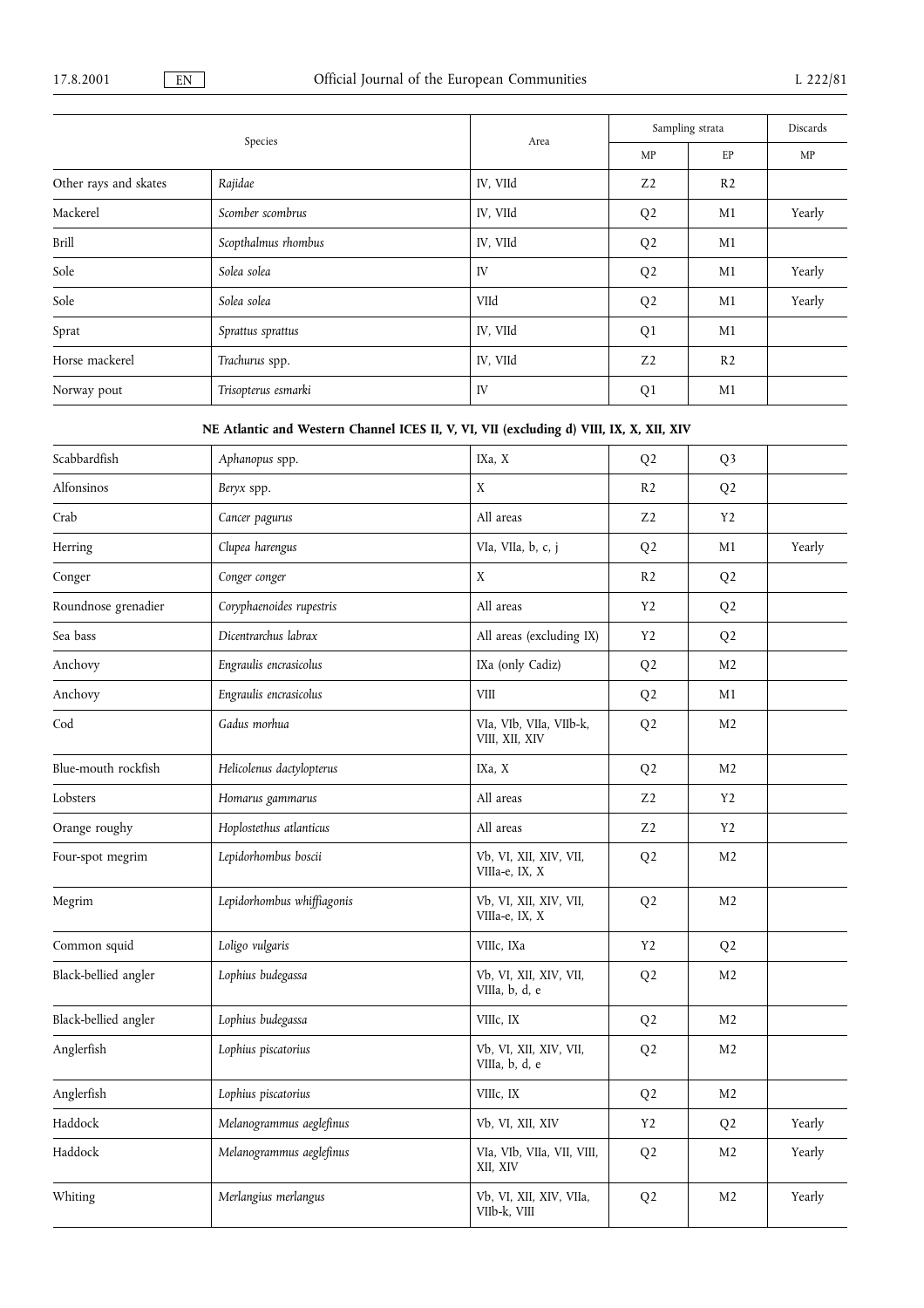| Species                  |                                                  |                                            | Sampling strata |                | Discards |
|--------------------------|--------------------------------------------------|--------------------------------------------|-----------------|----------------|----------|
|                          |                                                  | Area                                       | MP              | EP             | MP       |
| Whiting                  | Merlangius merlangus                             | IX                                         | Y2              | Q <sub>2</sub> |          |
| Hake                     | Merluccius merluccius                            | IIIa, IV, VI, VII, VIIIa, b,<br>VIIIc, IXa | Q <sub>2</sub>  | M2             | Yearly   |
| Blue whiting             | Micromesistius poutassou                         | I-IX, XII, XIV                             | Q <sub>2</sub>  | M1             |          |
| Blue ling                | Molva dypterygia                                 | X                                          | R <sub>2</sub>  | Q <sub>2</sub> |          |
| Ling                     | Molva molva                                      | All areas                                  | Y <sub>2</sub>  | Q <sub>2</sub> |          |
| Red mullet               | Mullus surmuletus                                | All areas                                  | Z <sub>2</sub>  | Y2             |          |
| Norway lobster           | Nephrops norvegicus                              | Functional unit                            | Q <sub>0</sub>  | M <sub>0</sub> |          |
| Common octopus           | Octopus vulgaris                                 | VIIIc, IXa                                 | Y <sub>2</sub>  | Q <sub>2</sub> |          |
| Shrimps                  | Parapenaeus longirostris,<br>Aristeus antennatus | VIIIc, IXa                                 | Y2              | Q <sub>2</sub> |          |
| Forkbeard                | Phycis phycis                                    | $\mathbf X$                                | Q <sub>2</sub>  | M <sub>2</sub> |          |
| Plaice                   | Pleuronectes platessa                            | VIIa, VIIe-g                               | Q <sub>2</sub>  | M <sub>2</sub> | Yearly   |
| Saithe                   | Pollachius virens                                | Vb, VI, XII, XIV                           | Q <sub>2</sub>  | M <sub>2</sub> |          |
| Saithe                   | Pollachius virens                                | VII, VIII                                  | Y2              | Q <sub>2</sub> |          |
| Wreckfish                | Polyprion americanus                             | $\mathbf X$                                | Y <sub>2</sub>  | Q <sub>2</sub> |          |
| Blond ray                | Raja brachyura                                   | All areas                                  | Y2              | Q <sub>2</sub> |          |
| Thornback ray            | Raja clavata                                     | All areas                                  | Y <sub>2</sub>  | Q <sub>2</sub> |          |
| Spotted ray              | Raja montagui                                    | All areas                                  | Y <sub>2</sub>  | Q <sub>2</sub> |          |
| Cuckoo ray               | Raja naevus                                      | All areas                                  | Y2              | Q <sub>2</sub> |          |
| Other rays and skates    | Rajidae                                          | All areas                                  | Y <sub>2</sub>  | Q <sub>2</sub> |          |
| Greenland halibut        | Reinhardtius hippoglossoides                     | Va, XII, XIV                               | Y2              | Q <sub>2</sub> |          |
| Sardine                  | Sardina pilchardus                               | VIII, IX                                   | Q <sub>2</sub>  | M1             |          |
| Spanish mackerel         | Scomber japonicus                                | VIII, IX                                   | Y2              | R <sub>2</sub> |          |
| Mackerel                 | Scomber scombrus                                 | II, IIIa, IV, V, VI, VII,<br>VIII, IX      | Q <sub>2</sub>  | M1             |          |
| $\operatorname{Redfish}$ | Sebastes spp.                                    | Va, XII, XIV                               | Q <sub>2</sub>  | M <sub>2</sub> |          |
| Cuttlefish               | Sepia officinalis                                | VIIIc, IXa                                 | Y2              | Q <sub>2</sub> |          |
| Sole                     | Solea solea                                      | VIIa, VIIe, VIIf, g,<br>VIIIa, b           | Q <sub>2</sub>  | M <sub>2</sub> |          |
| Sole                     | Solea solea                                      | VIIb, c, VIIh, j, k, IXa                   | Y2              | Q <sub>2</sub> |          |
| Sea bream                | Sparidae                                         | VIIIc, IXa, X                              | Y <sub>2</sub>  | Q <sub>2</sub> |          |
| Blue jack mackerel       | Trachurus picturatus                             | $\mathbf X$                                | Q <sub>2</sub>  | M <sub>2</sub> |          |
| Horse mackerel           | Trachurus trachurus                              | IIa, IVa, V, VI, VII, VIII,<br>IX          | Q <sub>2</sub>  | M1             |          |
| Pouting                  | Trisopterus luscus                               | VIIIc, IXa                                 | Y2              | Q2             |          |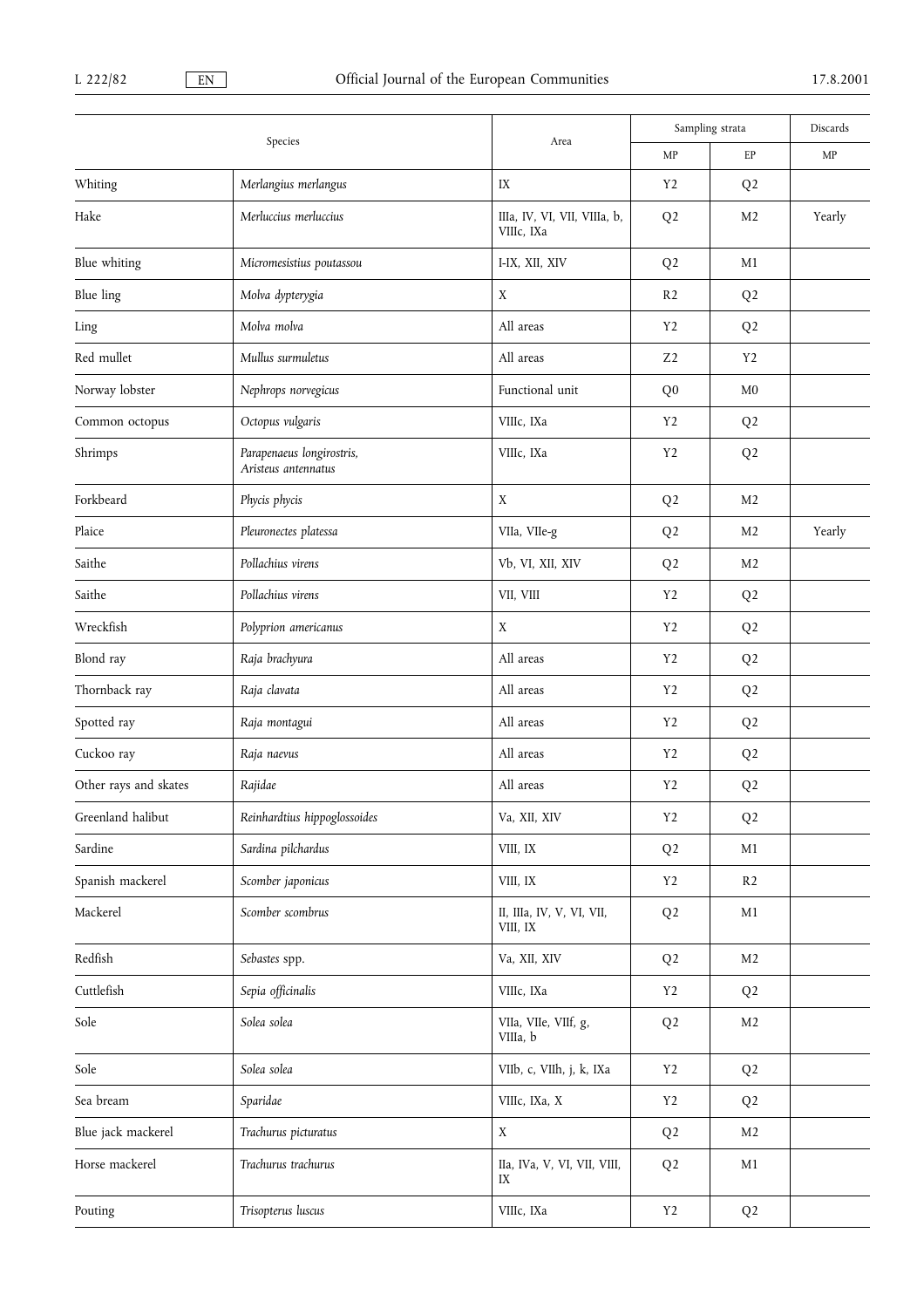|                                 |                          |                                 | Sampling strata |      | Discards |
|---------------------------------|--------------------------|---------------------------------|-----------------|------|----------|
|                                 | Species                  | Area                            | MP              | EP   | MP       |
|                                 |                          | Mediterranean                   |                 |      |          |
| Blue-and-red shrimp             | Aristeus antennatus      | 1.1, 1.3, 2.2, 3.1              | Q,6             | M, 6 |          |
| Giant red shrimp                | Aristeomorpha foliacea   | 1.1, 1.3, 2.2, 3.1              | Q, 6            | M, 6 |          |
| Bogue                           | Boops boops              | 3,1                             | Y,6             | Q,6  |          |
| Seabass                         | Dicentrarchus labrax     | 1,2                             | Y,6             | Q,6  |          |
| Curled octopus                  | Eledone cirrosa          | 1.1, 1.3, 2.1, 2.2, 3.1         | Y,6             | Q,6  |          |
| White octopus                   | Eledone moschata         | 1.1, 1.3, 2.1, 2.2, 3.1         | Y,6             | Q,6  |          |
| Anchovy                         | Engraulis encrasicolus   | 1.1, 1.2, 1.3, 2.1, 2.2,<br>3.1 | Q,6             | M, 6 |          |
| Grey gurnard                    | Eutrigla gurnardus       | 1.3, 2.2, 3.1                   | Y,6             | Q,6  |          |
| Billfish                        | Istiophoridae            | All areas                       | Q <sub>5</sub>  | Q4   |          |
| Common squid                    | Loligo vulgaris          | 1.3, 2.2, 3.1                   | Y,6             | Q, 6 |          |
| Black-bellied anglerfish        | Lophius budegassa        | 1.1, 1.3, 2.2, 3.1              | Q, 6            | M, 6 |          |
| Anglerfish                      | Lophius piscatorius      | 1.1, 1.3, 2.2, 3.1              | Q, 6            | M, 6 |          |
| Hake                            | Merluccius merluccius    | 1.1, 1.2, 1.3, 2.1, 2.2,<br>3.1 | Q,6             | M,6  |          |
| Mullet                          | Mullus barbatus          | 1.1, 1.2, 1.3, 2.1, 2.2,<br>3.1 | Q,6             | M,6  |          |
| Red mullet                      | Mullus surmuletus        | 1.1, 1.2, 1.3, 2.1, 2.2,<br>3.1 | Q,6             | M, 6 |          |
| Norway lobster                  | Nephrops norvegicus      | 1.3, 2.1, 2.2, 3.1              | Q <sub>6</sub>  | M, 6 |          |
| Pandora                         | Pagellus erythrinus      | 1.1, 1.2, 2.1, 2.2, 3.1         | Y,6             | Q, 6 |          |
| White shrimp                    | Parapenaeus longirostris | 1.1, 1.3, 2.2, 3.1              | Q, 6            | M, 6 |          |
| Caramote prawn                  | Penaeus kerathurus       | 3,1                             | Y,6             | Q,6  |          |
| Picarels                        | Spicara maris            | 3,1                             | Y,6             | Q, 6 |          |
| Thornback ray                   | Raja clavata             | 1.3, 2.1, 2.2, 3.1              | Y,6             | Q, 6 |          |
| Brown ray                       | Raja miraletus           | 1.3, 2.1, 2.2, 3.1              | Y,6             | Q, 6 |          |
| Atlantic bonito                 | Sarda sarda              | All areas                       | Q <sub>5</sub>  | Q4   |          |
| Sardine                         | Sardina pilchardus       | 1.1, 1.2, 1.3, 2.1, 2.2,<br>3.1 | Q, 6            | M, 6 |          |
| Mackerel                        | Scomber scombrus         | 1.3, 2.2, 3.1                   | Y,6             | Q, 6 |          |
| Sharks                          | Selachii                 | All areas                       | Q <sub>5</sub>  | Q4   |          |
| Cuttlefish                      | Sepia officinalis        | 1.3, 2.1, 3.1                   | Q <sub>6</sub>  | M, 6 |          |
| Sole                            | Solea vulgaris           | 1.2, 2.1, 3.1                   | Y,6             | Q, 6 |          |
| Gilthead sea bream              | Sparus aurata            | 1.2, 3.1                        | Y,6             | Q, 6 |          |
| Mediterranean horse<br>mackerel | Trachurus mediterraneus  | 1.1, 1.3, 3.1                   | Y,6             | Q, 6 |          |
| Albacore                        | Thunnus alalunga         | All areas                       | Q <sub>5</sub>  | Q4   |          |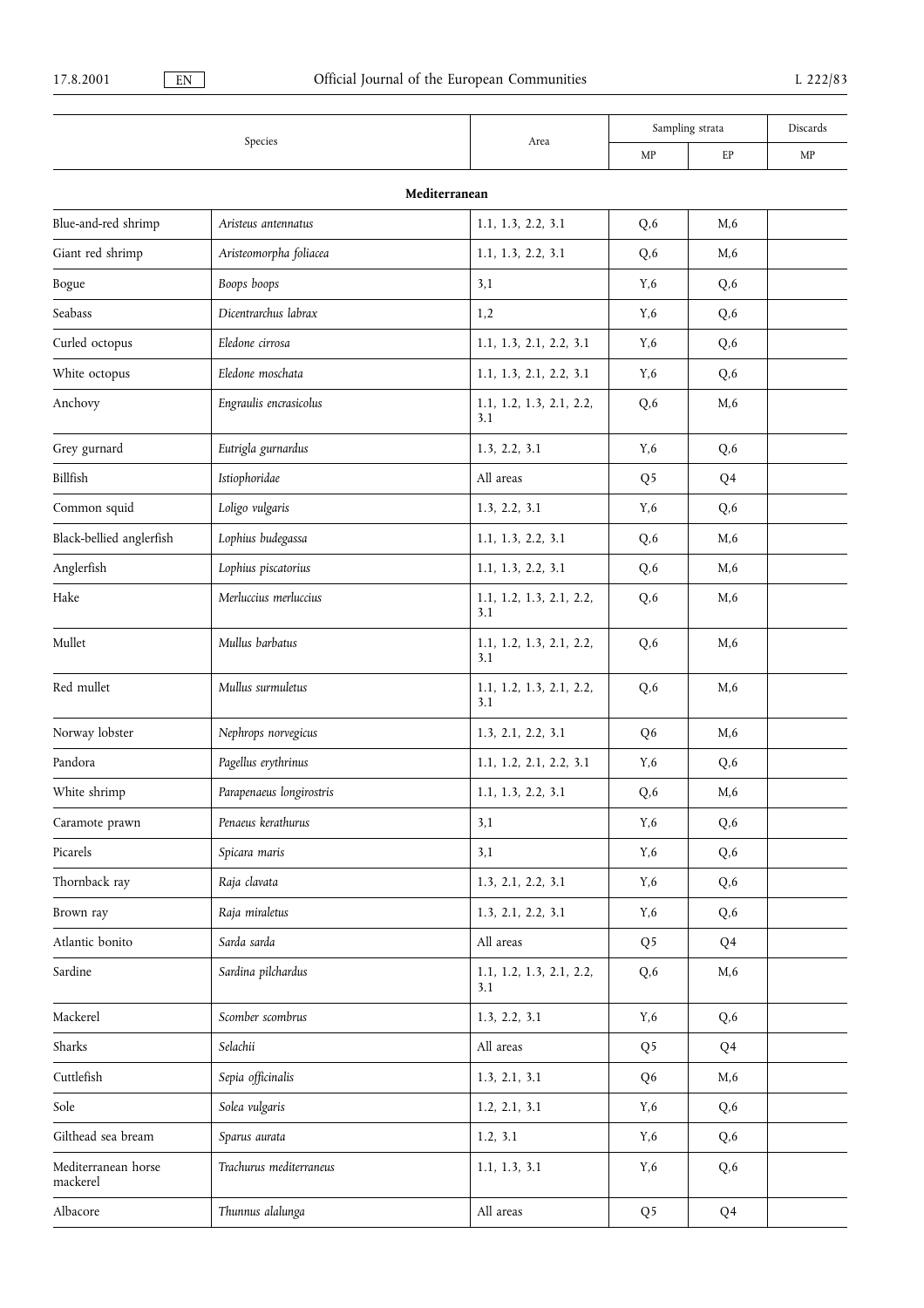| Species             |                              | Area            | Sampling strata |                | Discards |
|---------------------|------------------------------|-----------------|-----------------|----------------|----------|
|                     |                              |                 | MP              | EP             | MP       |
| Bluefin tuna        | Thunnus thynnus              | All areas       | Q <sub>5</sub>  | Q <sub>4</sub> |          |
| Horse mackerel      | Trachurus trachurus          | 1.1, 1.3, 3.1   | Y,6             | Q,6            |          |
| Tub gurnard         | Trigla lucerna               | 1.3, 2.2, 3.1   | Y,6             | Q,6            |          |
| Swordfish           | Xiphias gladius              | All areas       | Q <sub>5</sub>  | Q <sub>4</sub> |          |
|                     | <b>NAFO</b> areas            |                 |                 |                |          |
| $\mathrm{Cod}$      | Gadus morhua                 | 2J3KL           | Y <sub>2</sub>  | Q <sub>2</sub> | Yearly   |
| Cod                 | Gadus morhua                 | 3M              | Y <sub>2</sub>  | Q <sub>2</sub> | Yearly   |
| Cod                 | Gadus morhua                 | 3NO             | Y <sub>2</sub>  | Q <sub>2</sub> | Yearly   |
| Cod                 | Gadus morhua                 | 3Ps             | Y <sub>2</sub>  | Q <sub>2</sub> |          |
| Witch flounder      | Glyptocephalus cynoglossus   | 3NO             | Y <sub>2</sub>  | Q <sub>2</sub> |          |
| American plaice     | Hippoglossoides platessoides | 3LNO            | Y <sub>2</sub>  | Q <sub>2</sub> |          |
| American plaice     | Hippoglossoides platessoides | 3M              | Y <sub>2</sub>  | Q <sub>2</sub> |          |
| Yellowtail flounder | Limanda ferruginea           | 3LNO            | Y <sub>2</sub>  | Q <sub>2</sub> |          |
| Grenadier           | Macrouridae                  | $SA$ 2 + 3      | Y <sub>2</sub>  | Q <sub>2</sub> |          |
| Pandalid shrimps    | Pandalus spp.                | 3M              | Y <sub>2</sub>  | Q <sub>2</sub> | Yearly   |
| Skates              | Raja spp.                    | SA <sub>3</sub> | Y <sub>2</sub>  | Q <sub>2</sub> |          |
| Greenland halibut   | Reinhardtius hippoglossoides | 3KLMNO          | Y2              | Q <sub>2</sub> | Yearly   |
| Greenland halibut   | Reinhardtius hippoglossoides | 1D              | Y <sub>2</sub>  | Q <sub>2</sub> |          |
| Redfish             | Sebastes spp.                | 3M              | Y <sub>2</sub>  | Q <sub>2</sub> | Yearly   |

## Highly migratory species, Atlantic, Indian, Pacific Oceans

Redfish Sebastes spp. 3LN Y2 Q2 Yearly

Redfish Sebastes spp. 3O Y2 Q2

| Frigate tuna           | Auxis spp.            | Y              | M4             | Yearly |
|------------------------|-----------------------|----------------|----------------|--------|
| Atlantic back skipjack | Euthynnus alleteratus | Y              | M <sub>4</sub> | Yearly |
| Billfish               | Istiophoridae         | Y              | M4             | Yearly |
| Skipjack tuna          | Katsuwonus pelamis    | M <sub>5</sub> | M <sub>4</sub> |        |
| Atlantic bonito        | Sarda sarda           | Y              | M <sub>4</sub> | Yearly |
| Shark                  | Squalidae             | Y              | M4             | Yearly |
| Albacore               | Thunnus alalunga      | M <sub>5</sub> | M4             |        |
| Yellowfin tuna         | Thunnus albacares     | M <sub>5</sub> | M4             | Yearly |
| Bigeye tuna            | Thunnus obesus        | M <sub>5</sub> | M <sub>4</sub> | Yearly |
| Bluefin tuna           | Thunnus thynnus       | M <sub>5</sub> | M4             |        |
| Swordfish              | Xiphias gladius       | M <sub>5</sub> | M4             |        |
|                        |                       |                |                |        |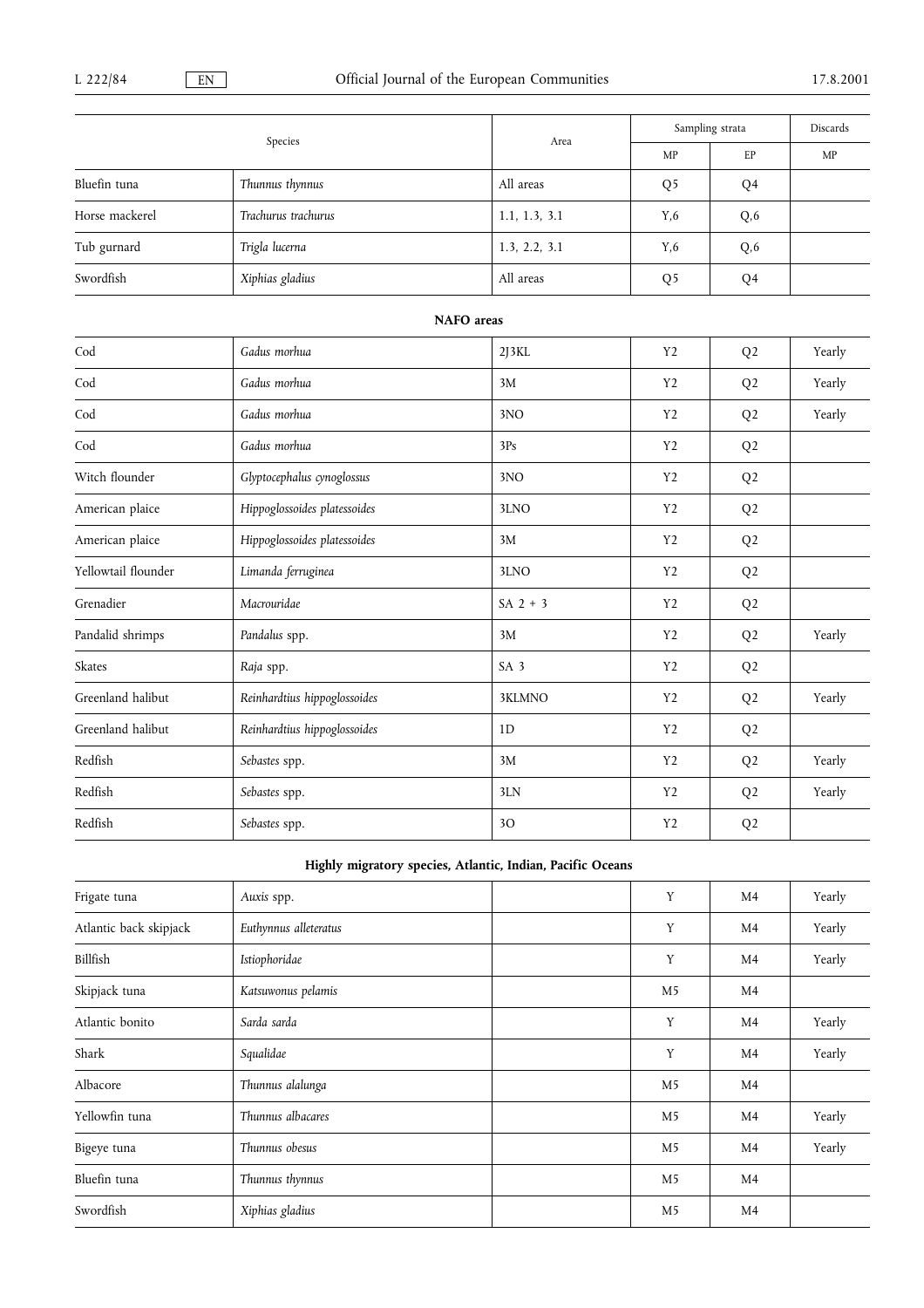|                       |                         |                   | Sampling strata |                | Discards |
|-----------------------|-------------------------|-------------------|-----------------|----------------|----------|
|                       | Species                 | Area              | MP              | EP             | MP       |
|                       | <b>CECAF FAO 34</b>     |                   |                 |                |          |
| Black scabbardfish    | Aphanopus carbo         | Madeira           | Q <sub>2</sub>  | M <sub>2</sub> |          |
| Hake                  | Merluccius spp.         | Atlantic CE       | Q <sub>6</sub>  | M <sub>6</sub> |          |
| Common octopus        | Octopus vulgaris        | Atlantic CE       | Q <sub>4</sub>  | M <sub>4</sub> |          |
| Deepwater rose shrimp | Parapeneus longirostris | Atlantic CE       | Q <sub>2</sub>  | M <sub>2</sub> |          |
| Southern pink shrimp  | Penaeus notialis        | Atlantic CE       | Q <sub>3</sub>  | M <sub>3</sub> |          |
| Sardine               | Sardina pilchardus      | Atlantic CE       | Q <sub>5</sub>  | M <sub>5</sub> |          |
| Mackerel              | Scomber japonicus       | Madeira           | Q <sub>2</sub>  | M <sub>2</sub> |          |
| Horse mackerel        | Trachurus spp.          | Madeira           | Q <sub>2</sub>  | M <sub>2</sub> |          |
|                       | <b>WECAF</b>            |                   |                 |                |          |
| Red snapper           | Lutjanus purpureus      | French Guiana ZEE | Y <sub>6</sub>  | Q7             |          |

Shrimp Penaeus subtilis French Guiana ZEE M6 M7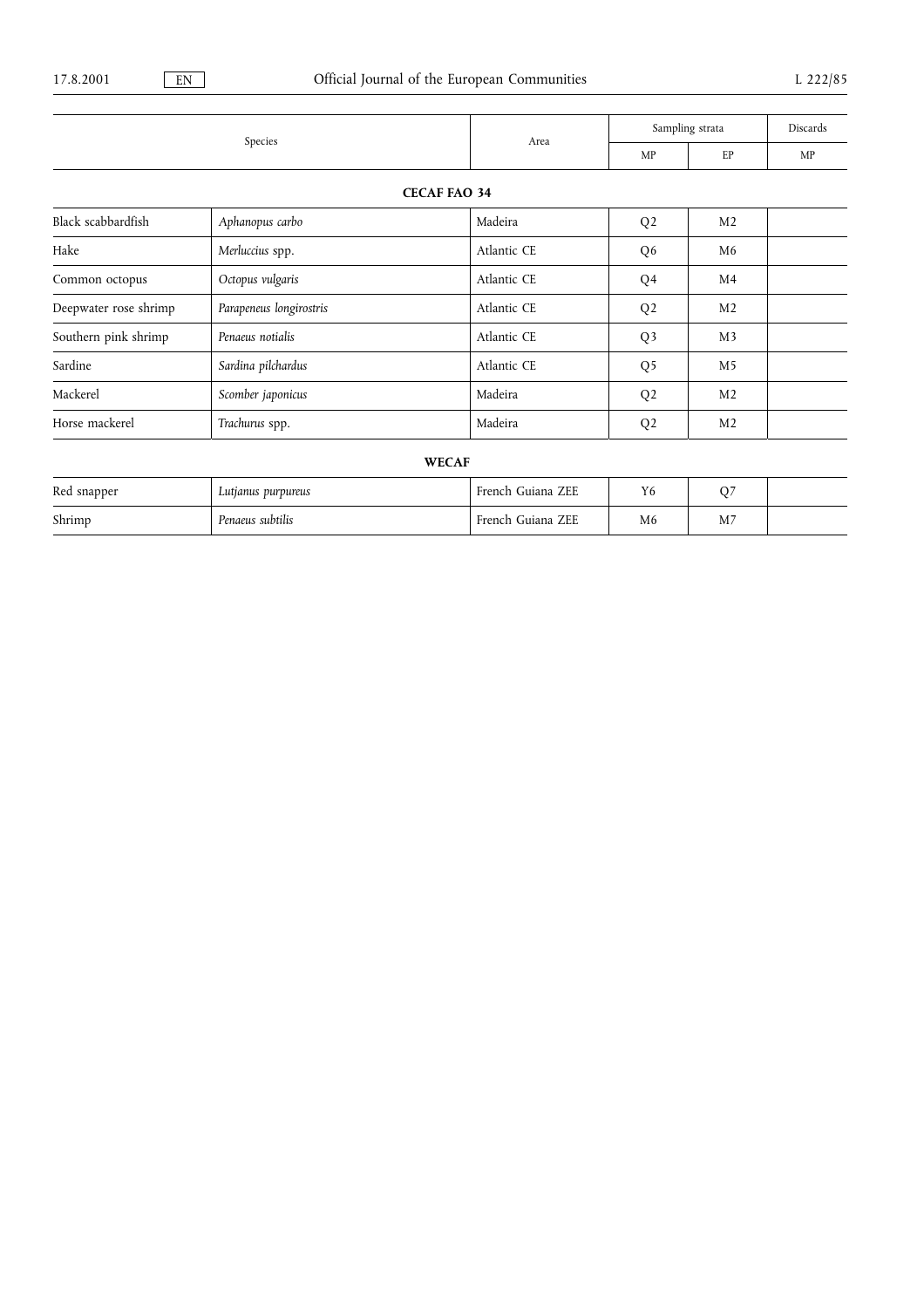## Appendix XIII

## List of optional species for EP

|                                            | Species                  | Area     | Sampling<br>strata |  |  |  |
|--------------------------------------------|--------------------------|----------|--------------------|--|--|--|
| Baltic ICES area III (excluding Skagerrak) |                          |          |                    |  |  |  |
| Eel                                        | Anguilla anguilla        | IIIb-d   | Z <sub>2</sub>     |  |  |  |
| Whitefish                                  | Coregonus lavaretus      | IIId     | R <sub>2</sub>     |  |  |  |
| Pike                                       | Esox lucius              | IIId     | R <sub>2</sub>     |  |  |  |
| Dab                                        | Limanda limanda          | IIIb-d   | R <sub>2</sub>     |  |  |  |
| Haddock                                    | Melanogrammus aeglefinus | IIIa S   | R <sub>2</sub>     |  |  |  |
| Whiting                                    | Merlangius merlangus     | IIIa S   | R <sub>2</sub>     |  |  |  |
| Hake                                       | Merluccius merluccius    | IIIa S   | R <sub>2</sub>     |  |  |  |
| Perch                                      | Perca fluviatilis        | IIId     | R <sub>2</sub>     |  |  |  |
| Flounder                                   | Platichthys flesus       | $IIIb-d$ | R <sub>2</sub>     |  |  |  |
| Flounder                                   | Platichthys flesus       | $IIIb-c$ | R <sub>2</sub>     |  |  |  |
| Saithe                                     | Pollachius virens        | IIIa S   | R <sub>2</sub>     |  |  |  |
| Turbot                                     | Psetta maxima            | IIIb-d   | R <sub>2</sub>     |  |  |  |
| Pike-perch                                 | Stizostedion lucioperca  | IIId     | R <sub>2</sub>     |  |  |  |

## North Sea (Skagerrak) ICES area IIIa (north)

| Dab     | Limanda limanda      | IIIa N | R <sub>2</sub> |
|---------|----------------------|--------|----------------|
| Whiting | Merlangius merlangus | IIIa N | R <sub>2</sub> |
| Shark   | Squalidae            | IIIa N | Z3             |

#### ICES area I, II

| hippoglossoides<br>reenl,<br>halibut<br>Reinhardtius<br>ти<br>$\mathbf{u}$<br><br><br>. .<br>∼ |
|------------------------------------------------------------------------------------------------|
|------------------------------------------------------------------------------------------------|

## North Sea and Eastern Channel ICES areas IV, VIId

| Catfish             | Anarhichas spp.            | IV       | Z3             |
|---------------------|----------------------------|----------|----------------|
| Argentine           | Argentina spp.             | IV       | Z <sub>3</sub> |
| Tusk                | Brosme brosme              | IV       | Z3             |
| Witch flounder      | Glyptocephalus cynoglossus | IV       | Z <sub>3</sub> |
| Blue-mouth rockfish | Helicolenus dactylopterus  | IV       | Z <sub>3</sub> |
| Dab                 | Limanda limanda            | IV, VIId | Z <sub>2</sub> |
| Roughhead grenadier | Macrourus berglax          | IV       | Z3             |
| Hake                | Merluccius merluccius      | IV, VIId | Z <sub>2</sub> |
| Blue ling           | Molva dypterygia           | IV       | Z <sub>3</sub> |
| Ling                | Molva molva                | IV       | Z <sub>3</sub> |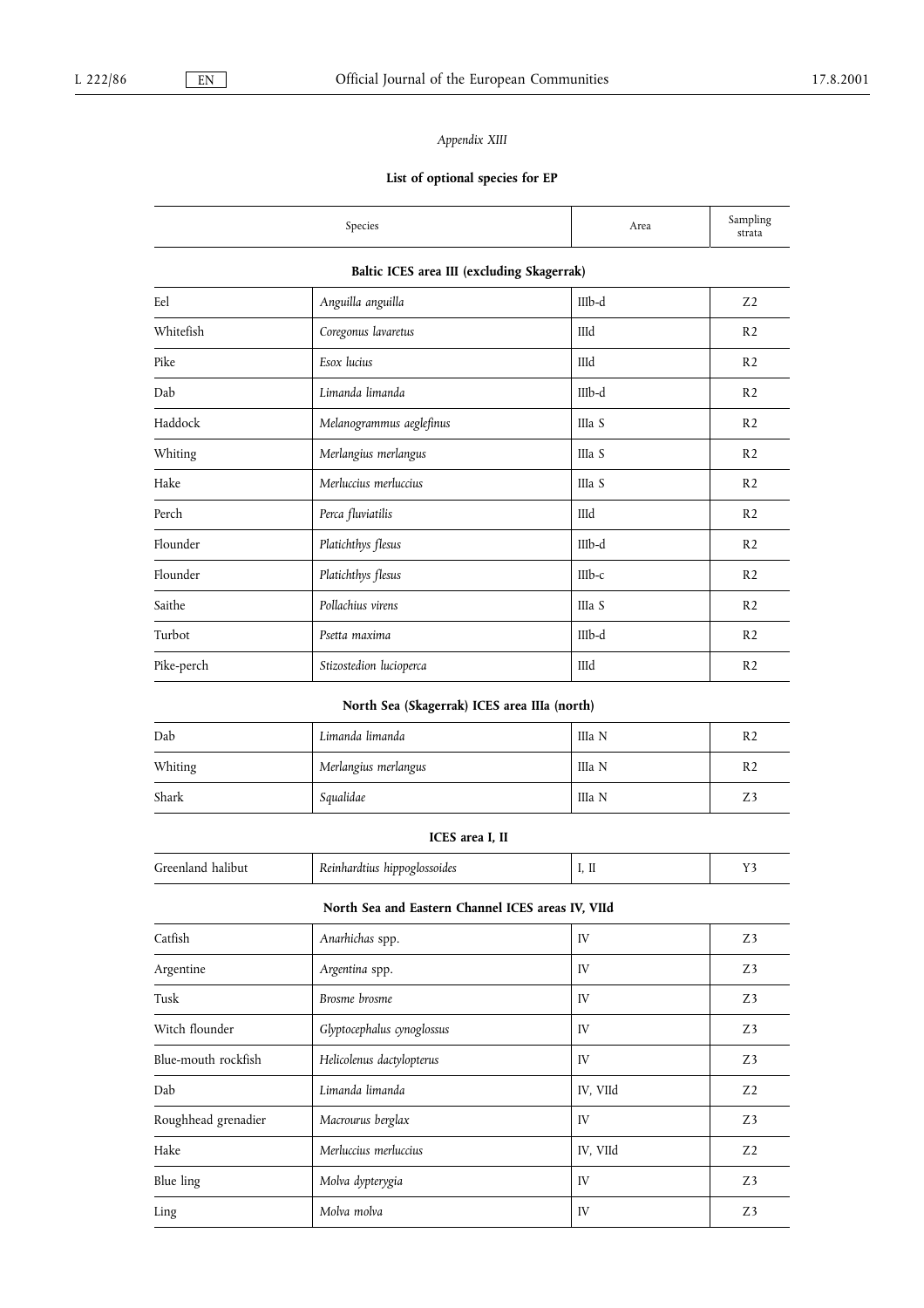|                   | Species                      | Area     | Sampling<br>strata |
|-------------------|------------------------------|----------|--------------------|
| Forkbeard         | Phycis phycis                | IV       | Z3                 |
| Greenland halibut | Reinhardtius hippoglossoides | IV       | Z3                 |
| Salmon            | Salmo salar                  | VI       | Z0                 |
| Redfish           | Sebastes spp.                | IV       | Z3                 |
| Deep water shark  | Selachii                     | IV       | Z3                 |
| Small shark       | Selachii                     | IV, VIId | Z3                 |
| Spurdog           | Squalus acanthias            | IV, VIId | Z3                 |

NE Atlantic and Western Channel, ICES II, V, VI, VII (excluding d) VIII, IX, X, XII, XIV

| Scabbardfish        | Aphanopus spp.             | All areas,<br>excluding IXa, X     | Z <sub>2</sub> |
|---------------------|----------------------------|------------------------------------|----------------|
| Argentine           | Argentina spp.             | All areas                          | Y2             |
| Meagre              | Argyrosoma regius          | All areas                          | Z <sub>2</sub> |
| Alfonsinos          | Beryx spp.                 | All areas, excluding X             | Z <sub>2</sub> |
| Whelk               | Busycon spp.               | All areas                          | Y <sub>2</sub> |
| Conger              | Conger conger              | All areas, excluding X             | Y2             |
| Sea bass            | Dicentrarchus labrax       | IX                                 | Y2             |
| Witch               | Glyptocephalus cynoglossus | VI, VII                            | Y2             |
| Blue-mouth rockfish | Helicolenus dactylopterus  | All areas.<br>excluding IXa, X     | Z <sub>2</sub> |
| Common squid        | Loligo vulgaris            | All areas.<br>excluding VIIIc, IXa | Y <sub>2</sub> |
| Capelin             | Mallotus villosus          | XIV                                | Y2             |
| Wedge sole          | Microchirus variegatus     | All areas                          | Y2             |
| Lemon sole          | Microstomus kitt           | All areas                          | Z <sub>2</sub> |
| Blue ling           | Molva dypterygia           | All areas, excluding X             | Y2             |
| Common octopus      | Octopus vulgaris           | All areas.<br>excluding VIIIc, IXa | Z <sub>2</sub> |
| Pandalus shrimp     | Pandalus spp.              | All areas.<br>excluding VIIIc, IXa | Z <sub>2</sub> |
| Forkbeard           | Phycis phycis              | All areas, excluding X             | Z <sub>2</sub> |
| Plaice              | Pleuronectes platessa      | VIIbc, VIIhjk, VIII, IX,<br>X      | Y2             |
| Pollack             | Pollachius pollachius      | All areas                          | Y2             |
| Salmon              | Salmo salar                | All areas                          | Z <sub>0</sub> |
| Cuttlefish          | Sepia officinalis          | All areas,<br>excluding VIIIc, IXa | Z <sub>2</sub> |
| Razor clam          | Solen spp.                 | All areas                          | Z <sub>2</sub> |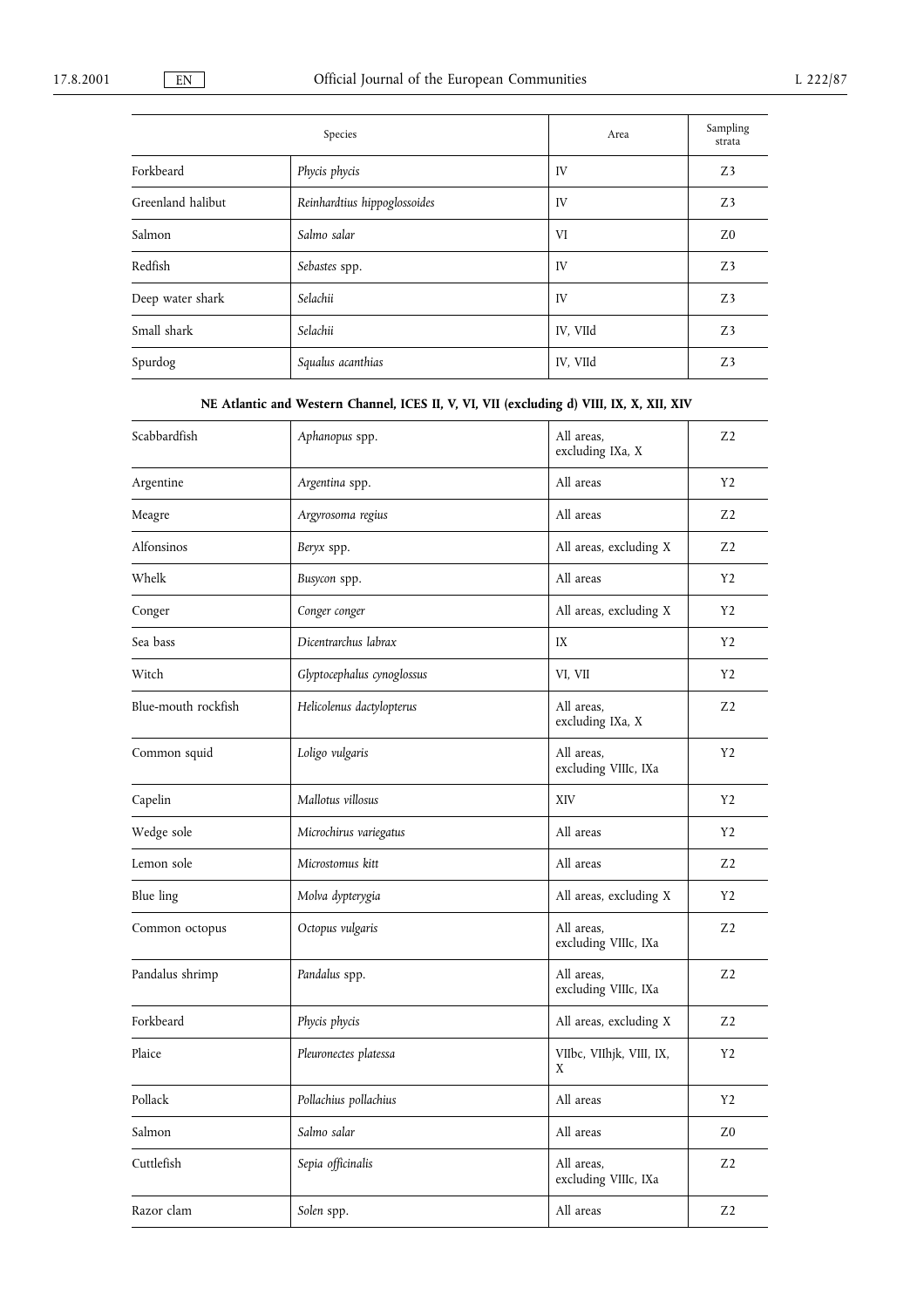|                                 | Species                 | Area                                  | Sampling<br>strata |
|---------------------------------|-------------------------|---------------------------------------|--------------------|
| Sea bream                       | Sparidae                | All areas.<br>excluding VIIIc, IXa, X | Z <sub>2</sub>     |
| Spurdog                         | Squalus acanthias       | All areas                             | Y <sub>2</sub>     |
| Mediterranean horse<br>mackerel | Trachurus mediterraneus | <b>VIII,IX</b>                        | Y <sub>2</sub>     |
| Pouting                         | Trisopterus spp.        | All areas, excluding<br>IXa, VIIIc    | Z <sub>2</sub>     |
| Other deepwater species         | Other deepwater species | All areas                             | Z <sub>2</sub>     |

## Mediterranean

| Blue whiting | Micromesistius poutassou | 1.1, 3.1 | Y6 |
|--------------|--------------------------|----------|----|
| Clam         | Veneridae                | 2.1, 2.2 | O6 |

# NAFO Areas Pandalid shrimp Pandalus spp. 3LN Y2 Redfish Sebastes spp. Sebastes spp. SA 1 Y2

| Anchovy               | Engraulis encrasicolus           |                            | Y7    |
|-----------------------|----------------------------------|----------------------------|-------|
| Silver scabbardfish   | Lepidopus caudatus               | Mauritania                 | Y7    |
| Common squid          | Loligo vulgaris                  | Atlantic CE                | $Y$ 7 |
| Bonito                | Sarda sarda                      | Mauritania                 | $Q$ 7 |
| Round sardinella      | Sardinella aurita                | Mauritania,<br>Atlantic CE | Y7    |
| Short-body sardinella | Sardinella maderensis            | Mauritania,<br>Atlantic CE | $Y$ 7 |
| Chub mackerel         | Scomber japonicus                | Mauritania                 | Y7    |
| Cuttlefish            | Sepia hierredda                  | Atlantic CE                | Y7    |
| Finfish               | Sparidae, Serranidae, Haemulidae | Atlantic CE                | Y7    |
| Horse mackerel        | Trachurus trachurus              | Mauritania                 | Y7    |
| Cunene horse mackerel | Trachurus trecae                 | Mauritania                 | $Y$ 7 |
| Scabbardfish          | Trichiuridae                     |                            | $Y$ 7 |

## CCAMLR FAO 58

| Antartic icefish   | Champsoccephalus gunnari | Kerguelen         | Y6 |
|--------------------|--------------------------|-------------------|----|
| Antartic toothfish | Dissostichus eleginoides | Kerguelen         | Y6 |
| Grenadiers         | Macrouridae              | Kerguelen, Crozet | Y6 |
| Grey rockcod       | Notothenia squamifrons   | Kerguelen         | Y6 |
| Skate              | Raja spp.                | Kerguelen, Crozet | Y6 |

## CECAF FAO 34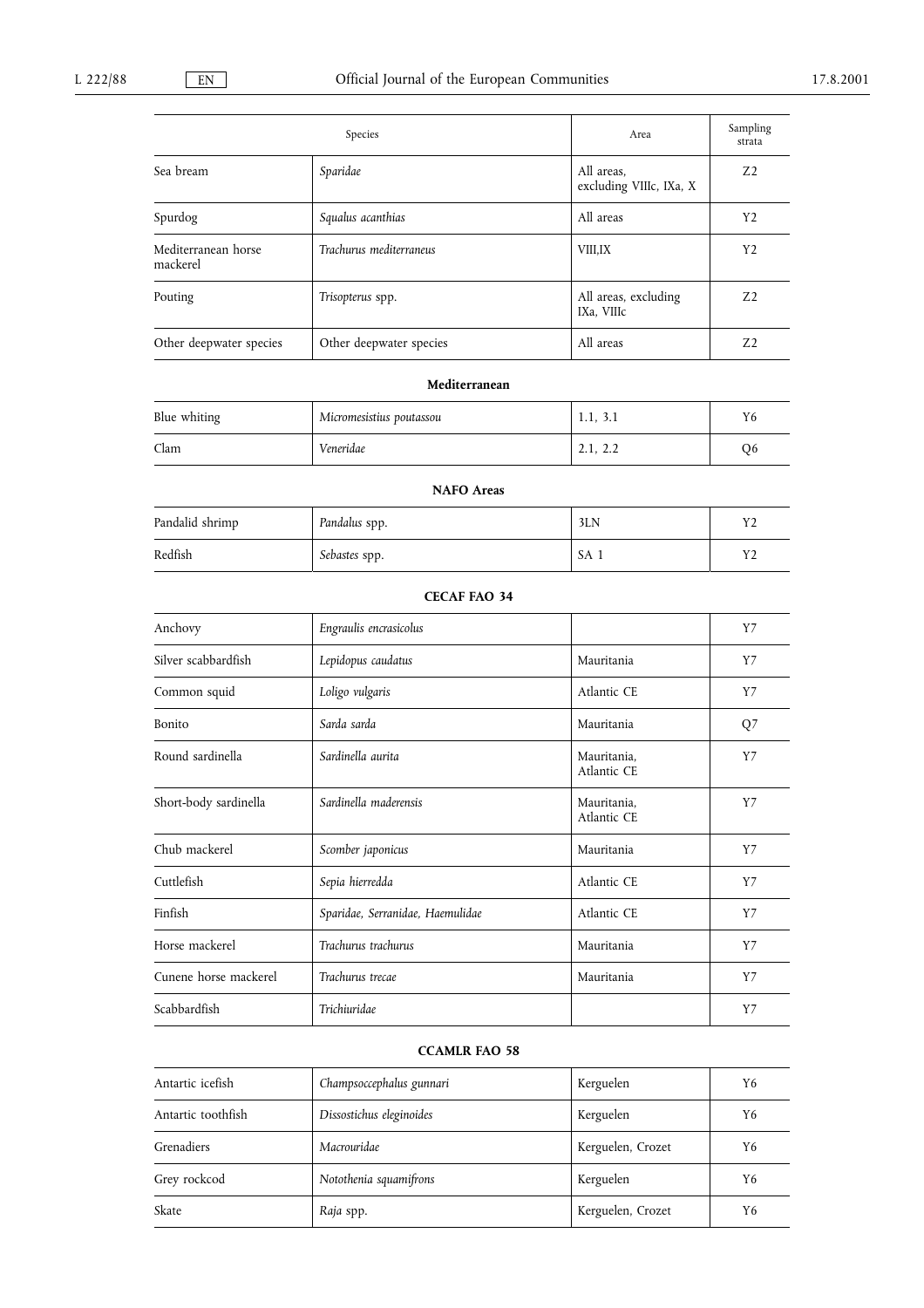| species | Area | محبا حبصت<br>$_{\rm{outup}$ llii $_{\rm{c}}$<br>≕- ><br>strata |
|---------|------|----------------------------------------------------------------|

| South-west Atlantic FAO 41 |  |  |  |
|----------------------------|--|--|--|
|----------------------------|--|--|--|

| Antartic toothfish    | Dissostichus eleginoides | Argentina/UK | Y7    |
|-----------------------|--------------------------|--------------|-------|
| Cusk-eel              | Genypterus blacodes      | Argentina/UK | Y7    |
| Short-finned squid    | Illex argentinus         | Argentina/UK | $Q$ 7 |
| Patagonian squid      | Loligo gahi              | Argentina/UK | Q7    |
| Grenadier             | Macrourus spp.           | Argentina/UK | Y7    |
| Patagonian grenadier  | Macruronus magellanicus  | Argentina/UK | Y7    |
| Southern hake         | Merluccius australis     | Argentina/UK | Y7    |
| Argentinean hake      | Merluccius hubbsi        | Argentina/UK | $Q$ 7 |
| Southern blue whiting | Micromesistius australis | Argentina/UK | $Y$ 7 |
| Rockcod               | Notothenia spp.          | Argentina/UK | Y7    |
| Patagonian rockcod    | Salilota australis       | Argentina/UK | Y7    |
|                       |                          |              |       |

## Angola FAO 47

| Red striped shrimp    | Aristeus varidens        | Angola | O7 |
|-----------------------|--------------------------|--------|----|
| Deepwater rose shrimp | Parapenaeus longirostris | Angola |    |
| Penaeus shrimps       | Penaeus spp.             | Angola |    |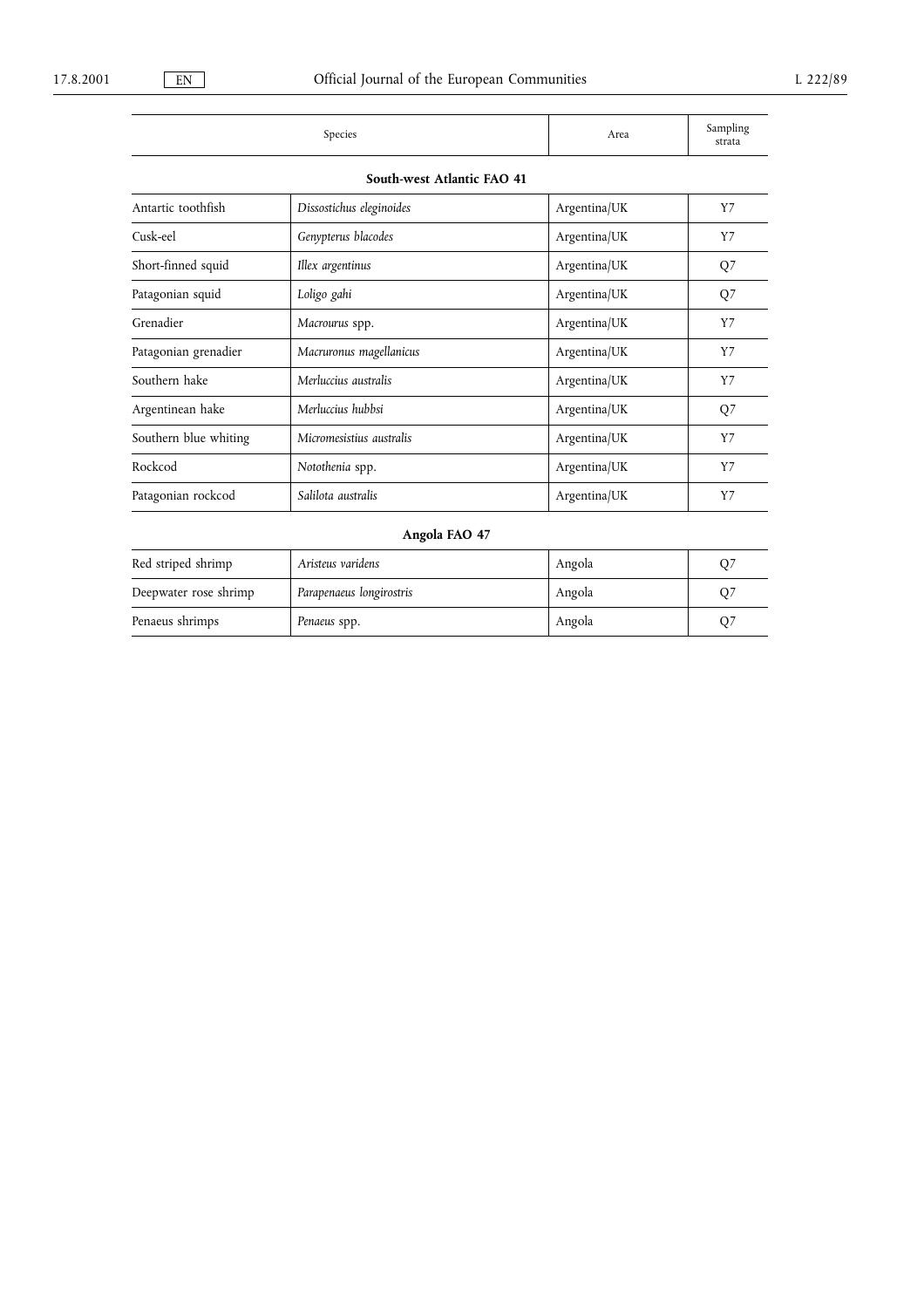## Appendix XIV (section G)

## List of surveys (MP, EP)

|                           | Area          | Period                   |                                                                             | Survey effort |       |                |  |  |  |  |
|---------------------------|---------------|--------------------------|-----------------------------------------------------------------------------|---------------|-------|----------------|--|--|--|--|
| Name of the survey        |               |                          | Main objectives (Species etc.)                                              | Days          | Hauls | Priority       |  |  |  |  |
|                           | <b>Baltic</b> |                          |                                                                             |               |       |                |  |  |  |  |
| BITS first/fourth quarter | IIIaS, IIIb-c | First and fourth quarter | Cod and other demersal<br>species                                           | 129-157       | 510   |                |  |  |  |  |
| IBTS first/third quarter  | IIIa          | First and third quarter  | Haddock, cod, saithe,<br>herring, sprat, whiting,<br>mackerel, Norway pout. | $22 - 26$     | 95    |                |  |  |  |  |
| Herring acoustic survey   | IIIa, IIIb-d  | Third and fourth quarter | Herring, sprat                                                              | 60-74         | 180   |                |  |  |  |  |
| Sprat acoustic survey     | IIIc-d        | Second quarter           | Sprat                                                                       | 32-39         | 85    | 1              |  |  |  |  |
| Herring larvae survey     | <b>IIIc</b>   | Second quarter           | Herring larvae                                                              | 54-66         | 400   | $\overline{2}$ |  |  |  |  |
| German flatfish survey    | IIIc          | Third quarter            | Flounder                                                                    | $24 - 30$     | 20    | $\overline{2}$ |  |  |  |  |

## North Sea and Eastern Channel and area II

| IBTS first quarter             | IV, IIIa                          | First quarter         | Haddock, cod, saithe,<br>herring, sprat, whiting,<br>mackerel, Norway pout. | 117-143   | 360                                    | $\mathbf{1}$   |
|--------------------------------|-----------------------------------|-----------------------|-----------------------------------------------------------------------------|-----------|----------------------------------------|----------------|
| Atlan/Scand. herring<br>survey | <b>IIa</b>                        | May                   | Herring, blue whiting                                                       | $27 - 33$ | $90 +$ track                           | $\mathbf{1}$   |
| IBTS third quarter             | IV, IIIa                          | Third quarter         | Haddock, cod, saithe,<br>herring, sprat, whiting,<br>mackerel, Norway pout. | 117-143   | 360                                    | $\mathbf{1}$   |
| NS herring acoustic<br>survey  | IV, IIIa                          | July                  | Herring, sprat                                                              | 68-83     | $150 +$ track                          | $\mathbf{1}$   |
| <b>BTS</b>                     | IVb, IVc, VIId                    | Third quarter         | Plaice, sole                                                                | $50 - 62$ | 280                                    | $\mathbf{1}$   |
| Sole net survey                | IV <sub>b</sub> , IV <sub>c</sub> | Third quarter         | Sole, plaice                                                                | $14-17$   | 60                                     | $\mathbf{1}$   |
| Demersal young fish<br>survey  | Coasts of NS                      | Third, fourth quarter | Plaice, sole, brown<br>shrimp                                               | 117-143   | 1 000                                  | 1              |
| Herring larvae survey          | IV, VIId                          | First, fourth quarter | Herring, sprat larvae                                                       | $37 - 45$ | 390                                    | $\overline{2}$ |
| Greenland halibut survey       | IIb slopes                        | October since 1997    | Greenland halibut                                                           | $27 - 33$ | $120$ from<br>300-750 m<br>water depth | $\overline{2}$ |
| Nephrops TV survey             | IVa, IVb                          | Second quarter        | Nephrops                                                                    | $17 - 21$ | 90                                     | 2              |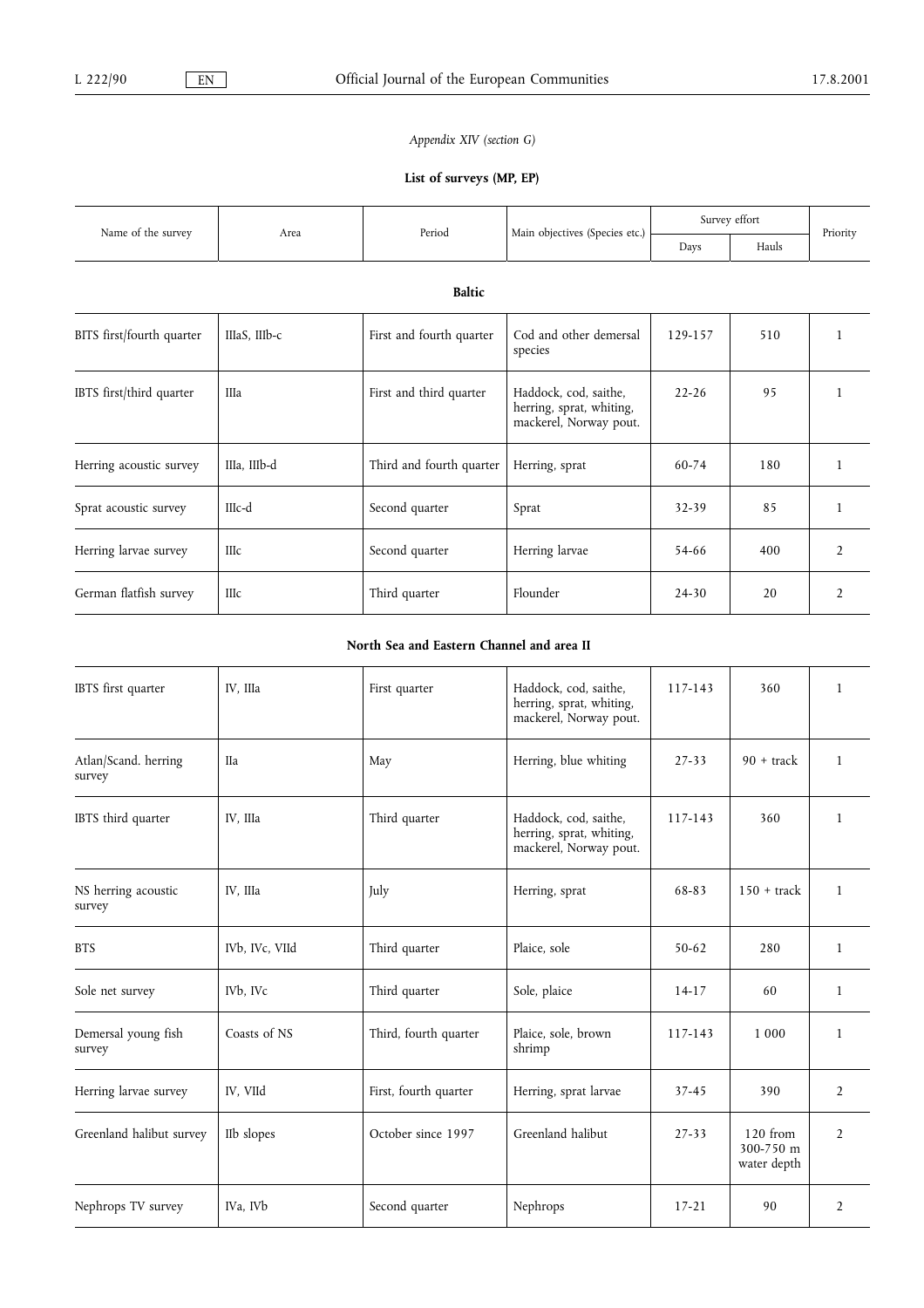| Name of the survey            | Area         | Period                | Main objectives (Species etc.)                                         | Survey effort | Priority |  |
|-------------------------------|--------------|-----------------------|------------------------------------------------------------------------|---------------|----------|--|
|                               |              |                       |                                                                        | Days          | Hauls    |  |
| Channel ground fish<br>survey | VIId         | Fourth quarter        | Whiting, cod, pout,<br>plaice, red gurnard,<br>black bream, red mullet | $27 - 33$     | 100      |  |
| German cod survey             | German Bight | First, fourth quarter | Cod, whiting, plaice and<br>dab                                        | $14 - 18$     | 70       |  |

## NE Atlantic area and Western Channel

| Western IBTS fourth<br>quarter                      | VIa, VII, VIII, IXa | October-November<br>Groundfish survey<br>(gadoids + pelagics)<br>abundance indices |                                                                       | 149-182   | 580                                      | $\mathbf{1}$   |
|-----------------------------------------------------|---------------------|------------------------------------------------------------------------------------|-----------------------------------------------------------------------|-----------|------------------------------------------|----------------|
| <b>ISBCBTS</b>                                      | VIIa, f, g          | September                                                                          | Sole, plaice                                                          | $22 - 26$ | 120                                      | $\mathbf{1}$   |
| Mackerel/horse mackerel<br>egg survey               | VIa, VII, VIII, IXa | January-July<br>(triennial)                                                        | Mackerel, horse<br>mackerel egg<br>production                         | 252-308   | 1750<br>plankton/<br>50 bottom<br>trawls | $\mathbf{1}$   |
| Spawning/pre-spawning<br>herring acoustic survey    | VIa, VIIa, g        | July, September,<br>November, March,<br>January                                    | Herring, sprat                                                        | 126-154   | Acoustic<br>track                        | $\mathbf{1}$   |
| Sardine, anchovy, horse<br>mackerel acoustic survey | $VIII + IX$         | March/April/May                                                                    | Sardine, anchovy,<br>mackerel, horse<br>mackerel abundance<br>indices | 77-95     | 140                                      | $\mathbf{1}$   |
| Bioman                                              | VIII                | May                                                                                | Anchovy SSB (DEP)                                                     | $18-22$   | 600/20<br>pelagic<br>hauls               | $\mathbf{1}$   |
| Ressgasc                                            | VIIIa, b            | May + October                                                                      | Abundance indices,<br>discards for hake,sole                          | $22 - 26$ | 70                                       | $\mathbf{1}$   |
| Nephrops TV survey                                  | VIa                 | February + August/<br>September                                                    | Nephrops (from burrow<br>counts)                                      | 28-34     | 200                                      | $\overline{2}$ |
| <b>WCBTS</b>                                        | VIIe                | October                                                                            | Sole, plaice, anglerfish,<br>lemon sole                               | $7-9$     | 55                                       | 2              |
| Egg production survey                               | VIIa                | January-May (five-yearly)                                                          | Egg production<br>(demersal)                                          | 58-70     | 800                                      | 2              |
| DARD groundfish                                     | VIIa                | March                                                                              | Groundfish survey<br>(gadoids + pelagics)                             | $9 - 11$  | 45                                       | 2              |
| DARD herring larvae                                 | VIIa                | November                                                                           | Larva indices: herring                                                | $5 - 6$   | 60                                       | $\overline{2}$ |
| DARD MIK-net                                        | VIIa                | May/June                                                                           | Pelagic juvenile indices:<br>gadoids                                  | $5 - 6$   | 45                                       | $\overline{2}$ |
| DARD nephrops                                       | VIIa                | April + August                                                                     | Distribution and<br>biology: Nephrops                                 | $14-18$   | 80                                       | $\overline{2}$ |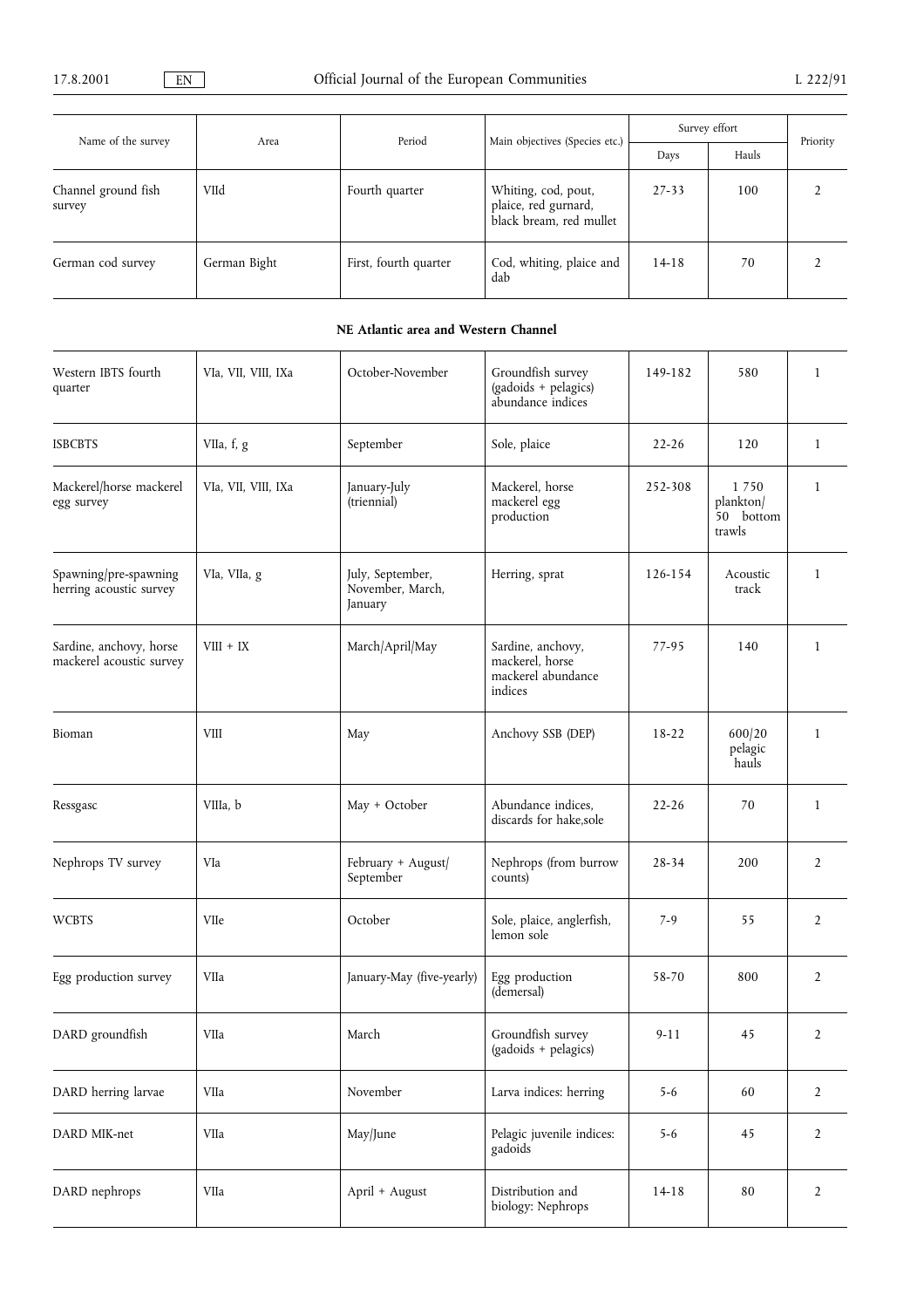|                                           | Area               | Period                                  |                                                                                                | Survey effort |                     | Priority       |
|-------------------------------------------|--------------------|-----------------------------------------|------------------------------------------------------------------------------------------------|---------------|---------------------|----------------|
| Name of the survey                        |                    |                                         | Main objectives (Species etc.)                                                                 | Days          | Hauls               |                |
| Juvenile plaice survey                    | VIIa               | May                                     | Young plaice                                                                                   | $6 - 8$       | 25                  | 2              |
| Nephrops                                  | VIIa               | June                                    | Nephrops ecology                                                                               | $6 - 8$       | 25                  | $\overline{2}$ |
| Cod tagging                               | VIIa, b, VIa-b     | March                                   | Cod                                                                                            | $9-11$        | 30                  | $\overline{2}$ |
| Egg and larval survey                     | VI                 | April                                   | Demersal (gadoids)                                                                             | 25-31         | 70                  | $\overline{2}$ |
| ARSA                                      | IXa                | March                                   | Abundance indices for<br>demersal stocks                                                       | $15-19$       | 50                  | $\overline{2}$ |
| Sardine-acoustic survey<br>(SAR)          | IXa                | November                                | Abundance indices,<br>recruitment                                                              | $23 - 29$     | 40                  | $\overline{2}$ |
| Nephrops                                  | IXa                | June                                    | Nephrops abundance<br>indices/Nephrops<br>recruitment                                          | $15-19$       | 60                  | $\overline{2}$ |
| Groundfish survey<br>summer               | IXa                | July/August                             | Abundance for hake,<br>horse mackerel,<br>mackerel                                             | $23 - 28$     | 65                  | $\overline{2}$ |
| Deep sea fish survey                      | IXa                | August/September                        | Abundance indices of<br>deep sea stocks                                                        |               | 130                 | $\overline{2}$ |
| ARQDAÇO                                   | X                  | April/May                               | Abundance of<br>bluemouth rockfish,<br>forkbears, alfonsinos,<br>conger, seabreams             | $41 - 50$     | 35                  | 2              |
| <b>DEEP</b>                               | $\mathbf X$        | Fourth quarter                          | Distribution and<br>abundance                                                                  |               | 25                  | $\overline{2}$ |
| Pelagicos                                 | X                  | Third quarter                           | Distribution and<br>abundance of tuna and<br>shark                                             |               | 25                  | $\overline{2}$ |
| Sardine DEPM                              | VIIIc, IXa         | Spring (VIII) winter (IX)<br>trieannial | Sardine SSB and use of<br>CUFES to improve<br>estimates                                        | 108-132       | 1 200               | $\mathbf{1}$   |
| Greenland groundfish<br>survey            | ICES XIV, NAFO SA1 | September/October                       | Distribution, abundance,<br>biomass, recruitment of<br>target species cod and<br>other species | $42 - 52$     | 70 down to<br>400 m | 2              |
| IBTS (WCGFS)                              | VIIe-k, VIIIa      | March                                   | Groundfish survey<br>(gadoids + pelagics)                                                      | 27-33         | 80                  | $\overline{2}$ |
| Scottish West Coast,<br>young fish survey | VIa, VIIa          | March                                   | Gadoids, herring,<br>mackerel                                                                  | $19-23$       | 60                  | $\overline{2}$ |
| Rockall survey                            | VIb                | September (biennial)                    | Haddock                                                                                        | $12 - 14$     | 40                  | $\overline{2}$ |
| Redfish survey                            | Irminger Sea       | June (biennial)                         | Redfish abundance, age                                                                         | 24-30         | 20                  | $\mathbf{1}$   |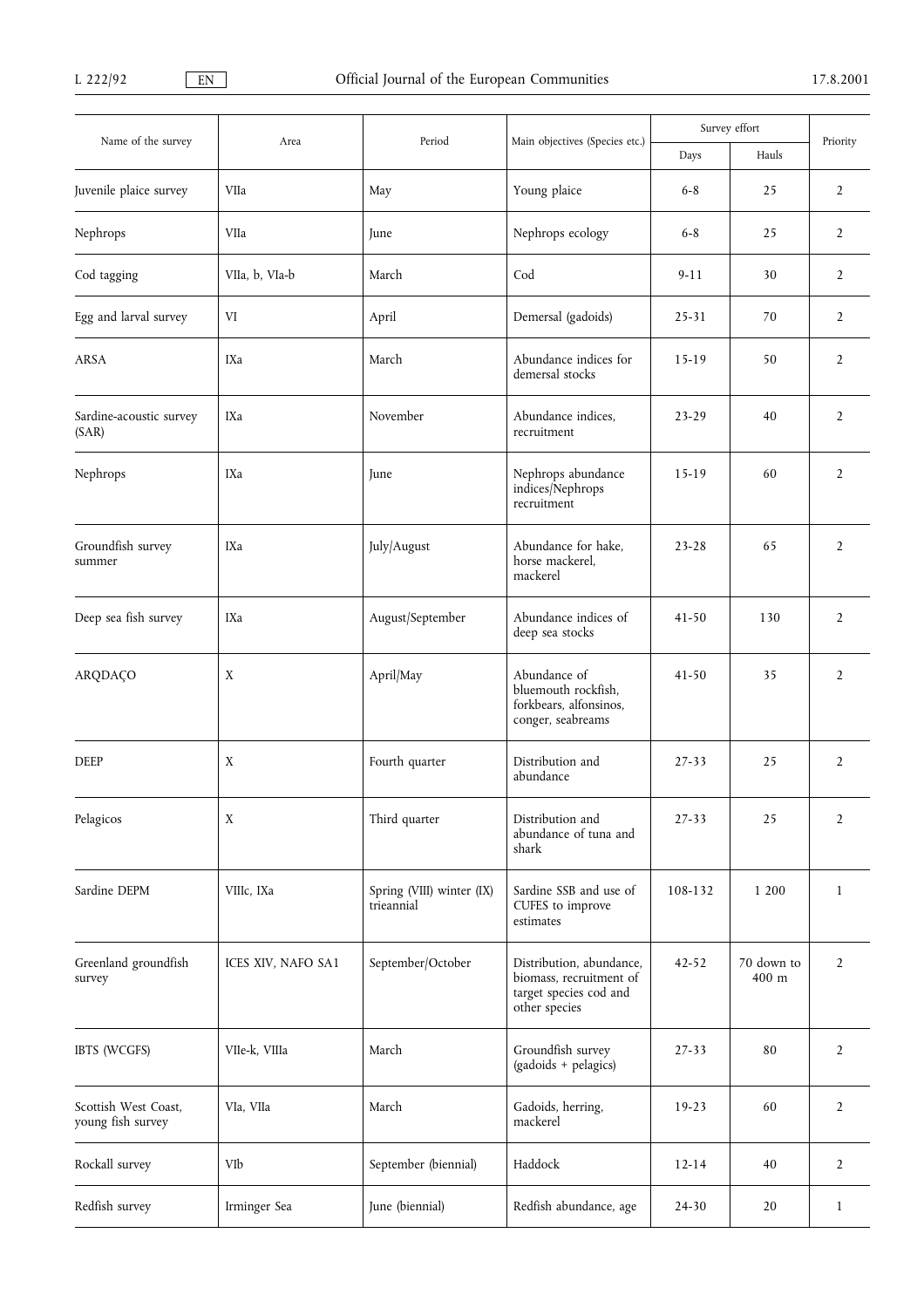|                                  |               |                                   |                                                                                                        | Survey effort |                                               |                |
|----------------------------------|---------------|-----------------------------------|--------------------------------------------------------------------------------------------------------|---------------|-----------------------------------------------|----------------|
| Name of the survey               | Area          | Period                            | Main objectives (Species etc.)                                                                         | Days          | Hauls                                         | Priority       |
|                                  |               | Mediterranean                     |                                                                                                        |               |                                               |                |
| Medits                           | 37(1, 2, 3.1) | Second quarter                    | 30 species                                                                                             | 320-391       | 1 1 0 0                                       | 1              |
| Pelmed                           | 37(2)         |                                   | Sardine, anchovy<br>(abundance indices)                                                                | $23 - 28$     | 15                                            | $\overline{2}$ |
| <b>GRUND</b>                     | 37(1,2)       |                                   | Biological data of 10<br>target species                                                                |               | 1080                                          | $\overline{2}$ |
| Anchovy                          | 37(3.1)       |                                   | Anchovy abundance<br>estimation                                                                        | $11 - 13$     | 110                                           | $\overline{2}$ |
| Ecomed                           | 37(1)         | November-December                 | Sardine, anchovy<br>(Abundance indices)                                                                |               | 55                                            | $\overline{2}$ |
| Sardine                          | 37(3.1, 2.2)  |                                   | Sardine abundance<br>$27 - 33$<br>estimation                                                           |               | 110                                           | $\overline{2}$ |
|                                  |               | NAFO area                         |                                                                                                        |               |                                               |                |
| Flemish cap groundfish<br>survey | 3M            | July since 1988                   | Cod, American plaice,<br>redfish, Greenland<br>halibut, roughhead<br>grenadier, shrimp                 | $30 - 36$     | $120$ up to<br>$750 \text{ m}$<br>water depth | $\mathbf{1}$   |
| 3NO groundfish survey            | 3NO           | April/May since 1995              | Yellowtail flounder,<br>American plaice, cod,<br>redfish, Greenland<br>halibut, roughhead<br>grenadier | $27 - 33$     | $120$ to<br>1250 m                            | $\overline{2}$ |
|                                  |               | <b>Indian and Atlantic Oceans</b> |                                                                                                        |               |                                               |                |

| Tuna tagging | Indian and Atlantic | Yellowfin skipjack,        |  |  |
|--------------|---------------------|----------------------------|--|--|
|              | Oceans              | bigeye, bluefin, albacore, |  |  |
|              |                     | swordfish                  |  |  |
|              |                     |                            |  |  |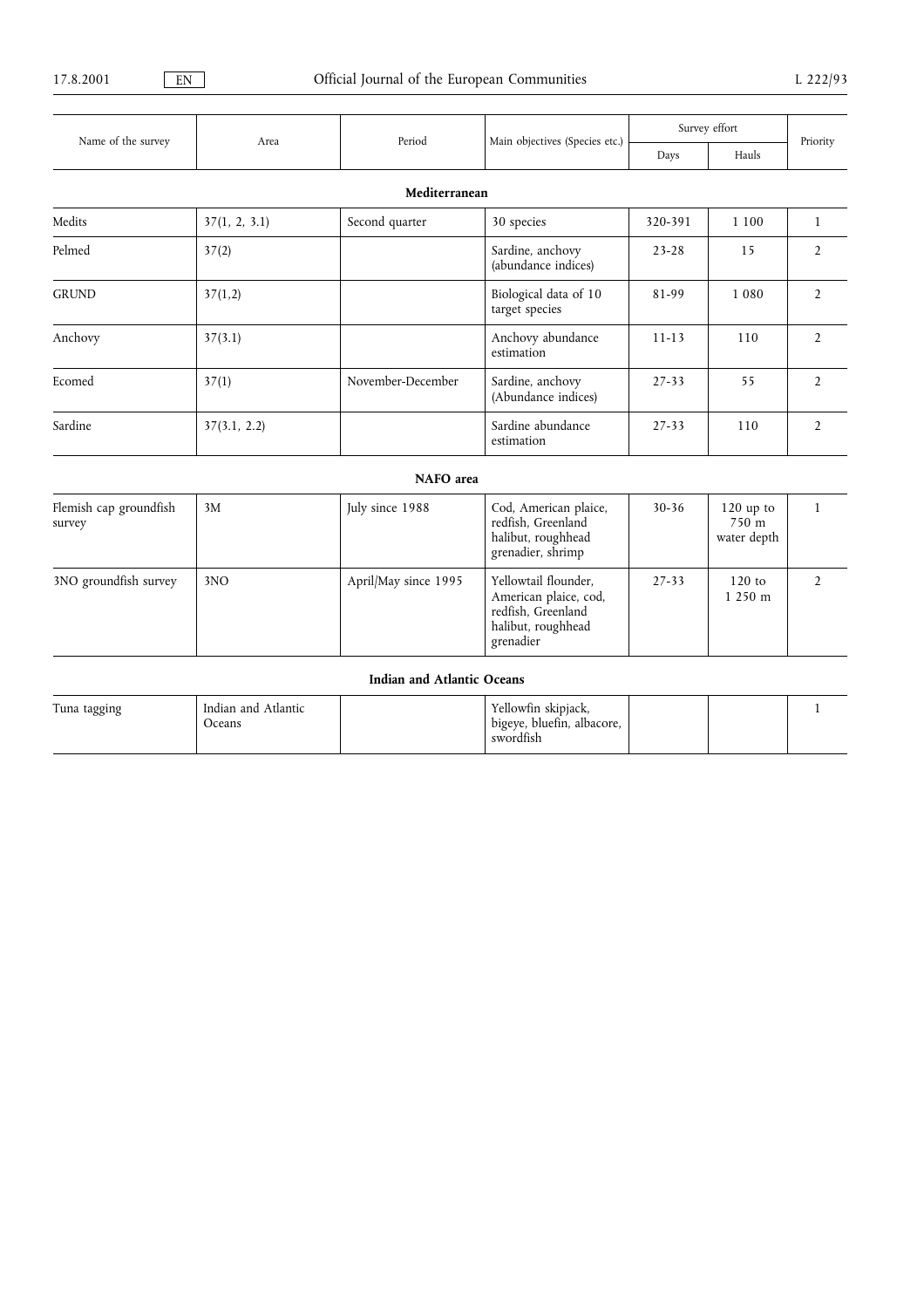Appendix XV (section H)

#### Age-length sampling scheme (MP, EP)

(a) Market sampling effort defined as the numbers of samples taken per tonne of landings on an annual basis.

| А | 1/20   |
|---|--------|
| B | 1/50   |
| C | 1/100  |
| D | 1/200  |
| E | 1/500  |
| F | 1/1000 |
| G | 1/2000 |

(b) Length of sampling level defined as the number of fish measured per sample.

| 400                     |
|-------------------------|
| 200                     |
| 100                     |
| 50                      |
| 25 or less as available |

(c) As regards ageing, in cases where the sampling scheme as given in this Appendix is excessive, the following rule applies.

For stocks for which age reading is possible, 40 individuals must be aged per year within each length interval. However, this number can be reduced if Member States establish that such a reduction will not affect the quality of the age composition estimate.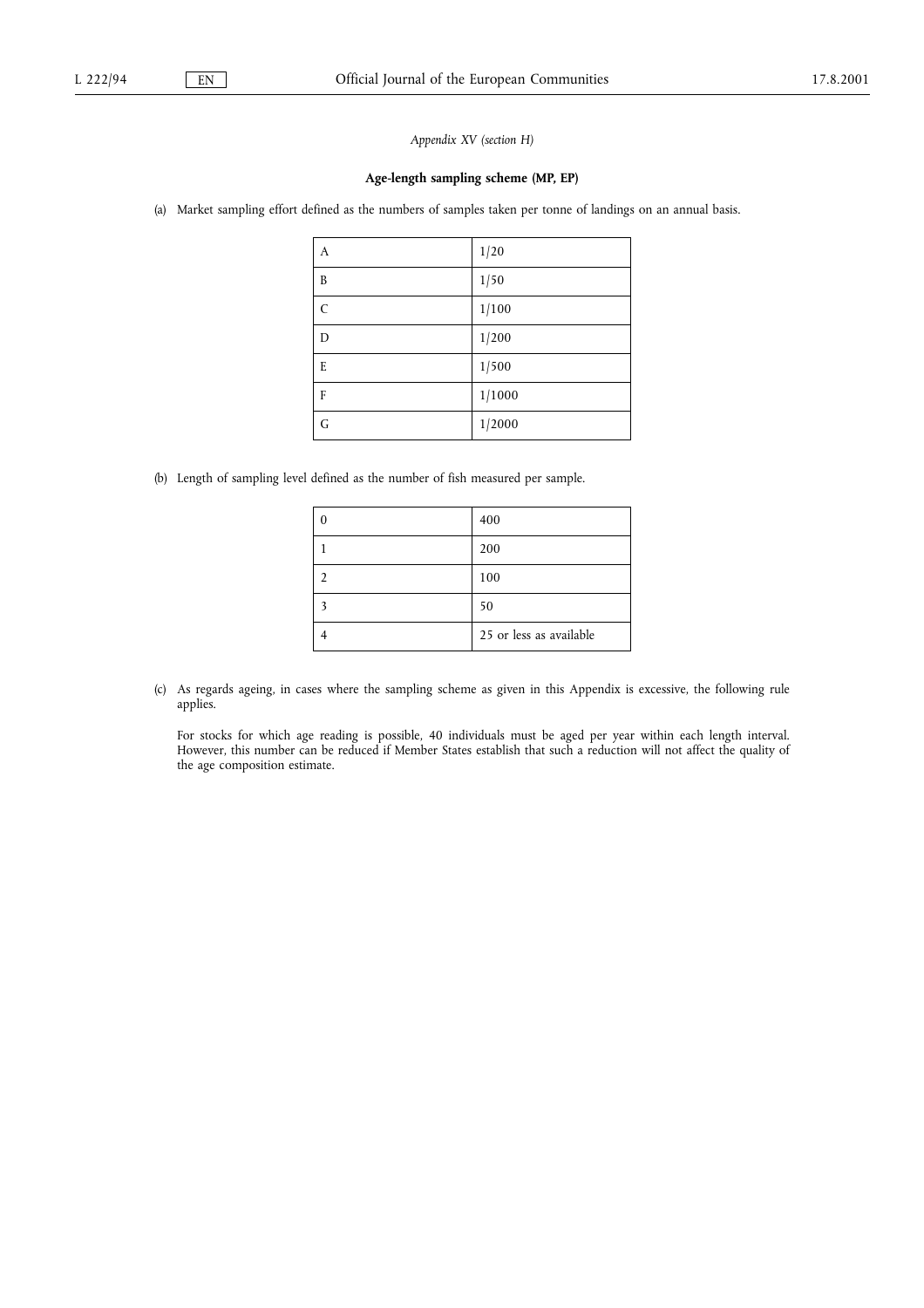|         |      |        |    | Landings sampling |     |
|---------|------|--------|----|-------------------|-----|
| Species | Area | Length |    |                   | Age |
|         |      | MP     | EP | MP                | EP  |

## Baltic ICES area III (excluding Skagerrak)

| Eel                  | Anguilla anguilla        | IIIb-d          |                | C <sub>3</sub> |                | C <sub>3</sub> |
|----------------------|--------------------------|-----------------|----------------|----------------|----------------|----------------|
| Herring              | Clupea harengus          | IIIa S          | F2             | E <sub>2</sub> | F2             | E <sub>2</sub> |
| Herring              | Clupea harengus          | III $b-c$       | F2             | E <sub>2</sub> | F3             | E3             |
| Herring              | Clupea harengus          | IIId            | F2             | E <sub>2</sub> | F2             | E <sub>2</sub> |
| Whitefish            | Coregonus lavaretus      | $\rm IIId$      |                | C <sub>3</sub> |                | C <sub>3</sub> |
| Pike                 | Esox lucius              | IIId            |                | C <sub>3</sub> |                | C <sub>3</sub> |
| $\mathrm{Cod}$       | Gadus morhua             | IIIa S          | C <sub>3</sub> | B2             | C <sub>3</sub> | B2             |
| $\operatorname{Cod}$ | Gadus morhua             | $IIIb-d$        | D <sub>3</sub> | C <sub>2</sub> | D4             | C <sub>3</sub> |
| Dab                  | Limanda limanda          | IIIb-d          |                | D <sub>3</sub> |                | D <sub>3</sub> |
| Haddock              | Melanogrammus aeglefinus | IIIa S          |                | C <sub>3</sub> |                | C <sub>3</sub> |
| Whiting              | Merlangius merlangus     | IIIa S          |                | C <sub>3</sub> |                | C <sub>3</sub> |
| Hake                 | Merluccius merluccius    | IIIa S          |                | C <sub>3</sub> |                | C <sub>3</sub> |
| Norway lobster       | Nephrops norvegicus      | Functional unit | C1             | B1             |                |                |
| Perch                | Perca fluviatilis        | IIId            |                | C <sub>3</sub> |                | C <sub>3</sub> |
| Flounder             | Platichtys flesus        | $IIIb-c$        |                | D <sub>3</sub> |                | D <sub>3</sub> |
| Flounder             | Platichtys flesus        | IIIb-d          |                | D <sub>3</sub> |                | D <sub>3</sub> |
| Plaice               | Pleuronectes platessa    | IIIa            | C <sub>3</sub> | B2             | $\mathsf{C}3$  | B2             |
| Plaice               | Pleuronectes platessa    | IIIb-d          | C <sub>3</sub> | B2             | C <sub>3</sub> | B2             |
| Saithe               | Pollachius virens        | IIIa S          |                | C <sub>3</sub> |                | C <sub>3</sub> |
| Turbot               | Psetta maxima            | IIIb-d          |                | C <sub>3</sub> |                | C <sub>3</sub> |
| Salmon               | Salmo salar              | IIIb-d          | C <sub>3</sub> | B2             | C <sub>3</sub> | B2             |
| Sea trout            | Salmo trutta             | $\text{IIIb-d}$ | C <sub>3</sub> | B2             | C <sub>3</sub> | B2             |
| Sole                 | Solea solea              | IIIa S          | B2             | B <sub>3</sub> | B2             | B3             |
| Sprat                | Sprattus sprattus        | IIIa S          | F2             | E <sub>2</sub> | F3             | E3             |
| Sprat                | Sprattus sprattus        | IIIb-d          | G <sub>2</sub> | F <sub>2</sub> | G3             | F3             |
| Pike-perch           | Stizostedion lucioperca  | IIId            |                | C <sub>3</sub> |                | C <sub>3</sub> |
|                      |                          |                 |                |                |                |                |

## North Sea (Skagerrak) ICES area IIIa (north)

| Sandeel | Ammodytidae              | IIIa N | F3             | E <sub>2</sub> | F3             | E2             |
|---------|--------------------------|--------|----------------|----------------|----------------|----------------|
| Herring | Clupea harengus          | IIIa N | F <sub>2</sub> | E <sub>2</sub> | F <sub>2</sub> | E2             |
| Cod     | Gadus morhua             | IIIa N | C <sub>3</sub> | B <sub>2</sub> | C <sub>4</sub> | B <sub>2</sub> |
| Dab     | Limanda limanda          | IIIa N |                | C <sub>3</sub> |                | C <sub>3</sub> |
| Haddock | Melanogrammus aeglefinus | IIIa N | C <sub>3</sub> | B <sub>2</sub> | C <sub>3</sub> | B <sub>2</sub> |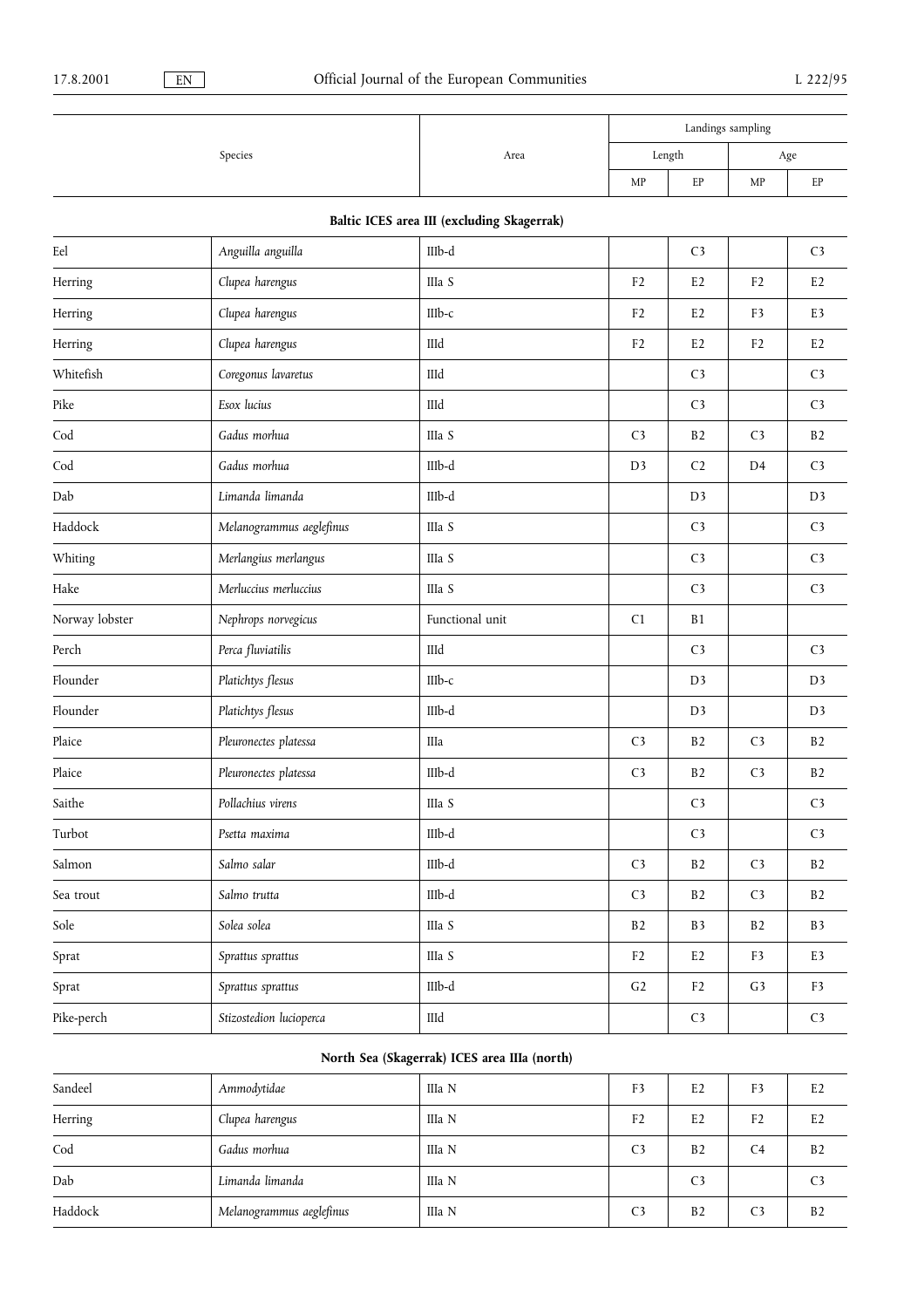|                  |                          |                 |                | Landings sampling |                |                |  |
|------------------|--------------------------|-----------------|----------------|-------------------|----------------|----------------|--|
|                  | Species                  | Area            |                | Length            |                | Age            |  |
|                  |                          |                 | MP             | EP                | MP             | EP             |  |
| Whiting          | Merlangius merlangus     | IIIa N          |                | C <sub>3</sub>    |                | C <sub>3</sub> |  |
| Hake             | Merluccius merluccius    | IIIa N          | C <sub>3</sub> | B <sub>2</sub>    | C <sub>3</sub> | B2             |  |
| Blue whiting     | Micromesistius poutassou | IIIa N          | F <sub>3</sub> | E2                | F <sub>3</sub> | E2             |  |
| Norway lobster   | Nephrops norvegicus      | Functional unit | C1             | B1                |                |                |  |
| Pandalid shrimps | Pandalus spp.            | IIIa N          | C <sub>0</sub> | B <sub>0</sub>    |                |                |  |
| Plaice           | Pleuronectes platessa    | IIIa N          | C <sub>3</sub> | B <sub>2</sub>    | C <sub>3</sub> | B <sub>2</sub> |  |
| Saithe           | Pollachius virens        | IIIa N          | C <sub>3</sub> | B <sub>2</sub>    | C <sub>3</sub> | B2             |  |
| Mackerel         | Scomber scombrus         | IIIa N          | E <sub>2</sub> | E <sub>3</sub>    | E2             | E3             |  |
| Shark            | Squalidae                | IIIa N          |                | C <sub>4</sub>    |                |                |  |
| Sole             | Solea solea              | IIIa N          | B <sub>3</sub> | B2                | B <sub>3</sub> | B2             |  |
| Sprat            | Sprattus sprattus        | IIIa N          | F <sub>2</sub> | E2                | F <sub>2</sub> | E <sub>2</sub> |  |
| Norway pout      | Trisopterus esmarki      | IIIa N          | F <sub>3</sub> | E2                | F <sub>3</sub> | E2             |  |

## ICES area I, II

| Atlanto-Scandian herring | Clupea harengus              | IIa, V | F <sub>3</sub> | E <sub>3</sub> | F <sub>4</sub> | E4             |
|--------------------------|------------------------------|--------|----------------|----------------|----------------|----------------|
| Cod                      | Gadus morhua                 | I, II  | D <sub>3</sub> | C <sub>2</sub> | E4             | D <sub>3</sub> |
| Haddock                  | Melanogrammus aeglefinus     | I, II  | D <sub>3</sub> | C <sub>2</sub> | E4             | D <sub>3</sub> |
| Northern prawn           | Pandalus borealis            | I, II  | D2             | C <sub>2</sub> |                |                |
| Saithe                   | Pollachius virens            | I, II  | D <sub>2</sub> | C <sub>2</sub> | E <sub>3</sub> | D <sub>3</sub> |
| Greenland halibut        | Reinhardtius hippoglossoides | I, II  |                | F <sub>3</sub> |                |                |
| Redfishes                | Sebastes spp.                | I, II  | E2             | C <sub>2</sub> |                |                |

## North Sea and Eastern Channel ICES areas IV, VIId

| Sandeel             | Ammodytidae                | IV       | G <sub>3</sub> | G <sub>2</sub> | G3             | G <sub>2</sub> |
|---------------------|----------------------------|----------|----------------|----------------|----------------|----------------|
| Catfish             | Anarhichas spp.            | IV       |                | C <sub>4</sub> |                |                |
| Argentine           | Argentina spp.             | IV       |                | C <sub>4</sub> |                |                |
| Tusk                | Brosme brosme              | IV       |                | C <sub>4</sub> |                |                |
| Herring             | Clupea harengus            | IV, VIId | F <sub>3</sub> | E <sub>3</sub> | F <sub>4</sub> | E <sub>4</sub> |
| Sea bass            | Dicentrarchus labrax       | IV, VIId | D <sub>3</sub> | C <sub>3</sub> |                | D <sub>4</sub> |
| Cod                 | Gadus morhua               | IV, VIId | D <sub>3</sub> | C <sub>3</sub> | D <sub>4</sub> | C <sub>3</sub> |
| Witch flounder      | Glyptocephalus cynoglossus | IV       |                | C <sub>4</sub> |                |                |
| Blue-mouth rockfish | Helicolenus dactylopterus  | IV       |                | C <sub>4</sub> |                |                |
| Four-spot megrim    | Lepidorhombus boscii       | IV, VIId | E3             | D <sub>3</sub> | E <sub>4</sub> | D <sub>4</sub> |
| Megrim              | Lepidorhombus whiffiagonis | IV, VIId | E <sub>3</sub> | D <sub>3</sub> | E <sub>4</sub> | D <sub>4</sub> |
| Dab                 | Limanda limanda            | IV, VIId |                | C <sub>4</sub> |                |                |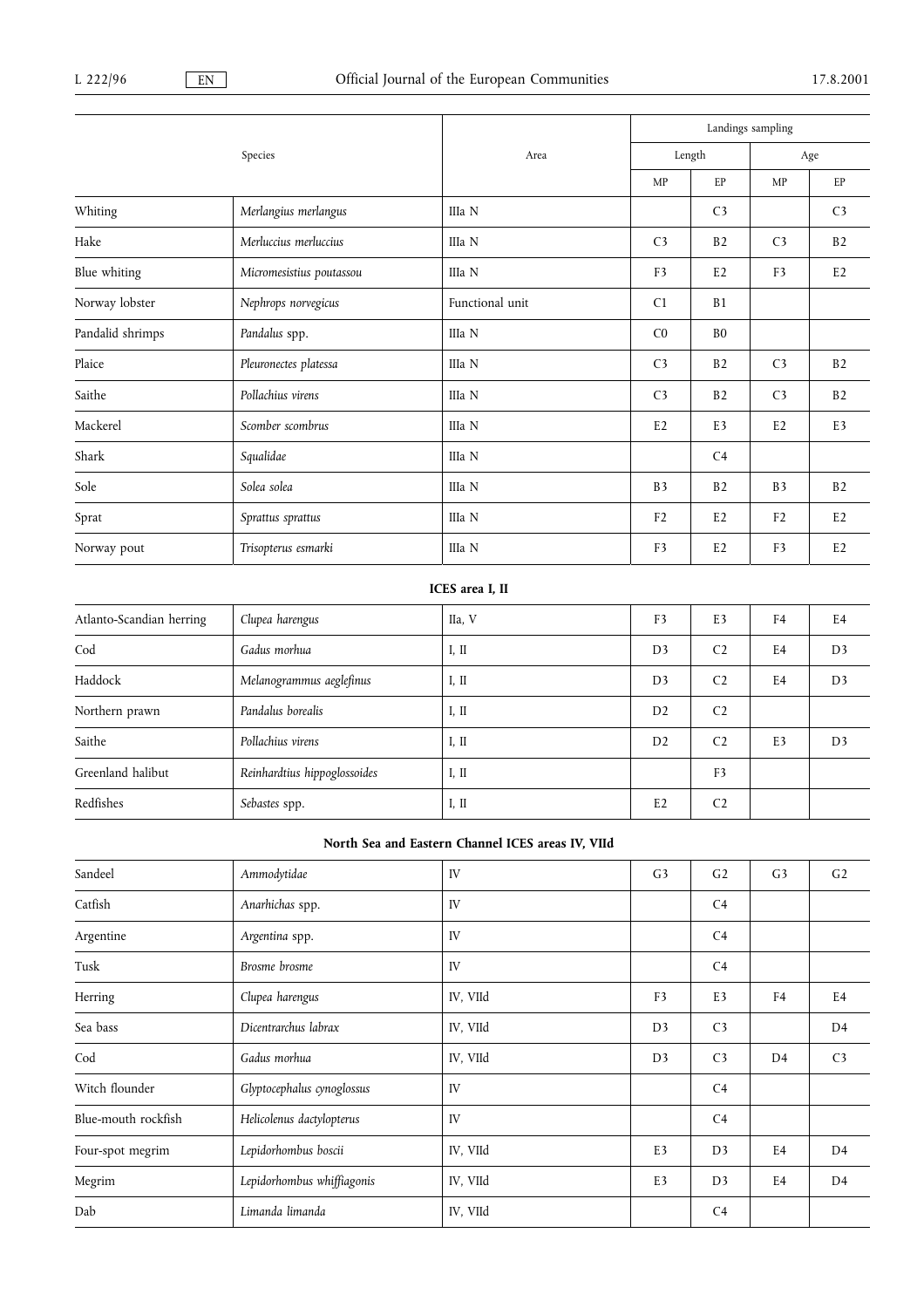|                                     |                              |            | Landings sampling |                |                |                |
|-------------------------------------|------------------------------|------------|-------------------|----------------|----------------|----------------|
|                                     | Species                      | Area       | Length            |                | Age            |                |
|                                     |                              |            | MP                | $\rm EP$       | MP             | EP             |
| Black-bellied angler                | Lophius budegassa            | IV, VIId   | D <sub>4</sub>    | C <sub>4</sub> | D <sub>4</sub> | C <sub>4</sub> |
| Anglerfish                          | Lophius piscatorius          | IV, VIId   | D <sub>4</sub>    | C4             | D <sub>4</sub> | C <sub>4</sub> |
| Roughhead grenadier                 | Macrourus berglax            | IV         |                   | C <sub>4</sub> |                |                |
| Haddock                             | Melanogrammus aeglefinus     | IV, VIId   | D <sub>3</sub>    | C <sub>3</sub> | D <sub>4</sub> | C <sub>3</sub> |
| Whiting                             | Merlangius merlangus         | IV, VIId   | D <sub>3</sub>    | E <sub>4</sub> | D <sub>4</sub> | C <sub>3</sub> |
| Hake                                | Merluccius merluccius        | IV, VIId   |                   | C <sub>4</sub> |                |                |
| Blue whiting                        | Micromesistius poutassou     | IV, VIId   | F3                | F <sub>2</sub> | F3             | F <sub>2</sub> |
| Lemon sole                          | Microstomus kitt             | IV, VIId   | D <sub>4</sub>    | C4             | D <sub>4</sub> | C <sub>4</sub> |
| Blue ling                           | Molva dypterygia             | IV         |                   | C <sub>4</sub> |                |                |
| Ling                                | Molva molva                  | IV         |                   | C <sub>4</sub> |                |                |
| Mullet                              | Mullus barbatus              | IV, VIId   | D <sub>3</sub>    | C <sub>3</sub> |                | E3             |
| Red mullet                          | Mullus surmuletus            | IV, VIId   | D <sub>3</sub>    | C <sub>3</sub> |                | E3             |
| Norway lobster (functional<br>unit) | Nephrops norvegicus          | IV         | B <sub>0</sub>    | A <sub>0</sub> |                |                |
| Northern prawn                      | Pandalus borealis            | IV         | E <sub>2</sub>    | D1             |                |                |
| Scallop                             | Pecten spp.                  | VIId       | D <sub>3</sub>    | C <sub>3</sub> |                |                |
| Forkbeard                           | Phycis phycis                | ${\rm IV}$ |                   | C <sub>4</sub> |                |                |
| Plaice                              | Pleuronectes platessa        | IV         | E3                | D3             | E4             | D <sub>3</sub> |
| Plaice                              | Pleuronectes platessa        | VIId       | C1                | C <sub>0</sub> | C <sub>3</sub> | C <sub>2</sub> |
| Saithe                              | Pollachius virens            | IV, VIId   | D <sub>3</sub>    | C <sub>3</sub> | D <sub>4</sub> | C <sub>3</sub> |
| Turbot                              | Psetta maxima                | IV, VIId   | $\mathbf{D4}$     | $\mathsf{C}4$  | D <sub>4</sub> | C <sub>4</sub> |
| Thornback ray                       | Raja clavata                 | IV, VIId   | E4                | E <sub>3</sub> |                |                |
| Starry ray                          | Raja radiata                 | IV, VIId   | E4                | E3             |                |                |
| Cuckoo ray                          | Raja naevus                  | IV, VIId   | $\rm E4$          | E3             |                |                |
| Spotted ray                         | Raja montagui                | IV, VIId   | E4                | E3             |                |                |
| Other rays and skates               | Rajidae                      | IV, VIId   | E4                | E3             |                |                |
| Greenland halibut                   | Reinhardtius hippoglossoides | ${\rm IV}$ |                   | C4             |                |                |
| Salmon                              | Salmo salar                  | VI         |                   | C4             |                |                |
| Mackerel                            | Scomber scombrus             | IV, VIId   | F3                | E3             | F4             | E4             |
| Brill                               | Scophthalmus rhombus         | IV, VIId   | D4                | C <sub>4</sub> | D4             | $\mathsf{C}4$  |
| Redfish                             | Sebastes spp.                | IV         |                   | C4             |                |                |
| Deep water shark                    | Selachii                     | IV         |                   | C <sub>4</sub> |                |                |
| Small shark                         | Selachii                     | IV, VIId   |                   | C4             |                |                |
| Sole                                | Solea solea                  | ${\rm IV}$ | D <sub>3</sub>    | $\mathsf{C}3$  | D <sub>4</sub> | $\mathsf{C}3$  |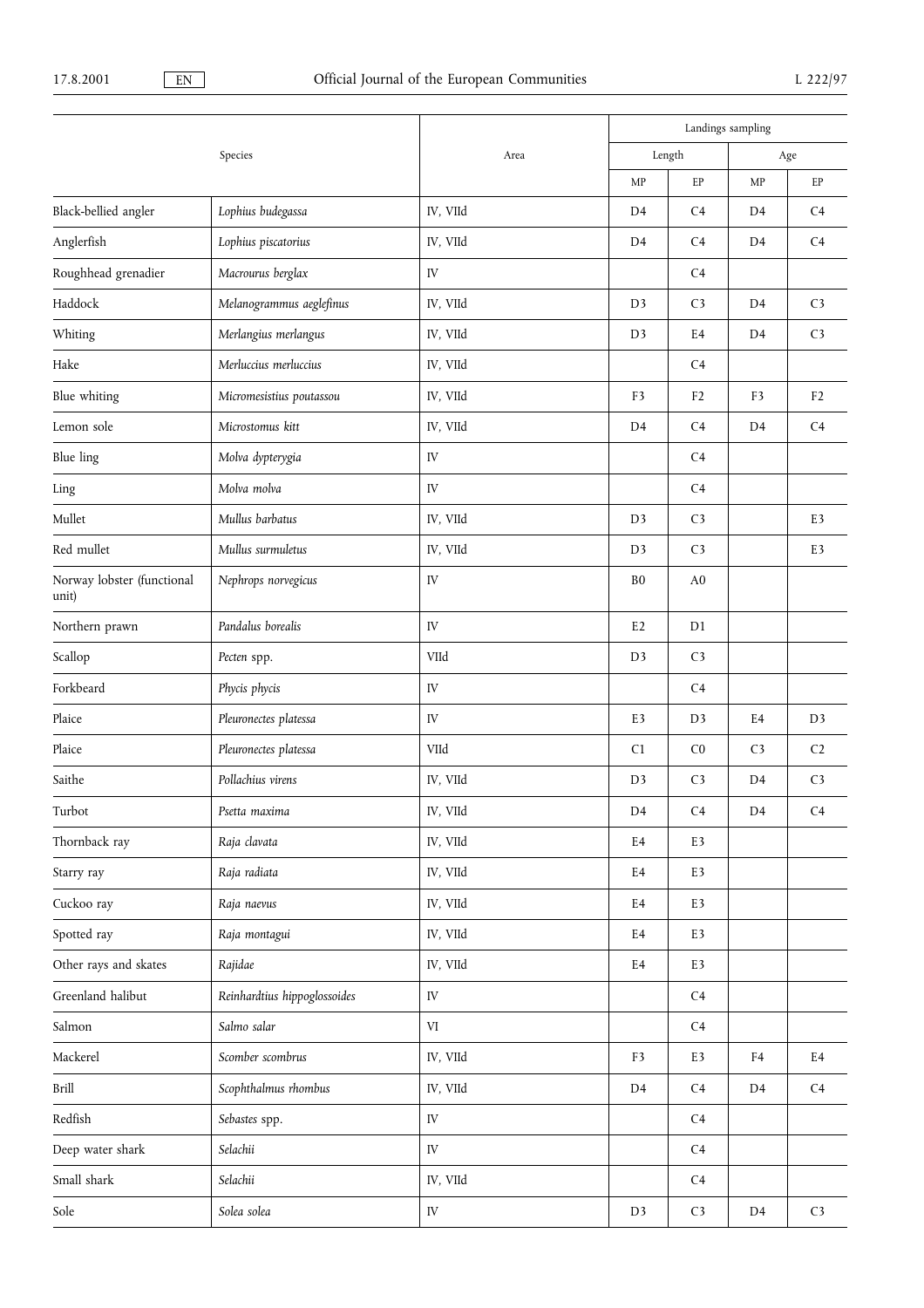|                |                     |          | Landings sampling |                |                |                |
|----------------|---------------------|----------|-------------------|----------------|----------------|----------------|
|                | Species             | Area     | Length            |                | Age            |                |
|                |                     |          | MP                | EP             | <b>MP</b>      | EP             |
| Sole           | Solea solea         | VIId     | C <sub>1</sub>    | C <sub>0</sub> | C <sub>3</sub> | C <sub>2</sub> |
| Sprat          | Sprattus sprattus   | IV, VIId | G <sub>3</sub>    | G <sub>2</sub> | G <sub>3</sub> | G <sub>2</sub> |
| Spurdog        | Squalus acanthias   | IV, VIId |                   | C <sub>4</sub> |                |                |
| Horse mackerel | Trachurus spp.      | IV, VIId | F <sub>2</sub>    | E2             | F <sub>4</sub> | E <sub>4</sub> |
| Norway pout    | Trisopterus esmarki | IV       | G <sub>3</sub>    | G <sub>2</sub> | G <sub>3</sub> | G <sub>2</sub> |

# NE Atlantic and Western Channel ICES areas II, V, VI, VII (excluding d) VIII, IX, X, XII, XIV

| Scabbardfish        | Aphanopus spp.             | All areas (excluding IXa, X)                    |                | F3             |                |                |
|---------------------|----------------------------|-------------------------------------------------|----------------|----------------|----------------|----------------|
| Scabbardfish        | Aphanopus spp.             | IXa, X                                          | B2             | B1             | B <sub>4</sub> | B <sub>3</sub> |
| Argentine           | Argentina spp.             | All areas                                       |                | F4             |                |                |
| Meagre              | Argyrosoma regius          | All areas                                       |                | F3             |                |                |
| Alfonsinos          | Beryx spp.                 | $\mathbf X$                                     | A <sub>3</sub> | A2             | A4             | A <sub>3</sub> |
| Alfonsinos          | Beryx spp.                 | All areas (excluding X)                         |                | F3             |                |                |
| Whelk               | Busycon spp.               | All areas                                       |                | F <sub>3</sub> |                |                |
| Edible crab         | Cancer pagurus             | All areas                                       | D <sub>3</sub> | C <sub>3</sub> |                |                |
| Herring             | Clupea harengus            | VIa, VIIa, b, c, j                              | F <sub>3</sub> | F <sub>4</sub> | F <sub>4</sub> | D <sub>3</sub> |
| Conger              | Conger conger              | All areas (excluding X)                         |                | F3             |                | F <sub>4</sub> |
| Conger              | Conger conger              | X                                               | B <sub>4</sub> | B <sub>3</sub> | B <sub>4</sub> | B <sub>3</sub> |
| Roundnose grenadier | Coryphaenoides rupestris   | All areas                                       | F3             | D <sub>2</sub> | C <sub>2</sub> |                |
| Sea bass            | Dicentrarchus labrax       | All areas (excluding IXa)                       | D <sub>3</sub> | C <sub>3</sub> | E <sub>4</sub> | D <sub>4</sub> |
| Sea bass            | Dicentrarchus labrax       | IXa                                             |                | F3             |                | F <sub>4</sub> |
| Anchovy             | Engraulis encrasicolus     | IXa, only Cadiz                                 | B3             | E <sub>2</sub> | F3             | F <sub>2</sub> |
| Anchovy             | Engraulis encrasicolus     | <b>VIII</b>                                     | D <sub>3</sub> | C <sub>2</sub> | E4             | D <sub>2</sub> |
| Cod                 | Gadus morhua               | VIa, VIb, VIIa, VIIb-k, VIII, XII,<br>XIV       | D <sub>3</sub> | B <sub>2</sub> | E4             | D2             |
| Witch               | Glyptocephalus cynoglossus | VI, VII                                         |                | F <sub>3</sub> | F <sub>4</sub> |                |
| Bluemouth rockfish  | Helicolenus dactylopterus  | IXa, X                                          | B <sub>3</sub> | B <sub>2</sub> | B4             | A4             |
| Bluemouth rockfish  | Helicolenus dactylopterus  | All areas (excluding IXa, X)                    |                | F3             |                | F <sub>2</sub> |
| Lobster             | Homarus gammarus           | All areas                                       | F <sub>3</sub> | F <sub>2</sub> |                |                |
| Orange roughy       | Hoplostethus atlanticus    | All areas                                       | F3             | E3             |                |                |
| Four-spot megrim    | Lepidorhombus boscii       | Vb, VI, IX, XII, XIV, VII, VIIIa, b,<br>c, d, e | C <sub>3</sub> | B <sub>2</sub> | E3             | D <sub>2</sub> |
| Megrim              | Lepidorhombus whiffiagonis | Vb, VI, XII, IX, XIV, VII,<br>VIIIa, b, c, d, e | C <sub>3</sub> | B2             | E3             | D2             |
| Common squid        | Loligo vulgaris            | All areas (excluding VIIIc, IXa)                |                | F3             |                |                |
| Common squid        | Loligo vulgaris            | VIIIc, IXa                                      | $\rm B1$       | B2             |                |                |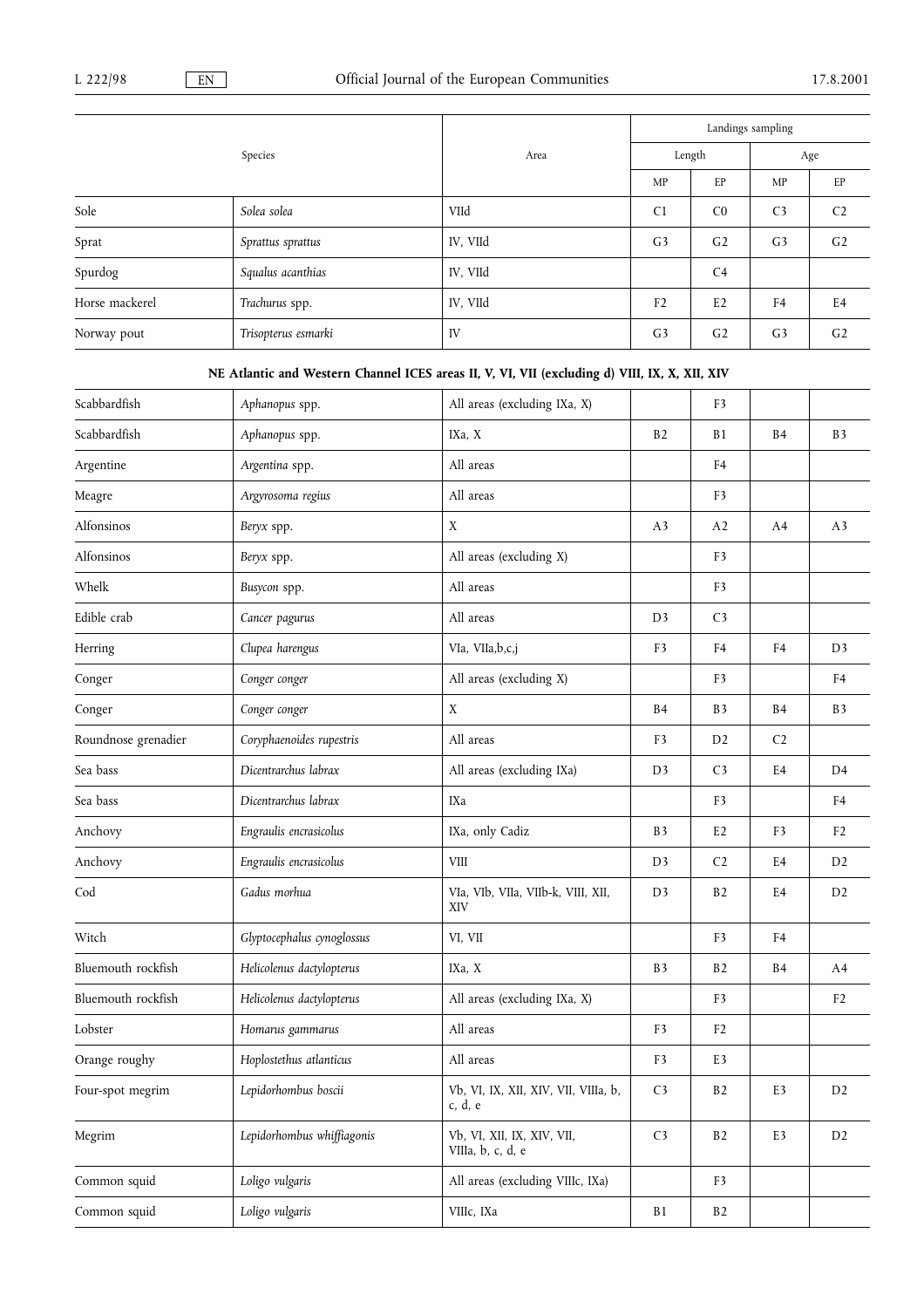|                                     |                                                  |                                                | Landings sampling |                |                |                   |  |
|-------------------------------------|--------------------------------------------------|------------------------------------------------|-------------------|----------------|----------------|-------------------|--|
|                                     | Species                                          | Area                                           | Length            |                |                | Age               |  |
|                                     |                                                  |                                                | MP                | EP             | MP             | EP                |  |
| Black-bellied angler                | Lophius budegassa                                | Vb, VI, XII, XIV, VII, VIIIa, b, d, e          | C <sub>3</sub>    | B2             | D4             | C <sub>3</sub>    |  |
| Black-bellied angler                | Lophius budegassa                                | VIIIc, IX, X                                   | B <sub>3</sub>    | C <sub>2</sub> | E3             | D2                |  |
| Anglerfish                          | Lophius piscatorious                             | Vb, VI, XII, XIV, VII, VIIIa, b, d, e          | C <sub>3</sub>    | B2             | D4             | C <sub>3</sub>    |  |
| Anglerfish                          | Lophius piscatorious                             | VIIIc, IX, X                                   | B <sub>3</sub>    | C <sub>2</sub> | E3             | D2                |  |
| Capelin                             | Mallotus villosus                                | XIV                                            |                   |                |                |                   |  |
| Haddock                             | Melanogrammus aeglefinus                         | Vb, VI, XII, XIV                               | F <sub>4</sub>    | E <sub>4</sub> | F <sub>4</sub> | E4                |  |
| Haddock                             | Melanogrammus aeglefinus                         | VIa, VIb, VIIa, VII, VIII, XII, XIV            | D <sub>3</sub>    | E4             | E3             | D <sub>2</sub>    |  |
| Whiting                             | Merlangius merlangus                             | IX                                             | F <sub>3</sub>    | E3             | F4             | E4                |  |
| Whiting                             | Merlangius merlangus                             | Vb, VI, XII, XIV, VIIa, VIIb-k,<br><b>VIII</b> | C <sub>3</sub>    | B2             | E3             | D <sub>2</sub>    |  |
| Hake                                | Merluccius merluccius                            | IIIa, IV, VI, VII, VIIIa, b, VIIIc,<br>IXa     | C <sub>3</sub>    | B2             | E3             | D2                |  |
| Wedge sole                          | Microchirus variegatus                           | All areas                                      |                   | F <sub>3</sub> |                |                   |  |
| Blue whiting                        | Micromesistius poutassou                         | I-IX, XII, XIV                                 | F3                | E3             | ${\rm F4}$     | E4                |  |
| Lemon sole                          | Microstomus kitt                                 | All areas                                      |                   | F <sub>3</sub> |                |                   |  |
| Blue ling                           | Molva dypterygia                                 | All areas (excluding X)                        |                   | F3             |                | F <sub>4</sub>    |  |
| Blue ling                           | Molva dypterygia                                 | X                                              | A <sub>4</sub>    | A <sub>3</sub> | A4             | A <sub>3</sub>    |  |
| Ling                                | Molva molva                                      | All areas                                      |                   | F <sub>3</sub> |                | F <sub>4</sub>    |  |
| Red mullet                          | Mullus surmuletus                                | All areas                                      | F <sub>3</sub>    | E3             |                |                   |  |
| Norway lobster (functional<br>unit) | Nephrops norvegicus                              | VI                                             | B <sub>0</sub>    | A <sub>0</sub> |                |                   |  |
| Norway lobster (functional<br>unit) | Nephrops norvegicus                              | VII                                            | <b>B1</b>         | A1             |                |                   |  |
| Norway lobster (functional<br>unit) | Nephrops norvegicus                              | VIII, IX                                       | A1                | A <sub>0</sub> |                |                   |  |
| Common octopus                      | Octopus vulgaris                                 | All areas (excluding VIIIc, IXa)               | F3                | F <sub>2</sub> |                |                   |  |
| Common octopus                      | Octopus vulgaris                                 | VIIIc, IXa                                     | B <sub>3</sub>    | B2             |                |                   |  |
| Pandalid shrimp                     | Pandalus spp.                                    | All areas (excluding VIIIc, IX)                |                   | F3             |                |                   |  |
| Shrimp                              | Parapenaeus longirostris, Aristeus<br>antennatus | VIIIc, IXa                                     | <b>B1</b>         | A1             |                |                   |  |
| Common scallop                      | Pecten maximus                                   | VIId                                           | D <sub>3</sub>    | C <sub>3</sub> |                |                   |  |
| Forkbeard                           | Phycis phycis                                    | $\mathbf X$                                    | B <sub>3</sub>    | B2             | B <sub>4</sub> | $\, {\bf B} \, 3$ |  |
| Forkbeard                           | Phycis phycis                                    | All areas (excluding X)                        |                   | F <sub>3</sub> |                |                   |  |
| Plaice                              | Pleuronectes platessa                            | VIIa, VIIe-g                                   | B1                | B <sub>0</sub> | B3             | B2                |  |
| Plaice                              | Pleuronectes platessa                            | VIIb, c, VIIh, j, k, VIII, IX, X               |                   | F3             |                | F4                |  |
| Pollack                             | Pollachius pollachius                            | All areas                                      |                   | F <sub>3</sub> |                | F <sub>4</sub>    |  |
| Saithe                              | Pollachius virens                                | Vb, VI, XII, XIV                               | C <sub>3</sub>    | B <sub>2</sub> | E3             | D <sub>2</sub>    |  |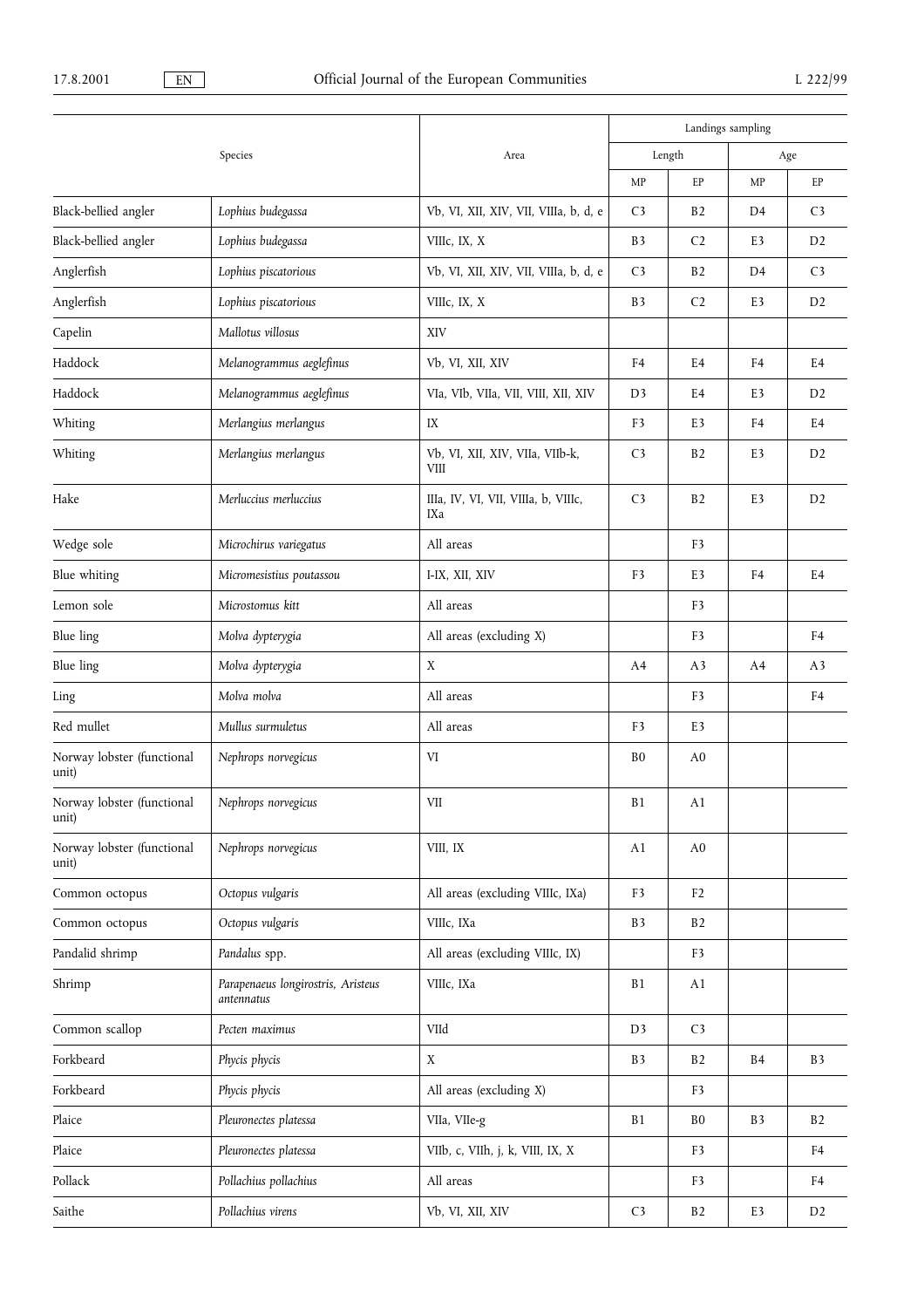|                                 |                              |                                                              | Landings sampling |                |                |                |
|---------------------------------|------------------------------|--------------------------------------------------------------|-------------------|----------------|----------------|----------------|
|                                 | Species                      | Area                                                         | Length            |                | Age            |                |
|                                 |                              |                                                              | MP                | EP             | MP             | EP             |
| Saithe                          | Pollachius virens            | VII, VIII                                                    | F <sub>3</sub>    | E3             | F4             | E4             |
| Wreckfish                       | Polyprion americanus         | X                                                            | A4                | A <sub>3</sub> |                |                |
| Blond ray                       | Raja brachyura               | All areas                                                    | F <sub>3</sub>    | F4             |                |                |
| Thornback ray                   | Raja clavata                 | All areas                                                    | F3                | F4             |                |                |
| Spotted ray                     | Raja montagui                | All areas                                                    | F3                | F4             |                |                |
| Cuckoo ray                      | Raja naevus                  | All areas                                                    | D <sub>3</sub>    | E4             |                |                |
| Other rays and skates           | Rajidae                      | All areas                                                    | F3                | F4             |                |                |
| Greenland halibut               | Reinhardtius hippoglossoides | Va, XII, XIV                                                 | F <sub>3</sub>    |                |                | F <sub>4</sub> |
| Salmon                          | Salmo salar                  | All areas                                                    |                   | F3             |                |                |
| Sardine                         | Sardina pilchardus           | VIII, IX                                                     | C <sub>2</sub>    | C <sub>3</sub> | E3             | D <sub>4</sub> |
| Spanish mackerel                | Scomber japonicus            | VIII, IX                                                     | D3                | C <sub>3</sub> | F <sub>4</sub> |                |
| Mackerel                        | Scomber scombrus             | II, IIIa, IV, V, VI, VII, VIII, IX<br>(excluding VIIIc, IXa) | F3                | E3             | F4             | E <sub>4</sub> |
| Mackerel                        | Scomber scombrus             | VIIIc, IXa                                                   | D4                | C <sub>3</sub> | D <sub>4</sub> | C <sub>3</sub> |
| Redfish                         | Sebastes spp.                | Va, XII, XIV                                                 | C <sub>2</sub>    | B <sub>2</sub> | E3             | D <sub>2</sub> |
| Cuttlefish                      | Sepia officinalis            | All areas (excluding VIIc, IXa)                              |                   | F3             |                |                |
| Cuttlefish                      | Sepia officinalis            | VIIc, IXa                                                    | B <sub>3</sub>    | B <sub>2</sub> |                |                |
| Sole                            | Solea solea                  | VIIe                                                         | C <sub>3</sub>    | B <sub>2</sub> | D4             | D2             |
| Sole                            | Solea solea                  | VIIa / VIIf, g                                               | <b>B1</b>         | B <sub>0</sub> | B <sub>3</sub> | B <sub>2</sub> |
| Sole                            | Solea solea                  | VIIIa, b                                                     | <b>B1</b>         | B <sub>0</sub> | C <sub>3</sub> | C <sub>2</sub> |
| Sole                            | Solea solea                  | VIIb, c, VIIh, j, k, IXa                                     | F <sub>3</sub>    | E3             | F4             | E4             |
| Razor clam                      | Solen spp.                   | All areas                                                    |                   | F3             |                |                |
| Sea bream                       | Sparidae                     | All areas (excluding VIIIc, IXa, X)                          |                   | F3             |                |                |
| Sea bream                       | Sparidae                     | VIIIc, IXa, X                                                | B <sub>3</sub>    | B <sub>2</sub> | B <sub>4</sub> | <b>B3</b>      |
| Spurdog                         | Squalus acanthias            | All areas                                                    |                   | F3             |                |                |
| Mediterranean horse<br>mackerel | Trachurus mediterraneus      | VIII, IX                                                     |                   | F <sub>3</sub> |                | F4             |
| Blue jack mackerel              | Trachurus picturatus         | X                                                            | B <sub>3</sub>    | B <sub>3</sub> | C4             | <b>B3</b>      |
| Horse mackerel                  | Trachurus trachurus          | IIa, IVa, V, VI, VII, VIII, IX<br>(excluding VIIIc, IXa)     | F <sub>3</sub>    | E3             | F4             | E4             |
| Horse mackerel                  | Trachurus trachurus          | VIIIc, IXa                                                   | D <sub>3</sub>    | D <sub>2</sub> | E <sub>2</sub> | E4             |
| Pouting                         | Trisopterus spp.             | All areas (excluding VIIIc, IXa)                             |                   | F3             |                |                |
| Pouting                         | Trisopterus luscus           | VIIIc, IXa                                                   | <b>B4</b>         | <b>B3</b>      | B <sub>4</sub> | B <sub>3</sub> |
| Other deepwater species         | Other deepwater species      | All areas                                                    |                   | F3             |                |                |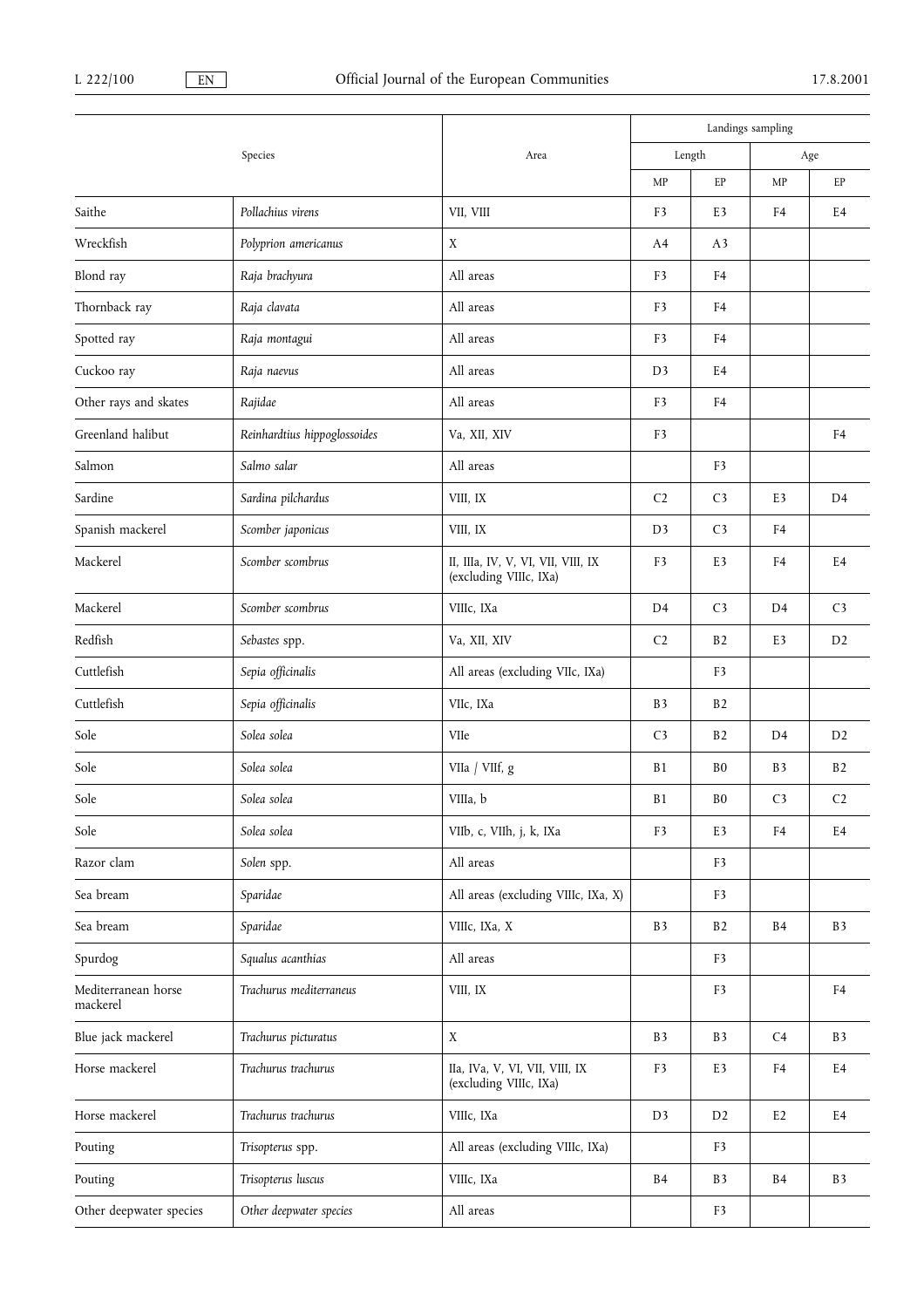|                                 |                          | Area                         | Landings sampling |                |                |                |  |  |  |
|---------------------------------|--------------------------|------------------------------|-------------------|----------------|----------------|----------------|--|--|--|
|                                 | Species                  |                              | Length            |                |                | Age            |  |  |  |
|                                 |                          |                              | MP                | EP             | MP             | EP             |  |  |  |
| Mediterranean                   |                          |                              |                   |                |                |                |  |  |  |
| Blue-and-red shrimp             | Aristeus antennatus      | 1.1, 1.3, 2.2, 3.1           | B <sub>3</sub>    | A2             |                |                |  |  |  |
| Giant red shrimp                | Aristeomorpha foliacea   | 1.1, 1.3, 2.2, 3.1           | B <sub>3</sub>    | A2             |                |                |  |  |  |
| Bogue                           | Boops boops              | 3,1                          | E3                | D <sub>3</sub> | E4             | E3             |  |  |  |
| Sea bass                        | Dicentrarchus labrax     | 1,2                          | E3                | D <sub>3</sub> |                |                |  |  |  |
| Curled octopus                  | Eledone cirrosa          | 1.1, 1.3, 2.1, 2.2, 3.1      | E4                | D <sub>4</sub> |                |                |  |  |  |
| White octopus                   | Eledone moschata         | 1.1, 1.3, 2.1, 2.2, 3.1      | E4                | D <sub>4</sub> |                |                |  |  |  |
| Anchovy                         | Engraulis encrasicolus   | 1.1, 1.2, 1.3, 2.1, 2.2, 3.1 | D3                | C <sub>2</sub> | E4             | D <sub>3</sub> |  |  |  |
| Grey gurnard                    | Eutrigla gurnardus       | 1.3, 2.2, 3.1                | D <sub>3</sub>    | C <sub>3</sub> |                |                |  |  |  |
| Billfish                        | Istiophoridae            | All areas                    | D <sub>2</sub>    | B2             |                |                |  |  |  |
| Common squid                    | Loligo vulgaris          | 1.3, 2.2, 3.1                | D <sub>3</sub>    | C <sub>3</sub> |                |                |  |  |  |
| Black-bellied angler            | Lophius budegassa        | 1.1, 1.3, 2.2, 3.1           | C <sub>2</sub>    | B <sub>2</sub> | D <sub>4</sub> | C <sub>3</sub> |  |  |  |
| Anglerfish                      | Lophius piscatorius      | 1.1, 1.3, 2.2, 3.1           | C <sub>2</sub>    | B <sub>2</sub> | D <sub>4</sub> | C <sub>3</sub> |  |  |  |
| Hake                            | Merluccius merluccius    | 1.1, 1.2, 1.3, 2.1, 2.2, 3.1 | C <sub>3</sub>    | B <sub>2</sub> | D <sub>4</sub> | C <sub>3</sub> |  |  |  |
| Blue whiting                    | Micromesistius poutassou | 1.1, 3.1                     |                   | D <sub>3</sub> |                |                |  |  |  |
| Mullet                          | Mullus barbatus          | 1.1, 1.2, 1.3, 2.1, 2.2, 3.1 | C <sub>3</sub>    | B <sub>2</sub> | D <sub>4</sub> | C <sub>3</sub> |  |  |  |
| Red mullet                      | Mullus surmuletus        | 1.1, 1.2, 1.3, 2.1, 2.2, 3.1 | C <sub>3</sub>    | B2             | D <sub>4</sub> | C <sub>3</sub> |  |  |  |
| Norway lobster                  | Nephrops norvegicus      | 1.3, 2.1, 2.2, 3.1           | B <sub>3</sub>    | A2             |                |                |  |  |  |
| Pandora                         | Pagellus erythrinus      | 1.1, 1.2, 2.1, 2.2, 3.1      | D <sub>3</sub>    | C <sub>3</sub> | E4             | E3             |  |  |  |
| Deepwater rose shrimp           | Parapenaeus longirostris | 1.1, 1.3, 2.2, 3.1           | C <sub>3</sub>    | B2             |                |                |  |  |  |
| Caramote prawn                  | Penaeus kerathurus       | 1.3, 2, 3.1                  | E3                | D <sub>3</sub> |                |                |  |  |  |
| Picarel                         | Spicara maris            | 1.3, 2.2, 3.1                | E3                | D <sub>3</sub> |                |                |  |  |  |
| Thornback ray                   | Raja clavata             | 1.3, 2.1, 2.2, 3.1           | D <sub>3</sub>    | C <sub>3</sub> |                |                |  |  |  |
| Mediteranean ray                | Raja miraletus           | 1.3, 2.1, 2.2, 3.1           | D <sub>3</sub>    | C <sub>3</sub> |                |                |  |  |  |
| Atlantic bonito                 | Sarda sarda              | All areas                    | E4                | B2             |                |                |  |  |  |
| Sardine                         | Sardina pilchardus       | 1.1, 1.2, 1.3, 2.1, 2.2, 3.1 | D <sub>3</sub>    | C <sub>2</sub> | E4             | D <sub>3</sub> |  |  |  |
| Mackerel                        | Scomber scombrus         | 1.3, 2.2, 3.1                | E4                | D <sub>4</sub> | E4             | E3             |  |  |  |
| Sharks                          | Selachii                 | All areas                    | D <sub>2</sub>    | C <sub>2</sub> |                |                |  |  |  |
| Cuttlefish                      | Sepia officinalis        | 1.3, 2.1, 3.1                | E3                | D <sub>2</sub> |                |                |  |  |  |
| Sole                            | Solea vulgaris           | 1.2, 2.1, 3.1                | E3                | D <sub>3</sub> |                |                |  |  |  |
| Gilthead sea bream              | Sparus aurata            | 1.2, 3.1                     | E3                | D <sub>3</sub> |                |                |  |  |  |
| Mediterranean horse<br>mackerel | Trachurus mediterraneus  | 1.1, 1.3, 3.1                | E3                | D <sub>3</sub> | E4             | E3             |  |  |  |
| Albacore                        | Thunnus alalunga         | All areas                    | C <sub>2</sub>    | B2             |                |                |  |  |  |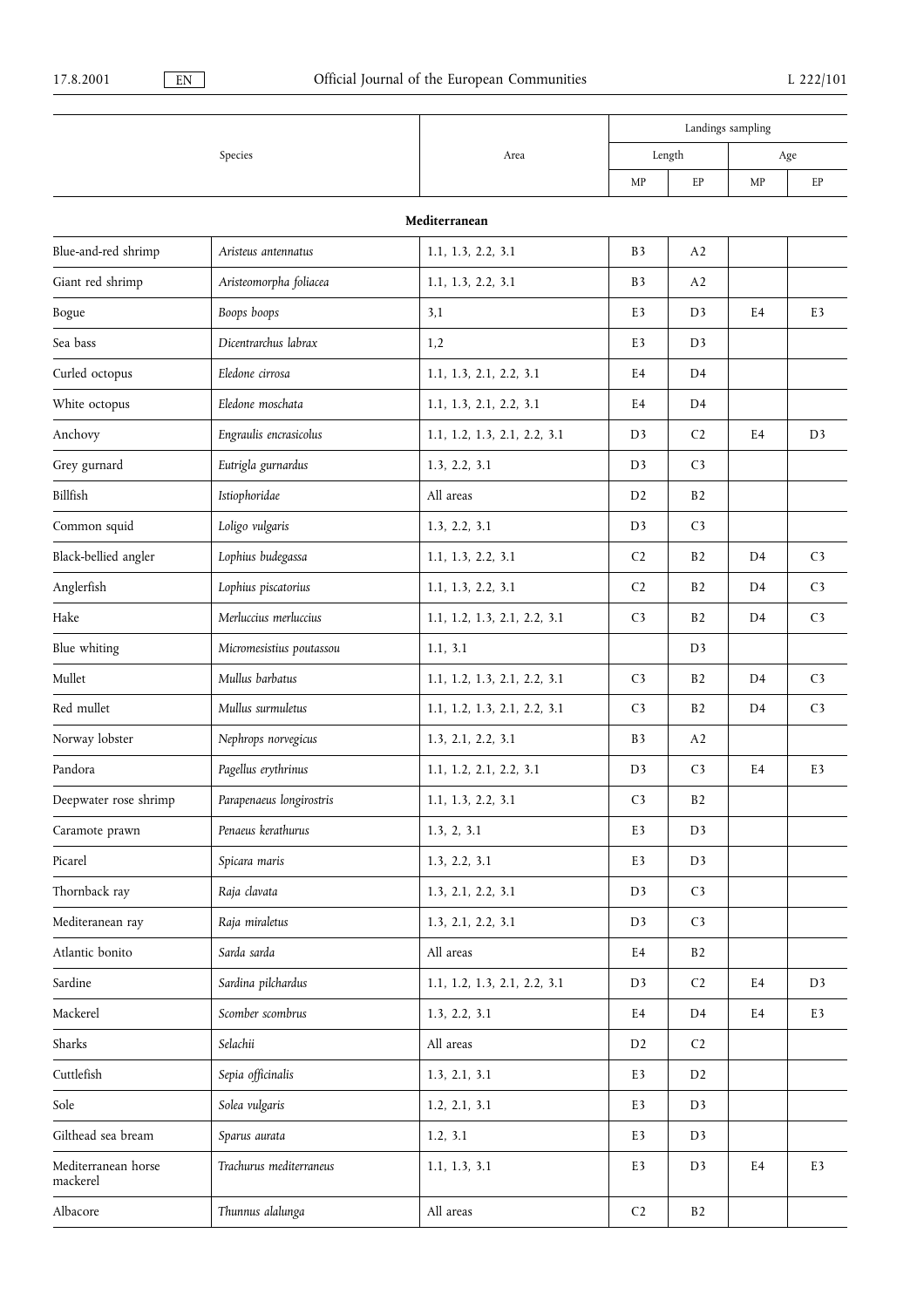|                          |                              |                 |                | Landings sampling |                |                |  |
|--------------------------|------------------------------|-----------------|----------------|-------------------|----------------|----------------|--|
|                          | Species                      | Area            |                | ${\rm Length}$    | Age            |                |  |
|                          |                              |                 | MP             | EP                | MP             | EP             |  |
| Bluefin tuna             | Thunnus thynnus              | All areas       | C <sub>2</sub> | B <sub>2</sub>    |                |                |  |
| Horse mackerel           | Trachurus trachurus          | 1.1, 1.3, 3.1   | E3             | D <sub>3</sub>    | E4             | E3             |  |
| Tub gurnard              | Trigla lucerna               | 1.3, 2.2, 3.1   | D <sub>3</sub> | C <sub>3</sub>    |                |                |  |
| Clam                     | Veneridae                    | 2.1, 2.2        |                | F <sub>3</sub>    |                |                |  |
| Swordfish                | Xiphias gladius              | All areas       | C <sub>2</sub> | B2                |                |                |  |
|                          |                              | NAFO areas      |                |                   |                |                |  |
| $\operatorname{Cod}$     | Gadus morhua                 | 2J3KL           | A2             | A1                | E3             | D <sub>3</sub> |  |
| Cod                      | Gadus morhua                 | 3M              | A2             | A1                | E3             | D <sub>3</sub> |  |
| Cod                      | Gadus morhua                 | 3NO             | A2             | A1                | E3             | D <sub>3</sub> |  |
| $\operatorname{Cod}$     | Gadus morhua                 | 3Ps             | F4             | E <sub>4</sub>    | F <sub>4</sub> | E <sub>4</sub> |  |
| Witch flounder           | Glyptocephalus cynoglossus   | 3NO             | A2             | A1                |                |                |  |
| American plaice          | Hippoglossoides platessoides | 3LNO            | A2             | A1                | E3             | D <sub>3</sub> |  |
| American plaice          | Hippoglossoides platessoides | 3M              | A2             | A1                | E3             | D <sub>3</sub> |  |
| Yellowtail flounder      | Limanda ferruginea           | 3LNO            | A2             | A1                |                |                |  |
| Grenadier                | Macrouridae                  | $SA$ 2 + 3      | A2             | A1                | E3             | D <sub>3</sub> |  |
| Pandalid shrimp          | Pandalus spp.                | 3M              | D <sub>2</sub> | C <sub>2</sub>    |                |                |  |
| Pandalid shrimp          | Pandalus spp.                | 3LN             |                | F <sub>3</sub>    |                |                |  |
| Skate                    | Raja spp.                    | SA <sub>3</sub> | D <sub>2</sub> | C <sub>2</sub>    |                |                |  |
| Greenland halibut        | Reinhardtius hippoglossoides | 3KLMNO          | A2             | A1                | E3             | D <sub>3</sub> |  |
| Greenland halibut        | Reinhardtius hippoglossoides | 1D              |                | F <sub>3</sub>    |                | F <sub>3</sub> |  |
| $\operatorname{Redfish}$ | Sebastes spp.                | 3M              | A2             | A1                | F3             | E4             |  |
| Redfish                  | Sebastes spp.                | 3LN             | A2             | A1                |                | E4             |  |
| Redfish                  | Sebastes spp.                | 30 <sup>°</sup> | B2             | $\mathsf{C2}$     |                |                |  |
| $\operatorname{Redfish}$ | Sebastes spp.                | SA <sub>1</sub> |                | F3                |                | F3             |  |

## Highly migratory species, Atlantic, Indian, Pacific Oceans

| Frigate tuna           | Auxis spp.            | E4             | D <sub>2</sub> |  |
|------------------------|-----------------------|----------------|----------------|--|
| Atlantic back skipjack | Euthynnus alleteratus | E <sub>4</sub> | D <sub>2</sub> |  |
| Skipjack tuna          | Katsuwonus pelamis    | C <sub>2</sub> | B <sub>2</sub> |  |
| Billfish               | Istiophoridae         | D <sub>2</sub> | B <sub>2</sub> |  |
| Atlantic bonito        | Sarda sarda           | E <sub>4</sub> | D <sub>2</sub> |  |
| Shark                  | Squalidae             | D <sub>2</sub> | C <sub>2</sub> |  |
| Albacore               | Thunnus alalunga      | C <sub>2</sub> | B <sub>2</sub> |  |
| Yellowfin tuna         | Thunnus albacares     | C <sub>2</sub> | B <sub>2</sub> |  |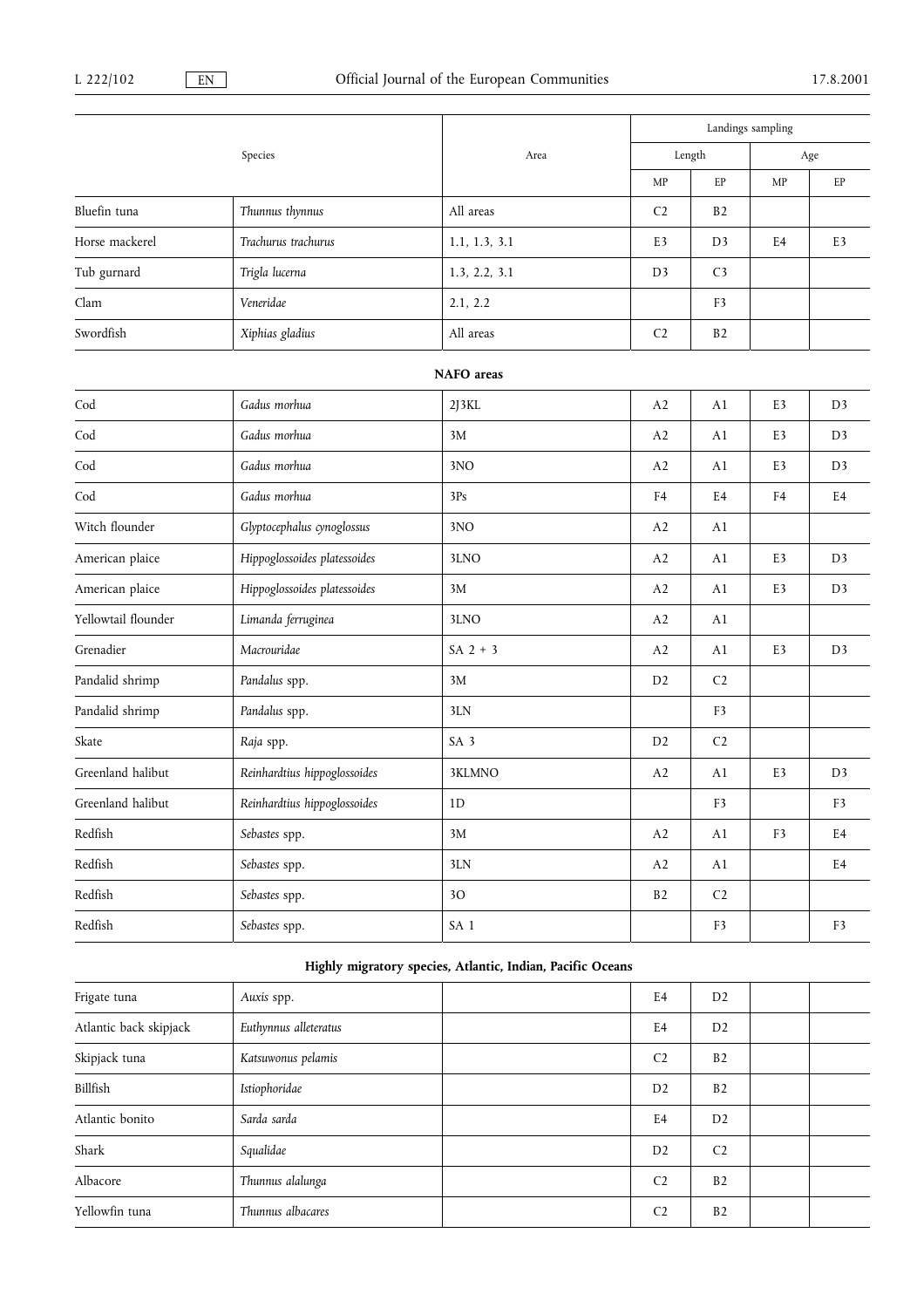|                       |                                  |                         |                |                | Landings sampling |                |
|-----------------------|----------------------------------|-------------------------|----------------|----------------|-------------------|----------------|
|                       | Species                          | Area                    |                | Length         |                   | Age            |
|                       |                                  |                         | MP             | $\rm EP$       | MP                | EP             |
| Bigeye tuna           | Thunnus obesus                   |                         | C <sub>2</sub> | B <sub>2</sub> |                   |                |
| Bluefin tuna          | Thunnus thynnus                  |                         | C <sub>2</sub> | B2             |                   |                |
| Swordfish             | Xiphias gladius                  |                         | C <sub>2</sub> | B <sub>2</sub> |                   |                |
|                       |                                  | <b>CECAF FAO 34</b>     |                |                |                   |                |
| Black scabbardfish    | Aphanopus carbo                  | Madeira                 | D <sub>3</sub> | B <sub>3</sub> |                   |                |
| Anchovy               | Engraulis encrasicolus           |                         | E <sub>3</sub> | D2             |                   |                |
| Silver scabbardfish   | Lepidopus caudatus               | Mauritania              |                | D <sub>2</sub> |                   |                |
| Common squid          | Loligo vulgaris                  | Atlantic CE             | D2             | C <sub>2</sub> |                   |                |
| Hake                  | Merluccius spp.                  | Atlantic CE             | C <sub>2</sub> | B2             |                   | D <sub>3</sub> |
| Common octopus        | Octopus vulgaris                 | Atlantic CE             | C <sub>2</sub> | B <sub>2</sub> |                   |                |
| Deepwater rose shrimp | Parapenaeus longirostris         | Atlantic CE             | C <sub>2</sub> | B <sub>2</sub> |                   |                |
| Southern pink shrimp  | Penaeus notialis                 | Atlantic CE             | C <sub>2</sub> | B <sub>2</sub> |                   |                |
| Sardine               | Sardina pilchardus               | Atlantic CE             | E <sub>3</sub> | D2             |                   | D <sub>3</sub> |
| Bonito                | Sarda sarda                      | Mauritania              | F <sub>2</sub> | D2             |                   |                |
| Round sardinella      | Sardinella aurita                | Mauritania, Atlantic CE | F3             | D <sub>2</sub> |                   |                |
| Short-body sardinella | Sardinella maderensis            | Mauritania, Atlantic CE | F <sub>3</sub> | D2             |                   |                |
| Chub Mackerel         | Scomber japonicus                | Madeira                 | D2             | C <sub>2</sub> |                   |                |
| Chub Mackerel         | Scomber japonicus                | Mauritania              | D2             | C <sub>2</sub> |                   |                |
| Cuttlefish            | Sepia hierredda                  | Atlantic CE             | D2             | B <sub>2</sub> |                   |                |
| Finfish               | Sparidae, Serranidae, Haemulidae | Atlantic CE             |                | D <sub>2</sub> |                   |                |

## WECAF

Horse mackerel Trachurus spp. Madeira Madeira D3 B3 Atlantic horse mackerel Trachurus trachurus Mauritania Mauritania D2

Cunene Horse mackerel Trachurus trecae Mauritania Mauritania de la D2

Scabbardfish Trichiuridae D2

| Red snapper | Lutjanus purpureus | French Guiana ZEE | $\sim$ | B <sub>2</sub> |  |
|-------------|--------------------|-------------------|--------|----------------|--|
| Shrimp      | Penaeus subtilis   | French Guiana ZEE | $\sim$ | B <sub>2</sub> |  |

## CCAMLR FAO 58

| Antarctic icefish   | Champsocephalus gunnari  | Kerguelen FAO 58          |                |    |
|---------------------|--------------------------|---------------------------|----------------|----|
| Antarctic toothfish | Dissostichus eleginoides | Kerguelen FAO 58          |                | D3 |
| Grenadier           | Macrouridae              | Kerguelen, Crozet, FAO 58 | C <sub>2</sub> |    |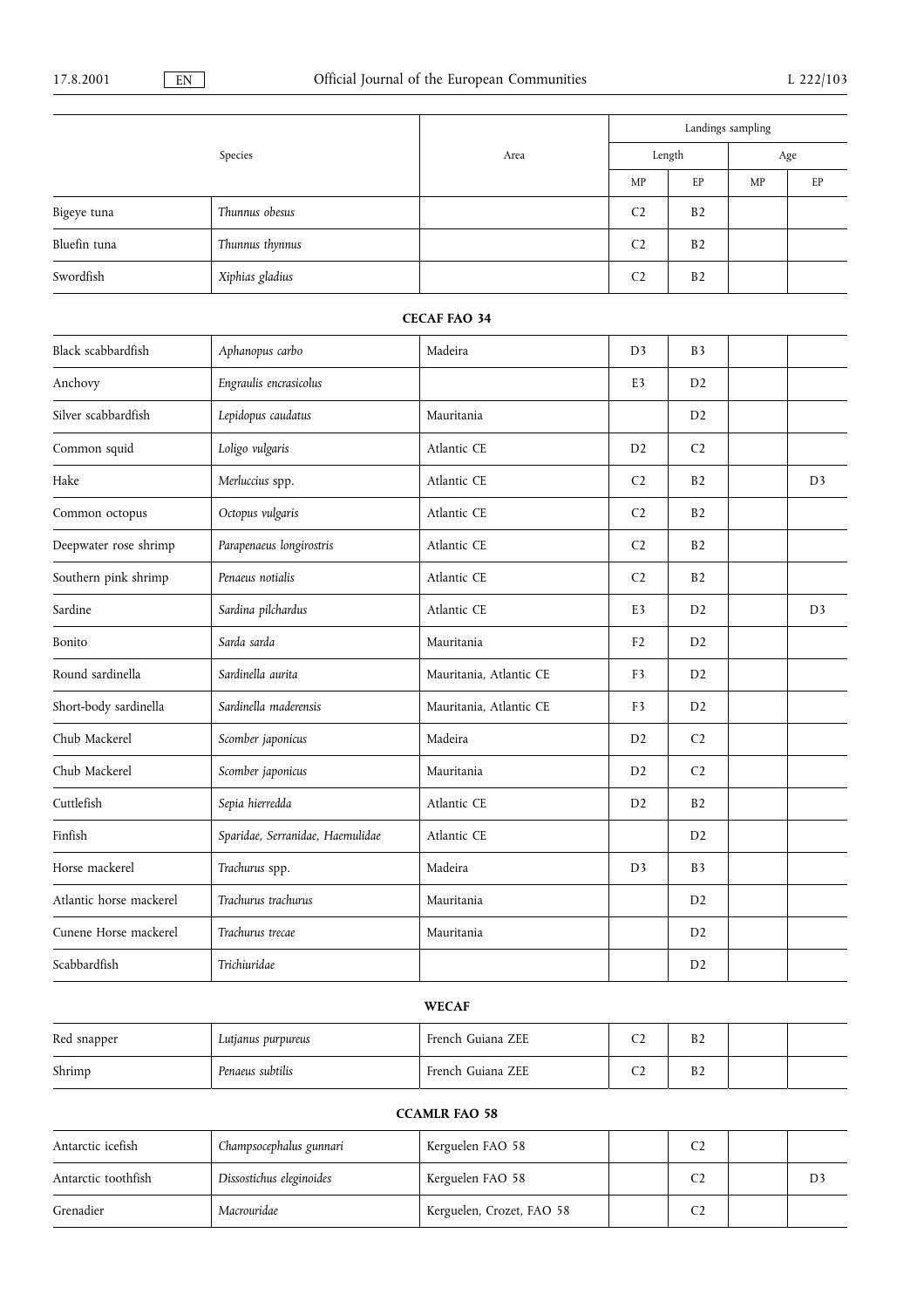|                              |                          |                            | Landings sampling |                |    |                |  |  |
|------------------------------|--------------------------|----------------------------|-------------------|----------------|----|----------------|--|--|
|                              | Species                  | Area                       |                   | Length         |    | Age            |  |  |
|                              |                          |                            | MP                | EP             | MP | EP             |  |  |
| Grey rockcod                 | Notothenia squamifrons   | Kerguelen FAO 58           |                   | C <sub>2</sub> |    |                |  |  |
| Skate                        | Raja spp.                | Kerguelen, Crozet, FAO 58  |                   | C <sub>2</sub> |    |                |  |  |
|                              |                          | South-west Atlantic FAO 41 |                   |                |    |                |  |  |
| Antarctic toothfish          | Dissostichus eleginoides | Argentina/UK               |                   | D <sub>2</sub> |    | D <sub>2</sub> |  |  |
| Cusk-eel                     | Genypterus blacodes      | Argentina/UK               |                   | D <sub>2</sub> |    | D <sub>2</sub> |  |  |
| Argentine short-finned squid | Illex argentinus         | Argentina/UK               |                   | D2             |    | C <sub>2</sub> |  |  |
| Patagonian squid             | Loligo gahi              | Argentina/UK               |                   | D2             |    | C <sub>2</sub> |  |  |
| Grenadier                    | Macrourus spp.           | Argentina/UK               |                   | D <sub>2</sub> |    | D <sub>2</sub> |  |  |
| Patagonian grenadier         | Macruronus magellanicus  | Argentina/UK               |                   | D <sub>2</sub> |    | D <sub>2</sub> |  |  |
| Southern hake                | Merluccius australis     | Argentina/UK               |                   | D <sub>2</sub> |    | D <sub>2</sub> |  |  |
| Argentinean hake             | Merluccius hubbsi        | Argentina/UK               |                   | D2             |    | C <sub>2</sub> |  |  |
| Southern blue-whiting        | Micromesistius australis | Argentina/UK               |                   | D2             |    | D <sub>2</sub> |  |  |
| Rockcod                      | Notothenia               | Argentina/UK               |                   | D2             |    | D <sub>2</sub> |  |  |
| Codling                      | Salilota australis       | Argentina/UK               |                   | D <sub>2</sub> |    | D2             |  |  |

## Angola FAO 47

| Red-striped shrimp    | Aristeus varidens        | Angola | B <sub>2</sub> |  |
|-----------------------|--------------------------|--------|----------------|--|
| Deepwater rose shrimp | Parapenaeus longirostris | Angola | B <sub>2</sub> |  |
| Shrimps               | Penaeus spp.             | Angola | B <sub>2</sub> |  |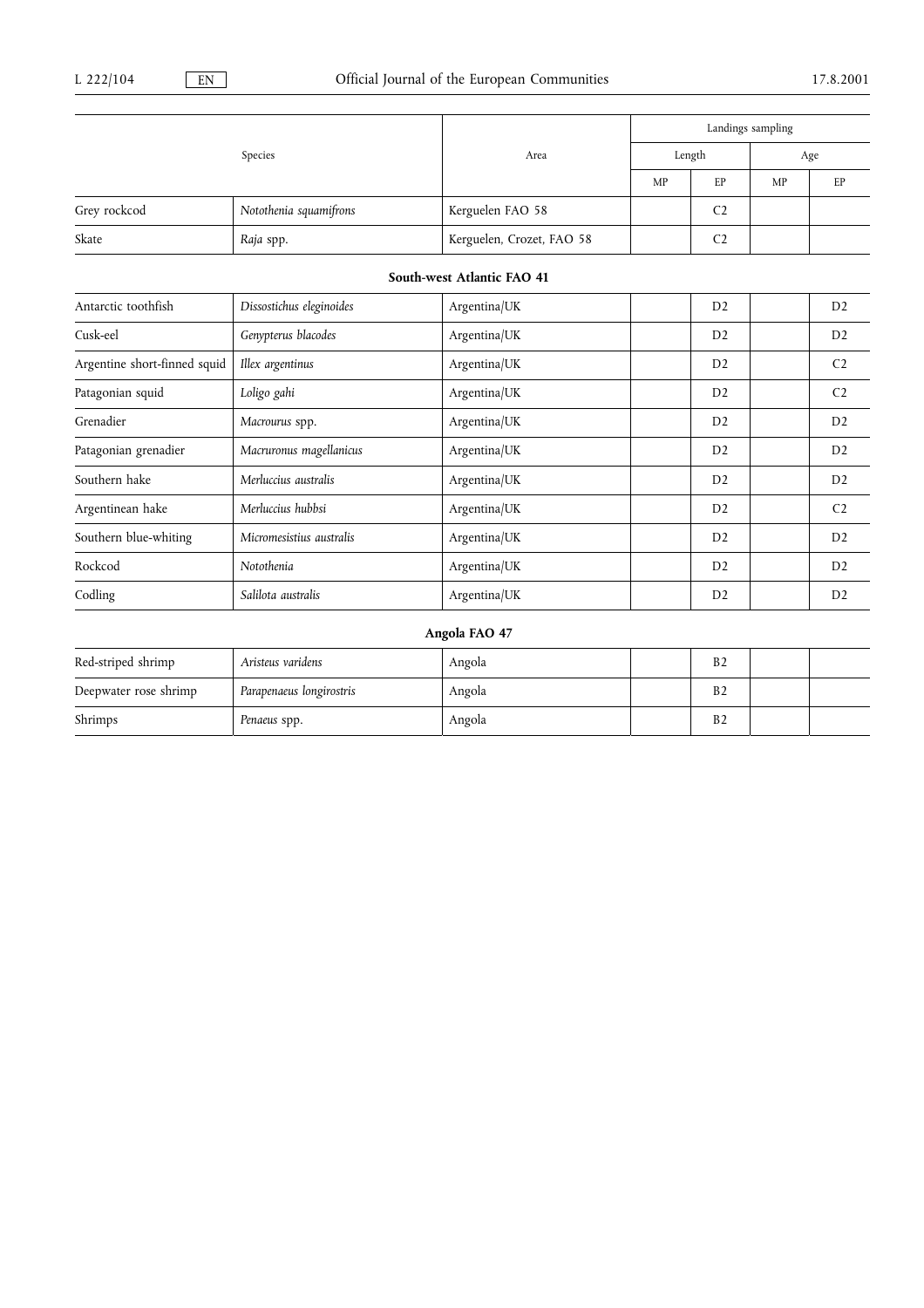## Appendix XVI (section I)

## Other biological samplings

 $Y = \text{yearly; } T = \text{every three years; } S = \text{every six years}$ 

| Species | Area | Growth |        | Maturity |     | Fecundity |     | Sex Ratio |     |
|---------|------|--------|--------|----------|-----|-----------|-----|-----------|-----|
|         |      | Data   |        | Data     |     |           |     |           |     |
|         |      | Length | Weight | Length   | Age | Length    | Age | Length    | Age |

## Baltic ICES area III (excluding Skagerrak)

| Herring        | Clupea harengus       | $IIIb-c$        | T | T | T | T |  | T | T |
|----------------|-----------------------|-----------------|---|---|---|---|--|---|---|
| Herring        | Clupea harengus       | IIId            | T | T | T | T |  | T | T |
| Herring        | Clupea harengus       | IIIa S          | T | T | T | T |  | T | T |
| Cod            | Gadus morhua          | IIIa S          | T | T | T | T |  | T | T |
| Cod            | Gadus morhua          | IIIb-d          | T | T | T | T |  | T | T |
| Norway lobster | Nephrops norvegicus   | Functional unit | S | S | S |   |  | T |   |
| Plaice         | Pleuronectes platessa | IIIa            | T | T | T | T |  | T | T |
| Plaice         | Pleuronectes platessa | IIIb-d          | T | T | T | T |  | T | T |
| Salmon         | Salmo salar           | IIIb-d          | T | T | T | T |  | T | T |
| Sea trout      | Salmo trutta          | IIIb-d          | T | T | T | T |  | T | T |
| Sole           | Solea solea           | IIIa            | T | T | T | T |  | T | T |
| Sprat          | Sprattus sprattus     | IIIb-d          | T | T | T | T |  | T | T |
| Sprat          | Sprattus sprattus     | IIIa S          | T | T | T | T |  | T | T |

## North Sea (Skagerrak) ICES area IIIa (north)

| Sandeel        | Ammodytidae              | IIIa N          | T | T | T | T |  | T | T |
|----------------|--------------------------|-----------------|---|---|---|---|--|---|---|
| Herring        | Clupea harengus          | IIIa N          | T | T | T | T |  | T | T |
| Cod            | Gadus morhua             | IIIa N          | T | T | T | T |  | T | T |
| Haddock        | Melanogrammus aeglefinus | IIIa N          | T | T | T | T |  | T | T |
| Hake           | Merluccius merluccius    | IIIa N          | T | T | T | T |  | T | T |
| Blue whiting   | Micromesistius poutassou | IIIa N          | T | T | T | T |  | T | T |
| Norway lobster | Nephrops norvegicus      | Functional unit | S | S | S |   |  | T |   |
| Northern prawn | Pandalus spp.            | IIIa N          | T | T | T |   |  | T |   |
| Plaice         | Pleuronectes platessa    | IIIa N          | T | T | T | T |  | T | T |
| Saithe         | Pollachius virens        | IIIa N          | T | T | T | T |  | T | T |
| Mackerel       | Scomber scombrus         | IIIa N          | T | T | T | T |  | T | T |
| Sole           | Solea solea              | IIIa N          | T | T | T | T |  | T | T |
| Sprat          | Sprattus sprattus        | IIIa N          | T | T | T | T |  | T | T |
| Norway pout    | Trisopterus esmarki      | IIIa N          | T | T | T | T |  | T | T |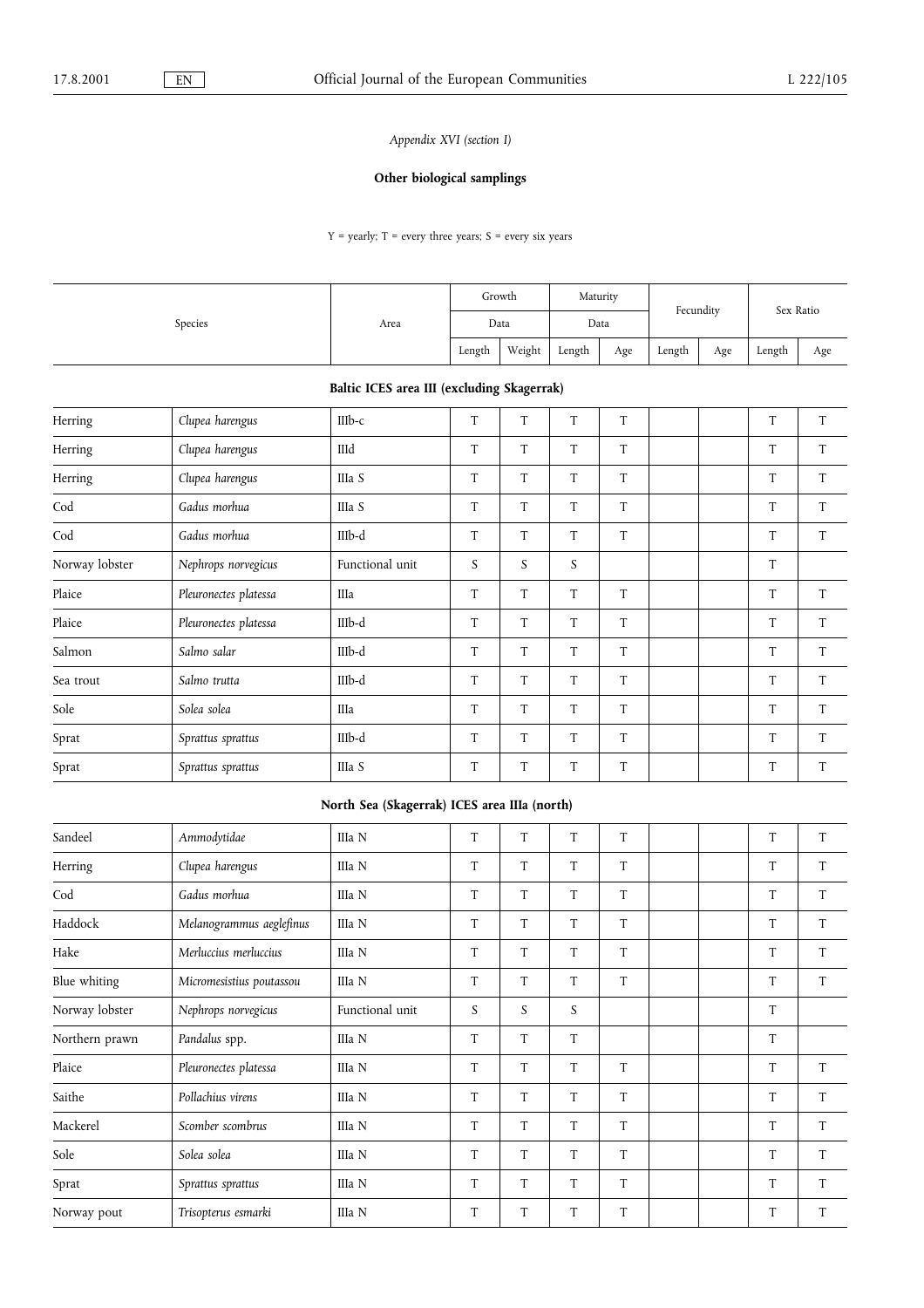|                             |                            |                                                   |                 | Growth                    | Maturity                  |                           | Fecundity |     |                           | Sex Ratio                 |
|-----------------------------|----------------------------|---------------------------------------------------|-----------------|---------------------------|---------------------------|---------------------------|-----------|-----|---------------------------|---------------------------|
|                             | Species                    | Area                                              |                 | Data                      |                           | Data                      |           |     |                           |                           |
|                             |                            |                                                   | ${\rm Length}$  | Weight                    | Length                    | Age                       | Length    | Age | Length                    | Age                       |
|                             |                            |                                                   | ICES area I, II |                           |                           |                           |           |     |                           |                           |
| Atlanto-Scandian<br>herring | Clupea harengus            | IIa, V                                            | T               | $\ensuremath{\mathrm{T}}$ | $\ensuremath{\mathrm{T}}$ | $\ensuremath{\mathrm{T}}$ |           |     | $\rm T$                   | T                         |
| Cod                         | Gadus morhua               | I, II                                             | $\mathbf T$     | T                         | ${\rm T}$                 | $\mathbf T$               |           |     | $\rm T$                   | T                         |
| Haddock                     | Melanogrammus aeglefinus   | I, II                                             | T               | $\ensuremath{\mathrm{T}}$ | ${\rm T}$                 | $\rm T$                   |           |     | $\rm T$                   | $\ensuremath{\mathrm{T}}$ |
| Northern prawn              | Pandalus borealis          | I, II                                             | T               | $\ensuremath{\mathrm{T}}$ | $\ensuremath{\mathrm{T}}$ |                           |           |     | $\rm T$                   |                           |
| Saithe                      | Pollachius virens          | I, II                                             | T               | T                         | T                         | T                         |           |     | T                         | T                         |
| Redfish                     | Sebastes spp.              | I, II                                             | T               | T                         | T                         | T                         |           |     | T                         | T                         |
|                             |                            | North Sea and Eastern Channel ICES areas IV, VIId |                 |                           |                           |                           |           |     |                           |                           |
| Sandeel                     | Ammodytidae                | IV                                                | T               | T                         | T                         | T                         |           |     | T                         | T                         |
| Herring                     | Clupea harengus            | IV, VIId                                          | $\rm T$         | $\ensuremath{\mathrm{T}}$ | ${\rm T}$                 | $\ensuremath{\mathrm{T}}$ |           |     | $\rm T$                   | T                         |
| Sea bass                    | Dicentrarchus labrax       | IV, VIId                                          | T               | $\ensuremath{\mathrm{T}}$ | ${\rm T}$                 | $\rm T$                   |           |     | $\rm T$                   | $\ensuremath{\mathrm{T}}$ |
| Cod                         | Gadus morhua               | IV, VIId                                          | T               | T                         | T                         | T                         |           |     | T                         | T                         |
| Four-spot megrim            | Lepidorhombus boscii       | IV, VIId                                          | T               | T                         | T                         | $\mathbf T$               |           |     | T                         | T                         |
| Megrim                      | Lepidorhombus whiffiagonis | IV, VIId                                          | T               | T                         | T                         | T                         |           |     | T                         | T                         |
| Black-bellied angler        | Lophius budegassa          | IV, VIId                                          | T               | $\ensuremath{\mathrm{T}}$ | ${\rm T}$                 | $\ensuremath{\mathrm{T}}$ |           |     | $\rm T$                   | $\ensuremath{\mathrm{T}}$ |
| Anglerfish                  | Lophius piscatorius        | IV, VIId                                          | T               | $\ensuremath{\mathrm{T}}$ | ${\rm T}$                 | T                         |           |     | T                         | T                         |
| Haddock                     | Melanogrammus aeglefinus   | IV, VIId                                          | T               | T                         | T                         | T                         |           |     | T                         | T                         |
| Whiting                     | Merlangius merlangus       | IV, VIId                                          | T               | T                         | T                         | T                         |           |     | $\ensuremath{\mathrm{T}}$ | T                         |
| Blue whiting                | Micromesistius poutassou   | IV, VIId                                          | $\rm T$         | $\mathbf T$               | $\rm T$                   | $\ensuremath{\mathrm{T}}$ |           |     | $\rm T$                   | $\ensuremath{\mathrm{T}}$ |
| Lemon sole                  | Microstomus kitt           | IV, VIId                                          | $\mathbf T$     | $\rm T$                   | $\ensuremath{\mathrm{T}}$ | $\mathbf T$               |           |     | T                         | $\ensuremath{\mathrm{T}}$ |
| Mullet                      | Mullus barbatus            | IV, VIId                                          | T               | $\ensuremath{\mathrm{T}}$ | $\ensuremath{\mathrm{T}}$ | $\mathbf T$               |           |     | $\ensuremath{\mathsf{T}}$ | T                         |
| Red mullet                  | Mullus surmuletus          | IV, VIId                                          | T               | $\ensuremath{\mathrm{T}}$ | $\ensuremath{\mathrm{T}}$ | $\ensuremath{\mathrm{T}}$ |           |     | T                         | T                         |
| Norway lobster              | Nephrops norvegicus        | Functional unit                                   | S               | S                         | $\boldsymbol{S}$          |                           |           |     | $\ensuremath{\mathrm{T}}$ |                           |
| Northern prawn              | Pandalus borealis          | ${\rm IV}$                                        | $\rm T$         | $\rm T$                   | $\rm T$                   |                           |           |     | $\rm T$                   |                           |
| Scallops                    | Pecten spp.                | VIId                                              | $\mathbf T$     | $\mathbf T$               | $\rm T$                   |                           |           |     | $\rm T$                   |                           |
| Plaice                      | Pleuronectes platessa      | ${\rm IV}$                                        | $\mathbf T$     | $\ensuremath{\mathrm{T}}$ | $\ensuremath{\mathrm{T}}$ | $\mathbf T$               |           |     | $\ensuremath{\mathrm{T}}$ | $\ensuremath{\mathrm{T}}$ |
| Plaice                      | Pleuronectes platessa      | VIId                                              | T               | $\ensuremath{\mathrm{T}}$ | $\ensuremath{\mathrm{T}}$ | $\mathbf T$               |           |     | $\ensuremath{\mathsf{T}}$ | T                         |
| Saithe                      | Pollachius virens          | IV, VIId                                          | $\mathbf T$     | $\ensuremath{\mathrm{T}}$ | $\ensuremath{\mathrm{T}}$ | $\ensuremath{\mathrm{T}}$ |           |     | $\ensuremath{\mathrm{T}}$ | T                         |
| Turbot                      | Psetta maxima              | IV, VIId                                          | T               | $\ensuremath{\mathrm{T}}$ | $\ensuremath{\mathrm{T}}$ | $\ensuremath{\mathsf{T}}$ |           |     | $\ensuremath{\mathsf{T}}$ | $\ensuremath{\mathrm{T}}$ |
| Thornback ray               | Raja clavata               | IV, VIId                                          | $\mathbf T$     | $\ensuremath{\mathrm{T}}$ | $\mathbf T$               |                           |           |     | $\mathbf T$               |                           |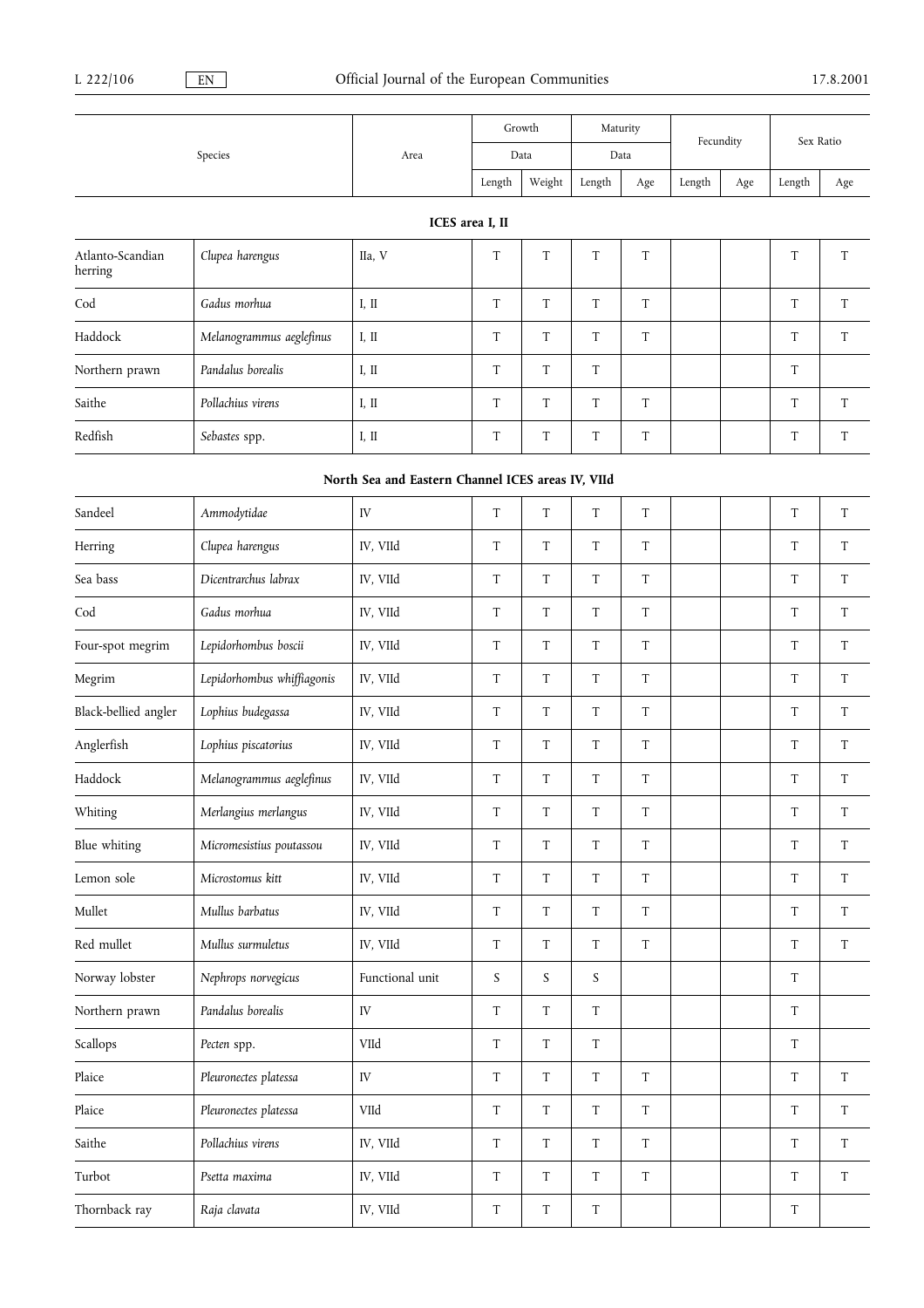|                          |                     |          |             | Growth | Maturity |     | Fecundity |     | Sex Ratio |     |
|--------------------------|---------------------|----------|-------------|--------|----------|-----|-----------|-----|-----------|-----|
|                          | Species             | Area     | Data        |        | Data     |     |           |     |           |     |
|                          |                     |          | Length      | Weight | Length   | Age | Length    | Age | Length    | Age |
| Starry ray               | Raja radiata        | IV, VIId | T           | T      | T        |     |           |     | T         |     |
| Cuckoo ray               | Raja naevus         | IV, VIId | T           | T      | T        |     |           |     | T         |     |
| Spotted ray              | Raja montagui       | IV, VIId | T           | T      | T        |     |           |     | T         |     |
| Other rays and<br>skates | Rajidae             | IV, VIId | T           | T      | T        |     |           |     | T         |     |
| Mackerel                 | Scomber scombrus    | IV, VIId | T           | T      | T        | T   | T         | T   | T         | T   |
| Brill                    | Scopthalmus rhombus | IV, VIId | T           | T      | T        | T   |           |     | T         | T   |
| Sole                     | Solea solea         | IV       | T           | T      | T        | T   |           |     | T         | T   |
| Sole                     | Solea solea         | VIId     | T           | T      | T        | T   |           |     | T         | T   |
| Sprat                    | Sprattus sprattus   | IV, VIId | $\mathbf T$ | T      | T        | T   |           |     | $\rm T$   | T   |
| Horse mackerel           | Trachurus spp.      | IV, VIId | T           | T      | T        | T   | T         | T   | T         | T   |
| Norway pout              | Trisopterus esmarki | IV       | T           | T      | T        | T   |           |     | T         | T   |

## North-east Atlantic and Western Channel ICES areas II, V, VI, VII (excluding d) VIII, IX, X, XII, XIV

| Scabbardfish        | Aphanopus spp.             | IXa, X                                       | T | T | T | T |   |   | T       | T           |
|---------------------|----------------------------|----------------------------------------------|---|---|---|---|---|---|---------|-------------|
| Alfonsinos          | Beryx spp.                 | X                                            | T | T | T | T |   |   | T       | T           |
| Edible crab         | Cancer pagurus             | All areas                                    | T | T | T |   |   |   | T       |             |
| Herring             | Clupea harengus            | VIa, VIIabcj                                 | T | T | T | T |   |   | T       | T           |
| Conger              | Conger conger              | X                                            | T | T | T | T |   |   | T       | T           |
| Roundnose grenadier | Coryphaenoides rupestris   | All areas                                    | T | T | T | T |   |   | T       | T           |
| Sea bass            | Dicentrarchus labrax       | All areas<br>excluding IX                    | T | T | T | T |   |   | T       | T           |
| Anchovy             | Engraulis encrasicolus     | IXa, only Cadiz                              | T | T | T | T | T | T | T       | T           |
| Anchovy             | Engraulis encrasicolus     | <b>VIII</b>                                  | T | T | T | T | Y | Y | Y       | Y           |
| Cod                 | Gadus morhua               | VIa, VIb, VIIa,<br>VIIb-k, VIII, XII,<br>XIV | T | T | T | T |   |   | $\rm T$ | T           |
| Bluemouth rockfish  | Helicolenus dactylopterus  | IXa, X                                       | T | T | T | T |   |   | T       | $\mathbf T$ |
| Lobster             | Homarus gammarus           | All areas                                    | T | T | T |   |   |   | T       |             |
| Orange roughy       | Hoplostethus atlanticus    | All areas                                    | T | T | T | T |   |   | T       | T           |
| Four-spot megrim    | Lepidorhombus boscii       | Vb, VI, XII, XIV,<br>VII, VIIIa-e, IX, X     | T | T | T | T |   |   | T       | T           |
| Megrim              | Lepidorhombus whiffiagonis | Vb, VI, XII, XIV,<br>VII, VIIIa-e, IX, X     | T | T | T | T |   |   | T       | $\mathbf T$ |
|                     |                            |                                              |   |   |   |   |   |   |         |             |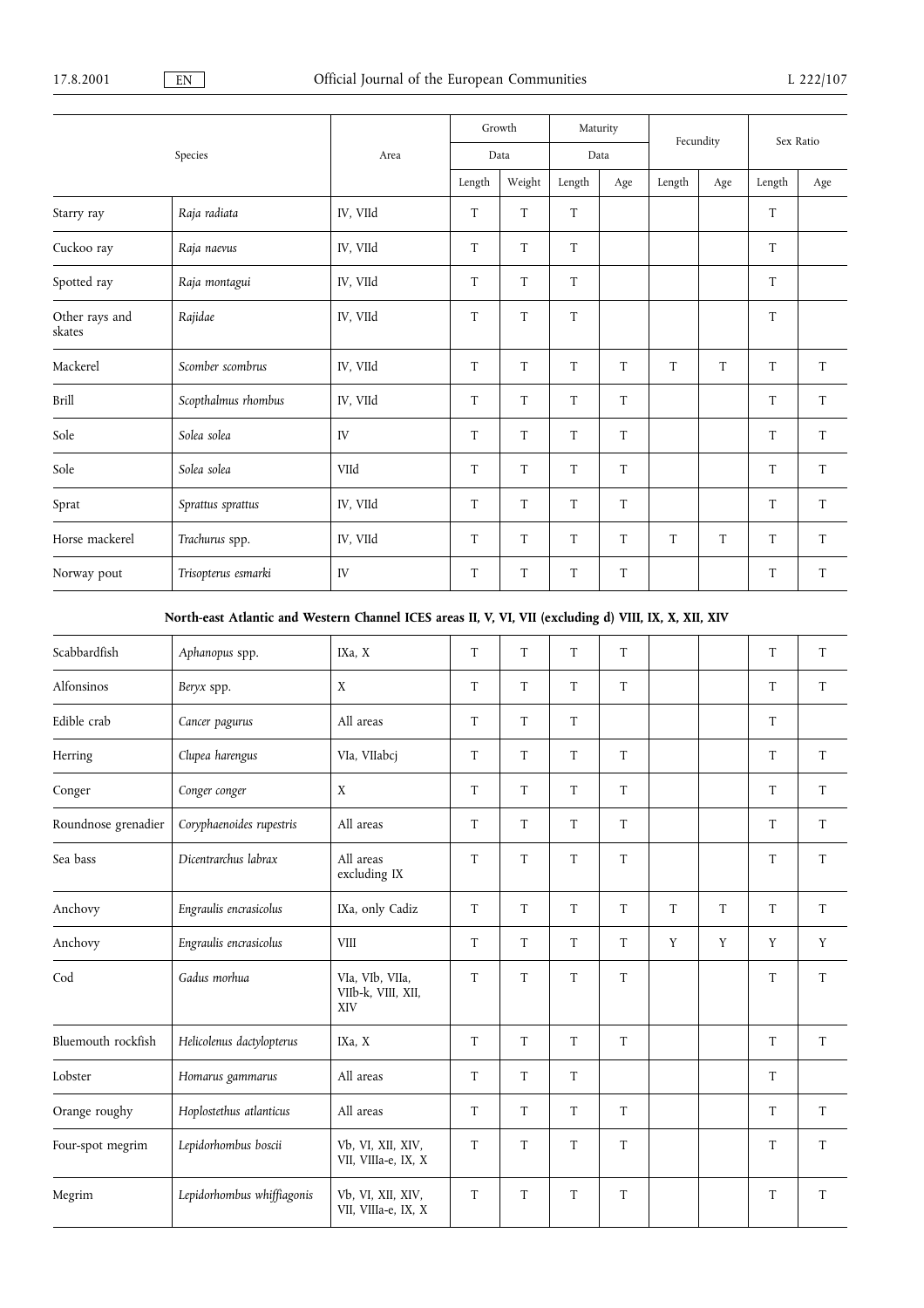|                      |                                                  |                                          |                           | Growth                    | Maturity                  |                           | Fecundity |     |                           |                           |  |
|----------------------|--------------------------------------------------|------------------------------------------|---------------------------|---------------------------|---------------------------|---------------------------|-----------|-----|---------------------------|---------------------------|--|
|                      | Species                                          | Area                                     |                           | Data                      |                           | Data                      |           |     | Sex Ratio                 |                           |  |
|                      |                                                  |                                          | Length                    | Weight                    | Length                    | Age                       | Length    | Age | Length                    | Age                       |  |
| Common squid         | Loligo vulgaris                                  | VIIIc, IXa                               | $\ensuremath{\mathrm{T}}$ | $\ensuremath{\mathrm{T}}$ | ${\rm T}$                 |                           |           |     | $\ensuremath{\mathrm{T}}$ |                           |  |
| Anglerfish           | Lophius budegassa                                | Vb, VI, XII, XIV,<br>VII, VIIIabde       | $\ensuremath{\mathrm{T}}$ | $\ensuremath{\mathrm{T}}$ | ${\rm T}$                 | T                         |           |     | T                         | ${\rm T}$                 |  |
| Black-bellied angler | Lophius budegassa                                | VIIIc, IX                                | T                         | T                         | T                         | T                         |           |     | T                         | T                         |  |
| Black-bellied angler | Lophius piscatorius                              | Vb, VI, XII, XIV,<br>VII, VIIIabde       | T                         | $\ensuremath{\mathrm{T}}$ | T                         | T                         |           |     | $\ensuremath{\mathrm{T}}$ | T                         |  |
| Anglerfish           | Lophius piscatorius                              | VIIIc, IX                                | $\mathbf T$               | $\ensuremath{\mathrm{T}}$ | $\ensuremath{\mathrm{T}}$ | $\ensuremath{\mathrm{T}}$ |           |     | $\ensuremath{\mathrm{T}}$ | T                         |  |
| Haddock              | Melanogrammus aeglefinus                         | Vb, VI, XII, XIV                         | $\mathbf T$               | T                         | T                         | T                         |           |     | T                         | T                         |  |
| Haddock              | Melanogrammus aeglefinus                         | VIa, VIb, VIIa, VII,<br>VIII, XII, XIV   | T                         | $\ensuremath{\mathrm{T}}$ | T                         | $\ensuremath{\mathrm{T}}$ |           |     | $\ensuremath{\mathrm{T}}$ | T                         |  |
| Whiting              | Merlangius merlangus                             | IX                                       | $\ensuremath{\mathrm{T}}$ | $\ensuremath{\mathrm{T}}$ |                           |                           |           |     | $\rm T$                   |                           |  |
| Whiting              | Merlangius merlangus                             | Vb, VI, XII, XIV,<br>VIIa, VIIb-k, VIII  | $\mathbf T$               | $\ensuremath{\mathrm{T}}$ | $\ensuremath{\mathrm{T}}$ | T                         |           |     | $\ensuremath{\mathrm{T}}$ | $\ensuremath{\mathrm{T}}$ |  |
| Hake                 | Merluccius merluccius                            | IIIa, IV, VI, VII,<br>VIIIab, VIIIc, IXa | $\rm T$                   | T                         | T                         | T                         |           |     | $\ensuremath{\mathrm{T}}$ | T                         |  |
| Blue whiting         | Micromesistius poutassou                         | I-IX, XII, XIV                           | $\mathbf T$               | T                         | T                         | T                         |           |     | T                         | T                         |  |
| Blue ling            | Molva dypterygia                                 | X                                        | $\mathbf T$               | T                         | T                         | T                         |           |     | T                         | T                         |  |
| Ling                 | Molva molva                                      | All areas                                | T                         | T                         | T                         | T                         |           |     | T                         | T                         |  |
| Red mullet           | Mullus surmuletus                                | All areas                                | T                         | T                         | T                         | T                         |           |     | $\ensuremath{\mathrm{T}}$ | $\ensuremath{\mathrm{T}}$ |  |
| Norway lobster       | Nephrops norvegicus                              | Functional unit                          | $\boldsymbol{S}$          | S                         | S                         |                           |           |     | T                         |                           |  |
| Common octopus       | Octopus vulgaris                                 | VIIIc, IXa                               | $\mathbf T$               | $\ensuremath{\mathrm{T}}$ | $\ensuremath{\mathrm{T}}$ |                           |           |     | T                         |                           |  |
| Shrimps              | Parapenaeus longirostris,<br>Aristeus antennatus | VIIIc, IXa                               | $\mathbf T$               | $\ensuremath{\mathrm{T}}$ | $\ensuremath{\mathrm{T}}$ |                           |           |     | $\rm T$                   |                           |  |
| Common scallop       | Pecten maximus                                   | VIId                                     | $\mathbf T$               | T                         | T                         |                           |           |     | T                         |                           |  |
| Forkbeard            | Phycis phycis                                    | $\mathbf X$                              | $\mathbf T$               | $\mathbf T$               | $\mathbf T$               | $\mathbf T$               |           |     | $\ensuremath{\mathrm{T}}$ | $\ensuremath{\mathrm{T}}$ |  |
| Plaice               | Pleuronectes platessa                            | VIIa, VIIe-g                             | $\mathbf T$               | $\ensuremath{\mathrm{T}}$ | T                         | $\mathbf T$               |           |     | $\mathbf T$               | T                         |  |
| Saithe               | Pollachius virens                                | Vb, VI, XII, XIV                         | $\mathbf T$               | $\ensuremath{\mathrm{T}}$ | T                         | $\mathbf T$               |           |     | $\mathbf T$               | T                         |  |
| Saithe               | Pollachius virens                                | VII, VIII                                | $\mathbf T$               | $\ensuremath{\mathrm{T}}$ | T                         | T                         |           |     | $\mathbf T$               | T                         |  |
| Wreckfish            | Polyprion americanus                             | X                                        | $\mathbf T$               | T                         | T                         | T                         |           |     | $\mathbf T$               | T                         |  |
| Blond ray            | Raja brachyura                                   | All areas                                | $\mathbf T$               | $\ensuremath{\mathrm{T}}$ | $\ensuremath{\mathrm{T}}$ |                           |           |     | $\ensuremath{\mathrm{T}}$ |                           |  |
| Thornback ray        | Raja clavata                                     | All areas                                | $\mathbf T$               | T                         | $\ensuremath{\mathrm{T}}$ |                           |           |     | $\ensuremath{\mathrm{T}}$ |                           |  |
| Spotted ray          | Raja montagui                                    | All areas                                | $\ensuremath{\mathrm{T}}$ | $\mathbf T$               | T                         |                           |           |     | $\ensuremath{\mathrm{T}}$ |                           |  |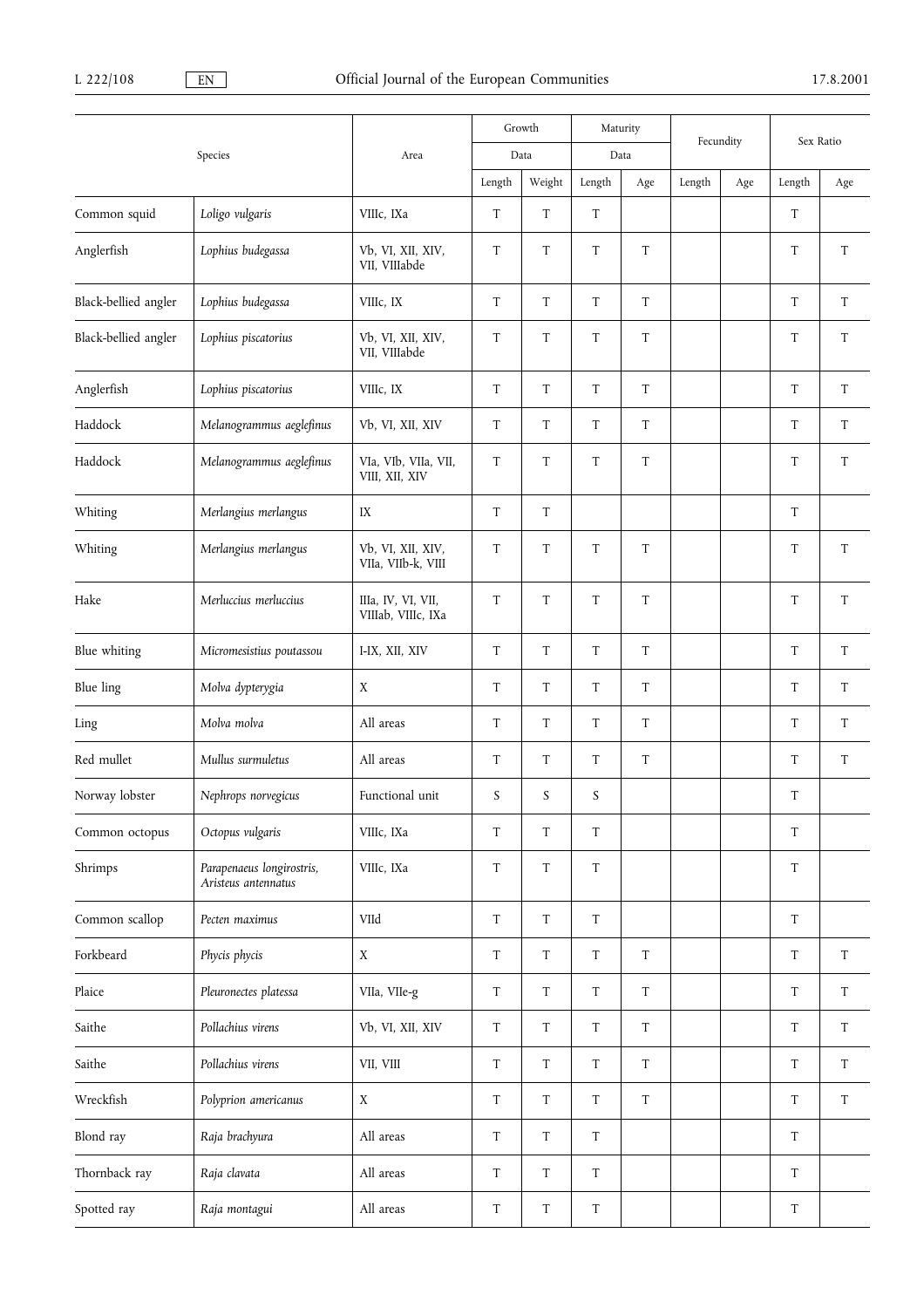|                          |                              |                                       |             | Growth                    | Maturity                  |             | Fecundity |     | Sex Ratio                 |     |
|--------------------------|------------------------------|---------------------------------------|-------------|---------------------------|---------------------------|-------------|-----------|-----|---------------------------|-----|
|                          | Species                      | Area                                  |             | Data                      | Data                      |             |           |     |                           |     |
|                          |                              |                                       | Length      | Weight                    | Length                    | Age         | Length    | Age | Length                    | Age |
| Cuckoo ray               | Raja naevus                  | All areas                             | T           | T                         | T                         |             |           |     | T                         |     |
| Other rays and<br>skates | Rajidae                      | All areas                             | T           | T                         | T                         |             |           |     | T                         |     |
| Greenland halibut        | Reinhardtius hippoglossoides | Va, XII, XIV                          | T           | T                         | T                         | T           |           |     | T                         | T   |
| Sardine                  | Sardina pilchardus           | VIII, IX                              | T           | T                         | T                         | T           | T         | T   | T                         | T   |
| Spanish mackerel         | Scomber japonicus            | VIII, IX                              | $\mathbf T$ | $\ensuremath{\mathrm{T}}$ | $\mathbf T$               | $\mathbf T$ |           |     | $\ensuremath{\mathrm{T}}$ | T   |
| Mackerel                 | Scomber scombrus             | II, IIIa, IV, V, VI,<br>VII, VIII, IX | T           | $\ensuremath{\mathrm{T}}$ | T                         | T           | T         | T   | T                         | T   |
| Redfishes                | Sebastes spp.                | Va, XII, XIV                          | T           | T                         | T                         | T           |           |     | T                         | T   |
| Cuttlefish               | Sepia officinalis            | VIIIc, IXa                            | T           | T                         | T                         |             |           |     | T                         |     |
| Sole                     | Solea solea                  | VIIa/VIIe VIIfg/<br>VIIIab            | $\mathbf T$ | $\ensuremath{\mathrm{T}}$ | $\ensuremath{\mathrm{T}}$ | T           |           |     | $\rm T$                   | T   |
| Sole                     | Solea solea                  | VIIbc, VIIhjk, IXa                    | T           | T                         | T                         | T           |           |     | T                         | T   |
| Seabreams                | Sparidae                     | VIIIc, IXa, X                         | T           | T                         | T                         | T           |           |     | T                         | T   |
| Blue jack mackerel       | Trachurus picturatus         | X                                     | T           | T                         | T                         | T           |           |     | T                         | T   |
| Horse mackerel           | Trachurus trachurus          | IIa, IVa, V, VI, VII,<br>VIII, IX     | T           | $\ensuremath{\mathrm{T}}$ | $\ensuremath{\mathrm{T}}$ | T           | T         | T   | $\rm T$                   | T   |
| Pouting                  | Trisopterus luscus           | IXa, VIIIc                            | T           | T                         | $\ensuremath{\mathrm{T}}$ | T           |           |     | $\ensuremath{\mathrm{T}}$ | T   |

## Mediterranean

| Blue-and-red shrimp  | Aristeus antennatus    | 1.1, 1.3, 2.2, 3.1              | T           | T | T |   |  | T |   |
|----------------------|------------------------|---------------------------------|-------------|---|---|---|--|---|---|
| Giant red shrimp     | Aristeomorpha foliacea | 1.1, 1.3, 2.2, 3.1              | T           | T | T |   |  | T |   |
| Bogue                | Boops boops            | 3,1                             | T           | T | T | T |  | T | T |
| Sea bass             | Dicentrarchus labrax   | 1,2                             | T           | T | T | T |  | T | T |
| Curled octopus       | Eledone cirrosa        | 1.1, 1.3, 2.1, 2.2,<br>3.1      | T           | T | T |   |  | T |   |
| White octopus        | Eledone moschata       | 1.1, 1.3, 2.1, 2.2,<br>3.1      | T           | T | T |   |  | T |   |
| Anchovy              | Engraulis encrasicolus | 1.1, 1.2, 1.3, 2.1,<br>2.2, 3.1 | T           | T | T | T |  | T | T |
| Grey gurnard         | Eutrigla gurnardus     | 1.3, 2.2, 3.1                   | T           | T | T | T |  | T | T |
| Billfish             | Istiophoridae          | All areas                       | T           | T | T | T |  | T | T |
| Common squid         | Loligo vulgaris        | 1.3, 2.2, 3.1                   | T           | T | T | T |  | T | T |
| Black-bellied angler | Lophius budegassa      | 1.1, 1.3, 2.2, 3.1              | $\mathbf T$ | T | T | T |  | T | T |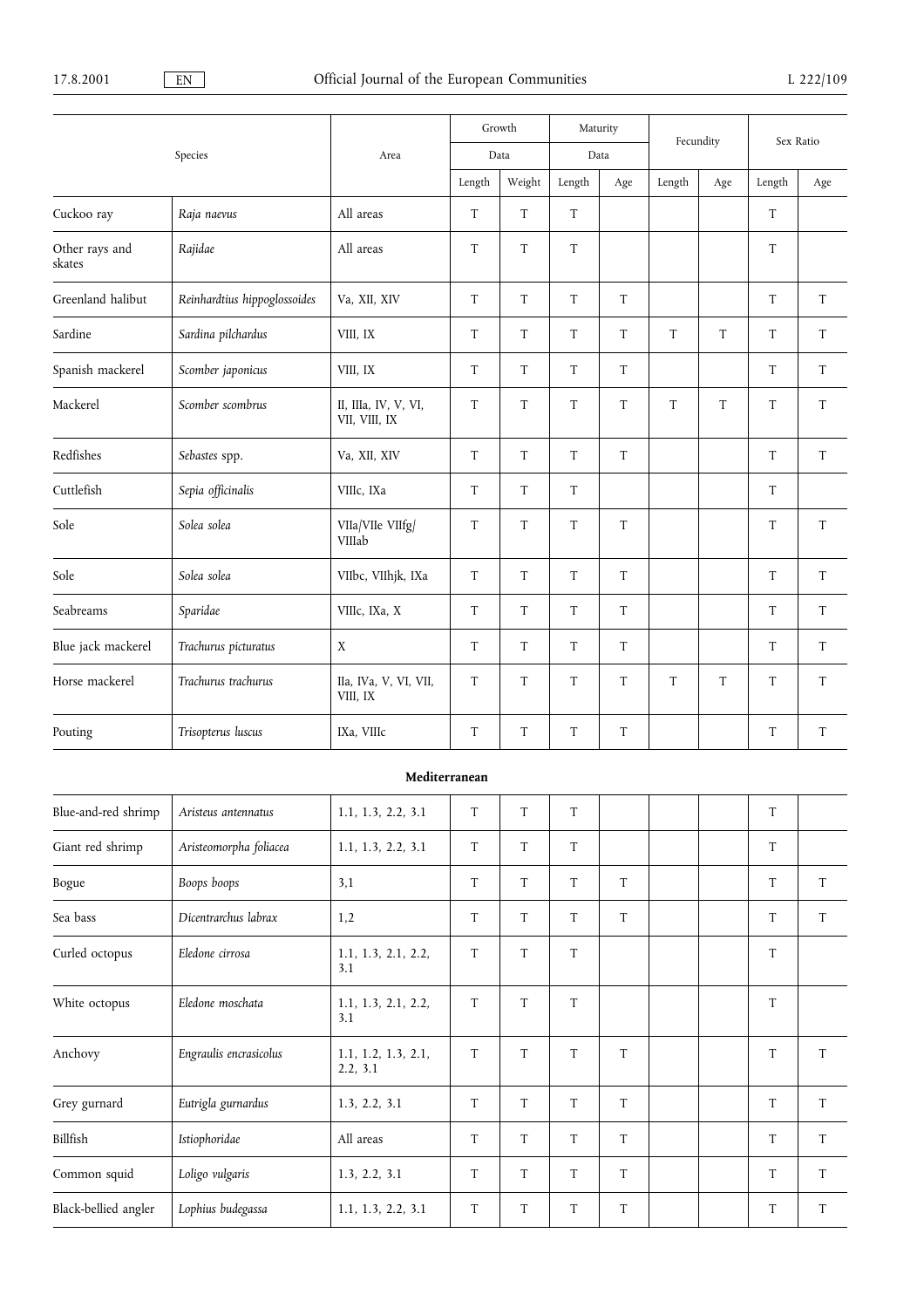|                                 |                          |                                 |                           | Growth                    | Maturity                  |                           | Fecundity |     |                           | Sex Ratio                 |
|---------------------------------|--------------------------|---------------------------------|---------------------------|---------------------------|---------------------------|---------------------------|-----------|-----|---------------------------|---------------------------|
|                                 | Species                  | Area                            |                           | Data                      | Data                      |                           |           |     |                           |                           |
|                                 |                          |                                 | Length                    | Weight                    | Length                    | Age                       | Length    | Age | Length                    | Age                       |
| Anglerfish                      | Lophius piscatorius      | 1.1, 1.3, 2.2, 3.1              | T                         | T                         | T                         | T                         |           |     | T                         | T                         |
| Hake                            | Merluccius merluccius    | 1.1, 1.2, 1.3, 2.1,<br>2.2, 3.1 | T                         | T                         | T                         | $\mathbf T$               |           |     | T                         | T                         |
| Mullet                          | Mullus barbatus          | 1.1, 1.2, 1.3, 2.1,<br>2.2, 3.1 | $\mathbf T$               | $\ensuremath{\mathrm{T}}$ | T                         | $\ensuremath{\mathrm{T}}$ |           |     | $\ensuremath{\mathrm{T}}$ | T                         |
| Red mullet                      | Mullus surmuletus        | 1.1, 1.2, 1.3, 2.1,<br>2.2, 3.1 | T                         | $\ensuremath{\mathrm{T}}$ | $\ensuremath{\mathsf{T}}$ | $\ensuremath{\mathrm{T}}$ |           |     | $\ensuremath{\mathrm{T}}$ | $\ensuremath{\mathrm{T}}$ |
| Norway lobster                  | Nephrops norvegicus      | 1.3, 2.1, 2.2, 3.1              | S                         | $\boldsymbol{S}$          | $\boldsymbol{S}$          |                           |           |     | $\ensuremath{\mathrm{T}}$ |                           |
| Pandora                         | Pagellus erythrinus      | 1.1, 1.2, 2.1, 2.2,<br>3.1      | T                         | T                         | $\ensuremath{\mathsf{T}}$ | $\ensuremath{\mathrm{T}}$ |           |     | $\ensuremath{\mathrm{T}}$ | $\ensuremath{\mathrm{T}}$ |
| Deepwater rose<br>shrimp        | Parapenaeus longirostris | 1.1, 1.3, 2.2, 3.1              | $\mathbf T$               | $\ensuremath{\mathsf{T}}$ | $\ensuremath{\mathsf{T}}$ |                           |           |     | $\mathbf T$               |                           |
| Caramote prawn                  | Penaeus kerathurus       | 3,1                             | T                         | $\ensuremath{\mathsf{T}}$ | $\ensuremath{\mathsf{T}}$ |                           |           |     | $\ensuremath{\mathrm{T}}$ |                           |
| Picarel                         | Spicara maris            | 3,1                             | $\mathbf T$               | $\ensuremath{\mathrm{T}}$ | $\rm T$                   | $\ensuremath{\mathrm{T}}$ |           |     | $\rm T$                   | $\ensuremath{\mathrm{T}}$ |
| Thornback ray                   | Raja clavata             | 1.3, 2.1, 2.2, 3.1              | $\ensuremath{\mathrm{T}}$ | $\ensuremath{\mathsf{T}}$ | $\ensuremath{\mathsf{T}}$ |                           |           |     | $\ensuremath{\mathrm{T}}$ |                           |
| Mediteranean ray                | Raja miraletus           | 1.3, 2.1, 2.2, 3.1              | T                         | $\ensuremath{\mathrm{T}}$ | T                         |                           |           |     | $\ensuremath{\mathrm{T}}$ |                           |
| Atlantic bonito                 | Sarda sarda              | All areas                       | $\ensuremath{\mathrm{T}}$ | $\ensuremath{\mathrm{T}}$ | $\ensuremath{\mathsf{T}}$ | $\ensuremath{\mathrm{T}}$ |           |     | $\ensuremath{\mathrm{T}}$ | T                         |
| Sardine                         | Sardina pilchardus       | 1.1, 1.2, 1.3, 2.1,<br>2.2, 3.1 | $\mathbf T$               | T                         | T                         | T                         |           |     | T                         | T                         |
| Mackerel                        | Scomber scombrus         | 1.3, 2.2, 3.1                   | T                         | $\ensuremath{\mathrm{T}}$ | $\ensuremath{\mathsf{T}}$ | T                         |           |     | $\ensuremath{\mathrm{T}}$ | T                         |
| Shark                           | Selachii                 | All areas                       | $\mathbf T$               | $\ensuremath{\mathrm{T}}$ | $\rm T$                   | $\mathbf T$               |           |     | $\rm T$                   | ${\rm T}$                 |
| Cuttlefish                      | Sepia officinalis        | 1.3, 2.1, 3.1                   | T                         | T                         | T                         |                           |           |     | T                         |                           |
| Sole                            | Solea vulgaris           | 1.2, 2.1, 3.1                   | T                         | T                         | T                         | T                         |           |     | T                         | T                         |
| Gilthead sea bream              | Sparus aurata            | 1.2, 3.1                        | T                         | $\ensuremath{\mathsf{T}}$ | $\mathbf T$               | T                         |           |     | $\mathbf T$               | T                         |
| Mediterranean horse<br>mackerel | Trachurus mediterraneus  | 1.1, 1.3, 3.1                   | T                         | $\ensuremath{\mathrm{T}}$ | T                         | T                         |           |     | $\mathbf T$               | T                         |
| Albacore                        | Thunnus alalunga         | All areas                       | T                         | $\mathbf T$               | $\mathbf T$               | T                         |           |     | $\ensuremath{\mathrm{T}}$ | T                         |
| Bluefin tuna                    | Thunnus thynnus          | All areas                       | $\mathbf T$               | $\ensuremath{\mathrm{T}}$ | $\rm T$                   | $\mathbf T$               |           |     | $\ensuremath{\mathrm{T}}$ | T                         |
| Horse mackerel                  | Trachurus trachurus      | 1.1, 1.3, 3.1                   | T                         | T                         | T                         | T                         |           |     | $\ensuremath{\mathrm{T}}$ | T                         |
| Grey gurnard                    | Trigla lucerna           | 1.3, 2.2, 3.1                   | $\mathbf T$               | T                         | T                         | T                         |           |     | T                         | T                         |
| Swordfish                       | Xiphias gladius          | All areas                       | $\mathbf T$               | $\mathbf T$               | $\rm T$                   | $\mathbf T$               |           |     | $\ensuremath{\mathrm{T}}$ | T                         |

| Cod | Gadus morhua | $2$ [3 $KL$ ] | m            | Ē      |   |              |  | $\sim$ |  |
|-----|--------------|---------------|--------------|--------|---|--------------|--|--------|--|
| Cod | Gadus morhua | 3M            | Ŧ            | Ē      |   | $\mathbf{r}$ |  | $\sim$ |  |
| Cod | Gadus morhua | 3NO           | $\mathbf{r}$ | m      |   | $\mathbf{r}$ |  | $\sim$ |  |
| Cod | Gadus morhua | 3Ps           | $\mathbf{r}$ | $\sim$ | m | $\mathbf{r}$ |  | $\sim$ |  |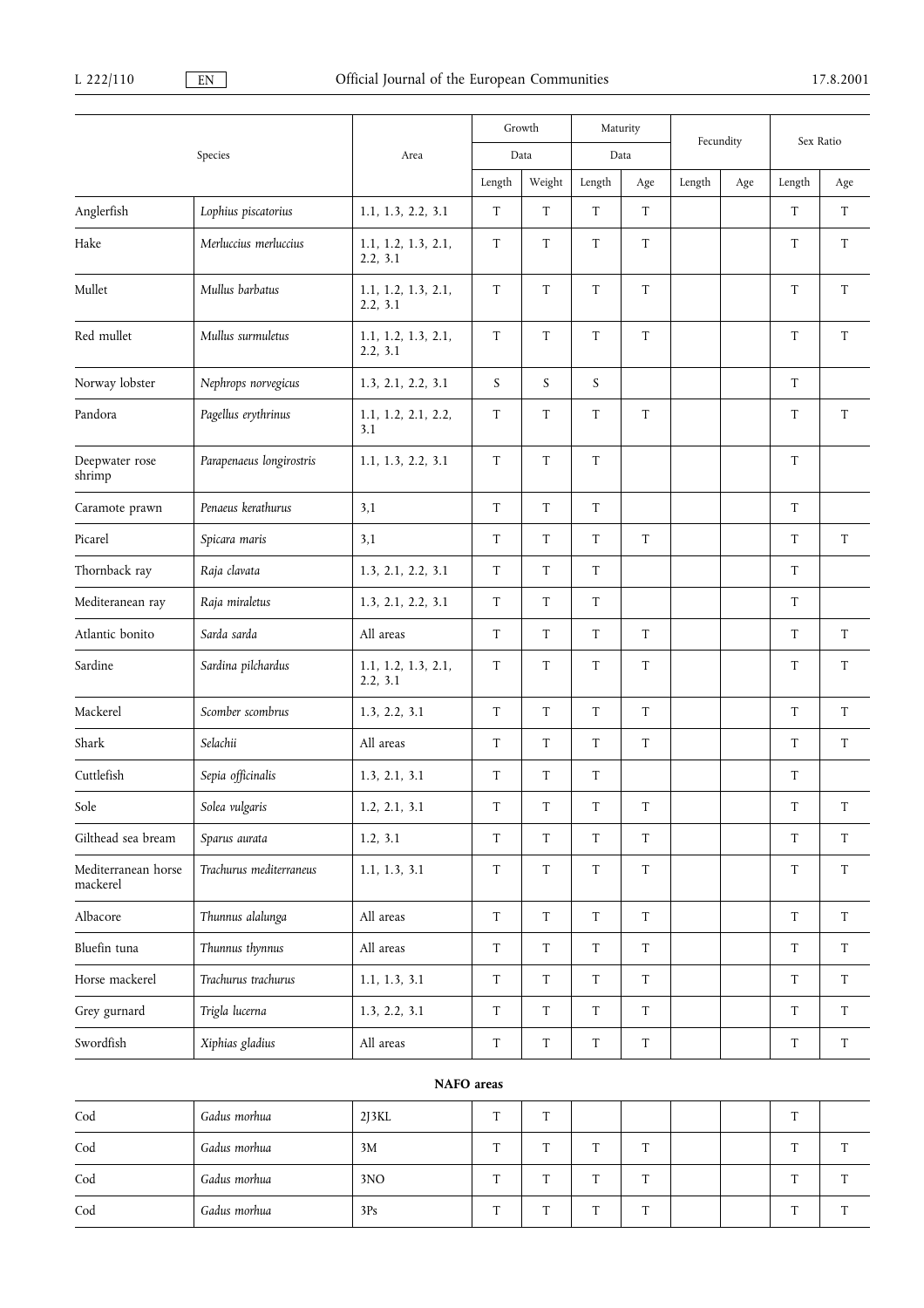|                     |                              |                 | Growth |        | Maturity |     | Fecundity |     | Sex Ratio |     |
|---------------------|------------------------------|-----------------|--------|--------|----------|-----|-----------|-----|-----------|-----|
|                     | Species                      | Area            |        | Data   | Data     |     |           |     |           |     |
|                     |                              |                 | Length | Weight | Length   | Age | Length    | Age | Length    | Age |
| Witch flounder      | Glyptocephalus cynoglossus   | 3NO             | T      | T      |          |     |           |     | T         |     |
| American plaice     | Hippoglossoides platessoides | 3LNO            | T      | T      | T        | T   |           |     | T         | T   |
| American plaice     | Hippoglossoides platessoides | 3M              | T      | T      | T        | T   |           |     | T         | T   |
| Yellowtail flounder | Limanda ferruginea           | 3LNO            | T      | T      |          |     |           |     | $\rm T$   |     |
| Grenadier           | Macrouridae                  | SA $2 + 3$      | T      | T      | T        | T   |           |     | T         | T   |
| Shrimp              | Pandalus spp.                | 3M              | T      | T      | T        |     |           |     | T         |     |
| Skate               | Raja spp.                    | SA <sub>3</sub> | T      | T      |          |     |           |     | T         |     |
| Greenland halibut   | Reinhardtius hippoglossoides | 3KLMNO          | T      | T      | T        | T   |           |     | T         | T   |
| Greenland halibut   | Reinhardtius hippoglossoides | 1D              | T      | T      | T        | T   |           |     | T         | T   |
| Redfish             | Sebastes spp.                | 3M              | T      | T      |          |     |           |     | T         |     |
| Redfish             | Sebastes spp.                | 3LN             | T      | T      |          |     |           |     |           |     |
| Redfish             | Sebastes spp.                | 30              | T      | T      |          |     |           |     |           |     |

## Highly migratory species, Atlantic, Indian, Pacific Ocean

| Frigate tuna              | Auxis spp.            | T | T | T | T           |  | $\rm T$ | $\rm T$ |
|---------------------------|-----------------------|---|---|---|-------------|--|---------|---------|
| Atlantic back<br>skipjack | Euthynnus alleteratus | T | T | T | $\mathsf T$ |  | T       | T       |
| Billfishes                | Istiophoridae         | T | T | T | T           |  | $\rm T$ | $\rm T$ |
| Skipjack tuna             | Katsuwonus pelamis    | T | T | T | T           |  | $\rm T$ | T       |
| Atlantic bonito           | Sarda sarda           | T | T | T | T           |  | T       | T       |
| Shark                     | Squalidae             | T | T | T |             |  | T       |         |
| Albacore                  | Thunnus alalunga      | T | T | T | T           |  | $\rm T$ | T       |
| Yellowfin tuna            | Thunnus albacares     | T | T | T | T           |  | $\rm T$ | T       |
| Bigeye tuna               | Thunnus obesus        | T | T | T | T           |  | T       | T       |
| Bluefin tuna              | Thunnus thynnus       | T | T | T | T           |  | $\rm T$ | T       |
| Swordfish                 | Xiphias gladius       | T | T | T | T           |  | T       | T       |

## CECAF FAO 34

| Black scabbardfish | Aphanopus carbo  | Madeira     | $\sim$ | $\sim$ |  |  | $\blacksquare$ |  |
|--------------------|------------------|-------------|--------|--------|--|--|----------------|--|
| Hake               | Merluccius spp.  | Atlantic CE | $\sim$ | m      |  |  |                |  |
| Common octopus     | Octopus vulgaris | Atlantic CE | $\sim$ | m      |  |  | m              |  |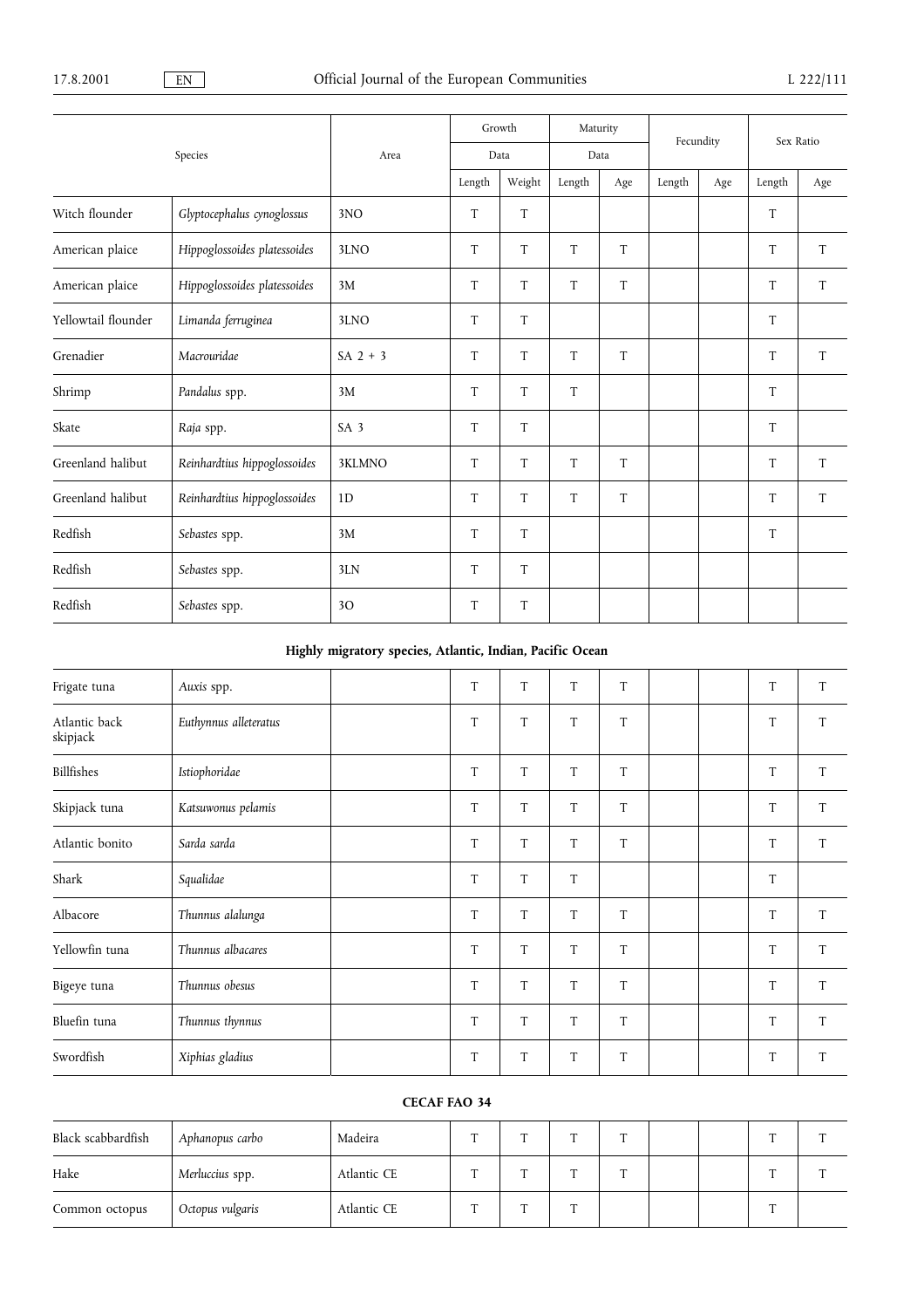|                          |                         |             | Growth |        | Maturity |     | Fecundity |     | Sex Ratio |     |
|--------------------------|-------------------------|-------------|--------|--------|----------|-----|-----------|-----|-----------|-----|
|                          | Species                 |             | Data   |        | Data     |     |           |     |           |     |
|                          |                         |             | Length | Weight | Length   | Age | Length    | Age | Length    | Age |
| Deepwater rose<br>shrimp | Parapeneus longirostris | Atlantic CE | T      | T      | T        |     |           |     | T         |     |
| Southern pink<br>shrimp  | Penaeus notialis        | Atlantic CE | T      | T      | T        |     |           |     | T         |     |
| Sardine                  | Sardina pilchardus      | Atlantic CE | T      | T      | T        | T   |           |     | T         | T   |
| Chub mackerel            | Scomber japonicus       | Madeira     | T      | T      | T        | T   |           |     | T         | т   |
| Horse mackerel           | Trachurus spp.          | Madeira     | T      | T      | T        | T   |           |     | T         |     |
|                          |                         |             |        |        |          |     |           |     |           |     |

## WECAF

| Red snapper | Lutjanus purpureus | French Guiana ZEE     | m | $\sim$ | - | - |  | $\overline{ }$ | $\overline{\phantom{0}}$ |
|-------------|--------------------|-----------------------|---|--------|---|---|--|----------------|--------------------------|
| Shrimp      | Penaeus subtilis   | ZEE<br>French Guiana. | m | $\sim$ |   |   |  | $\overline{ }$ |                          |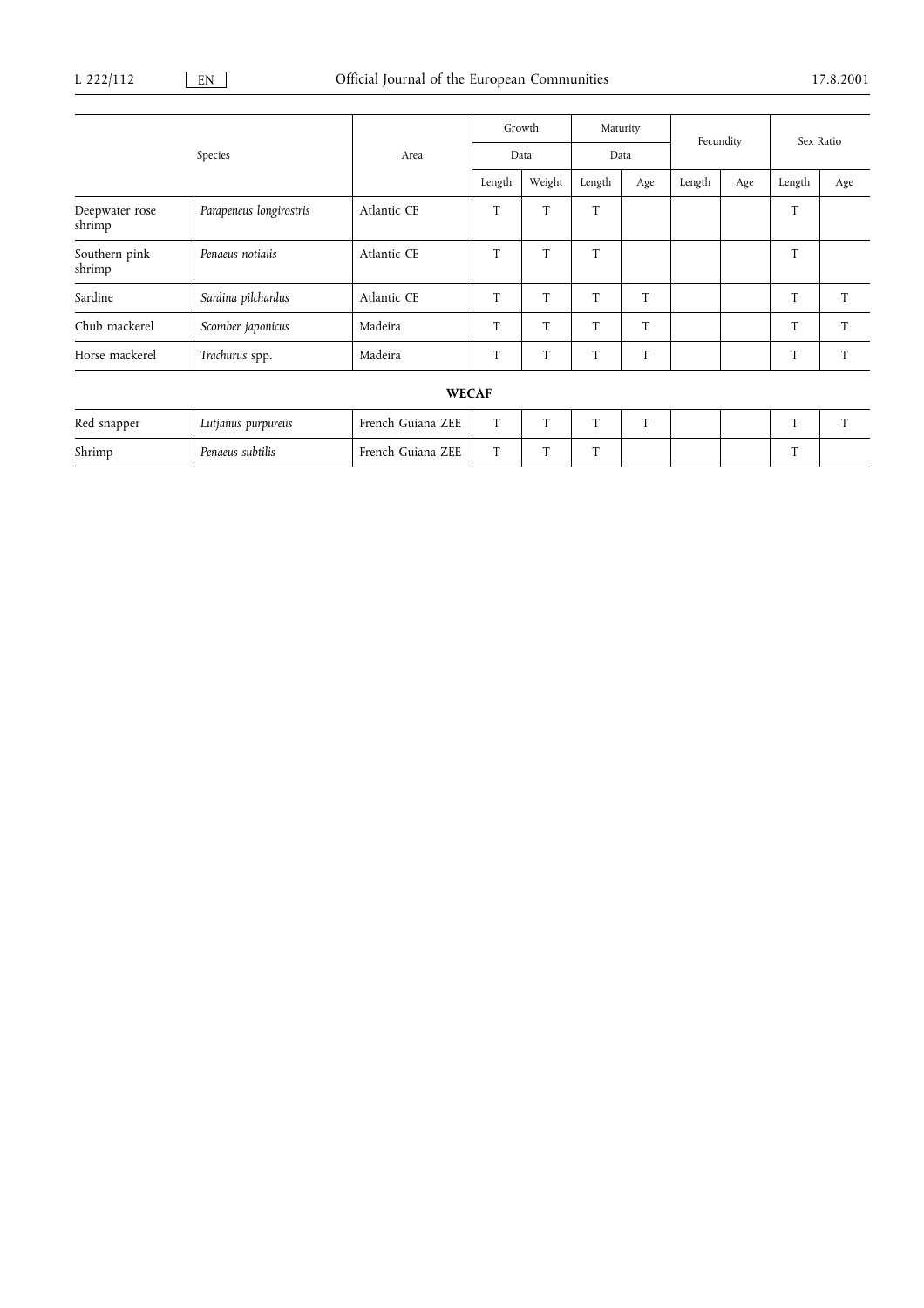## Appendix XVII (section J)

## Economic information per fleet segment as defined in Appendix III (MP)

| General description                                                                                                | Extended programme<br>First priority (annual)    |
|--------------------------------------------------------------------------------------------------------------------|--------------------------------------------------|
| Income (turnover)                                                                                                  | Total and per species                            |
| Production costs:<br>crew (include social cost)<br>$-$ fuel<br>repair and maintenance<br>- other operational costs | Total and per production cost category           |
| Fixed costs                                                                                                        | Average cost, calculated from investment         |
| Financial position                                                                                                 | Share of own/foreign capital                     |
| Investment (asset)                                                                                                 |                                                  |
| Prices/species (*)                                                                                                 | Value, tonne                                     |
| Employment                                                                                                         | Full time/part time/FTE                          |
| Fleet                                                                                                              | No<br>gt<br>kW<br>age<br>gear used               |
| Effort                                                                                                             | Relevant unit accounting for technology and time |
| (*) Quarterly basis everywhere. Aggregated on a regional level 3 in Mediterranean in Appendix I.                   |                                                  |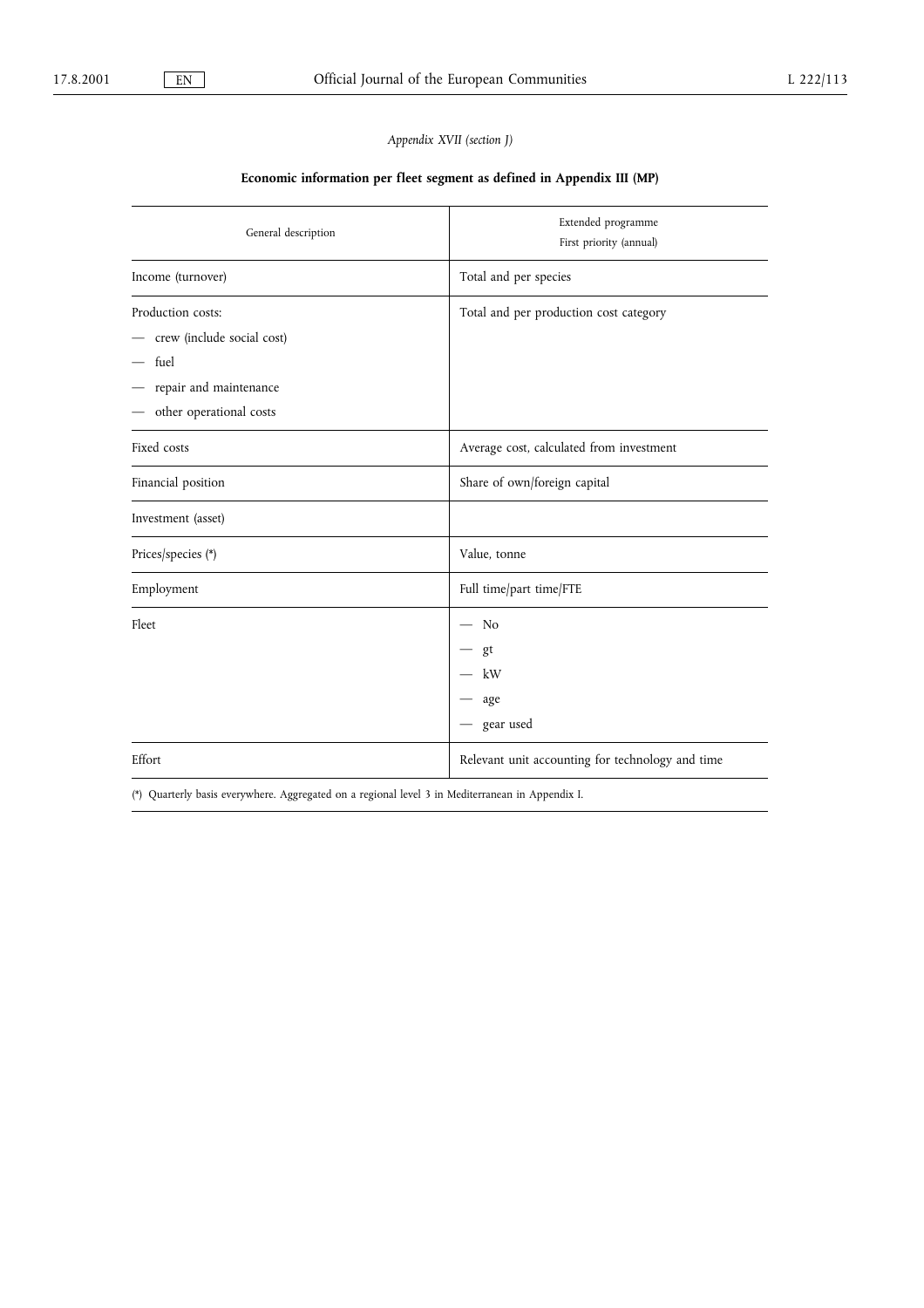## Appendix XVIII (section J)

## Data needs for basic economic evaluation per fleet segment (EP)

| General description                                                                    | Extended programme<br>Second priority                                                                                                                          |
|----------------------------------------------------------------------------------------|----------------------------------------------------------------------------------------------------------------------------------------------------------------|
| Landings per species                                                                   | Seasonal (monthly)<br>Stock (by ICES areas)<br>Market category<br>Regional differentiation (level 3, Appendix I)                                               |
| Income (turnover)                                                                      | Subsides (annually)<br>Regional differentiation (level 3, Appendix I)                                                                                          |
| Production costs:<br>crew<br>fuel<br>repair and maintenance<br>other operational costs | Further subdivision of operational costs<br>Regional differentiation (level 3, Appendix I)<br>Differentiation of remuneration to crew according to<br>position |
| Fixed costs                                                                            | Regional differentiation (level 3, Appendix I)                                                                                                                 |
| Financial position                                                                     | Rents to external institutions<br>Regional differentiation (level 3, Appendix I)                                                                               |
| Investment (asset)                                                                     | By type of investment:<br>hull of vessel, various engines and refrigeration/freezing,<br>storage and lifting equipment                                         |
| Prices/species                                                                         | Monthly<br>By market category<br>Regional differentiation (level 3, Appendix I)                                                                                |
| Employment                                                                             | Skill/education<br>Distinction per vessel size, regional differentiation                                                                                       |
| Fleet                                                                                  | Size categories of fleet segments<br>regional differentiation (level 3, Appendix I)                                                                            |
| Effort                                                                                 | Regional differentiation (level 3, Appendix I)                                                                                                                 |